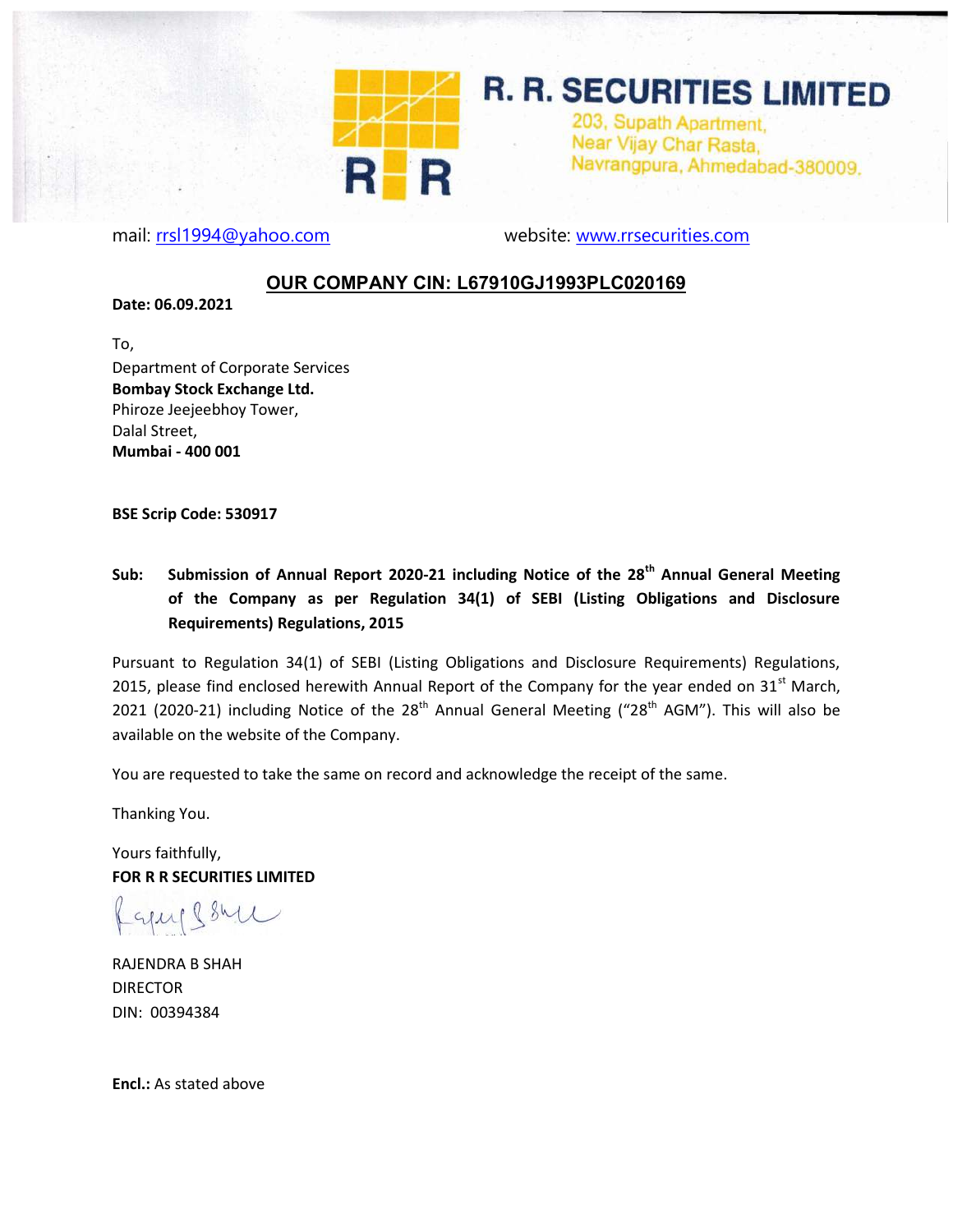

As a measure of economy, copies of the Annual Report will not be distributed at the Annual General Meeting, Shareholders are requested to kindly bring their copies to the meeting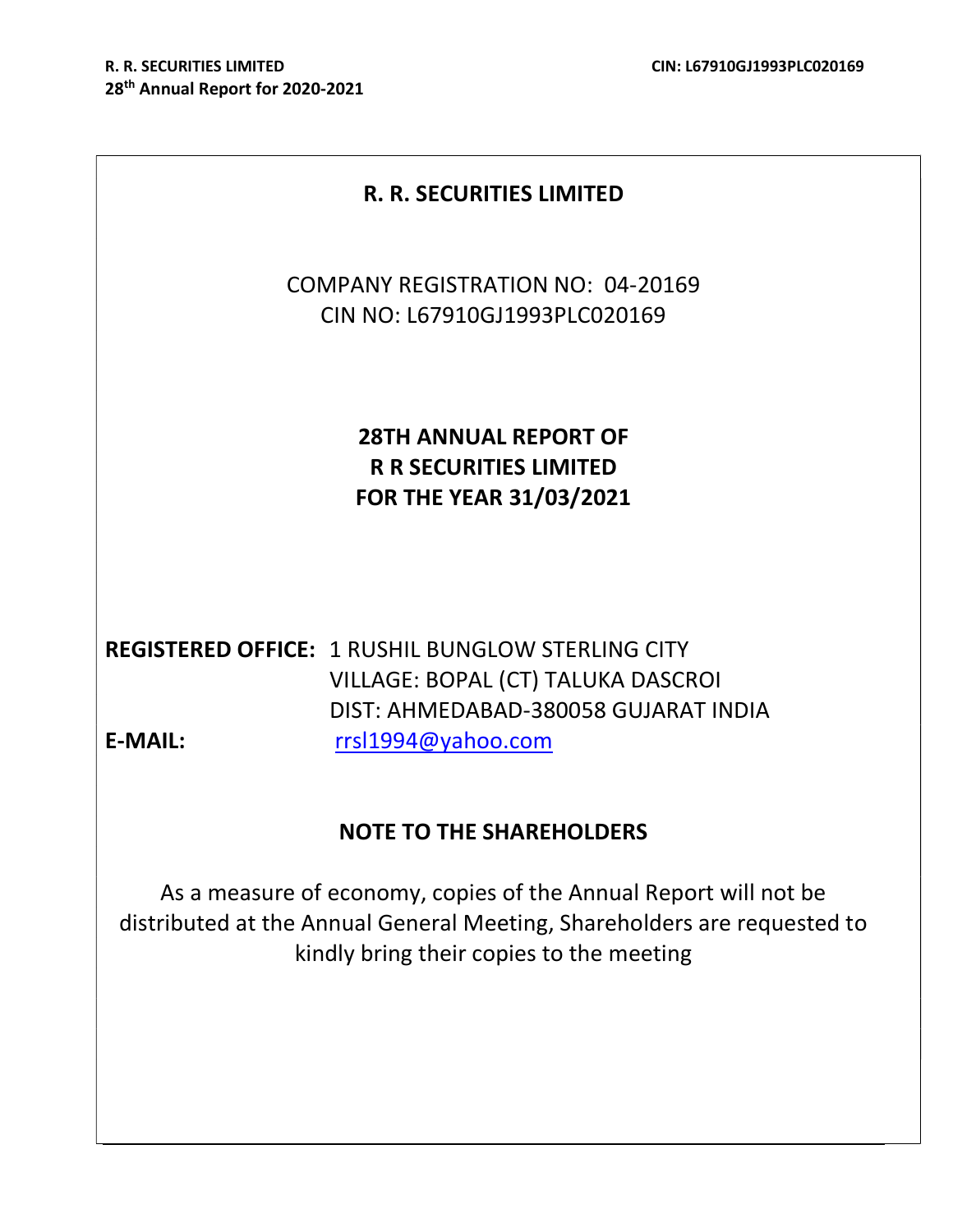#### TWENTY-EIGHT ANNUAL GENERAL MEETING PROGRAMME

- DATE : 29TH SEPTEMBER, 2021
- DAY : WEDNESDAY
- TIME : 12 P.M.
- VENUE : The President Hotel, Opp. Municipal Market, Off C.G. Road,Navrangpura, Ahmedabad: 380009 Gujarat India.

#### CONTENTS:

- 1) Board of Directors and Other Information.
- 2) Notice for 28TH AGM including Google Map for Venue for AGM.
- 3) Directors' Report.
- 4) Secretarial Audit Report in FORM MR -3.
- 5) Management Discussion Analysis Report
- 6) Auditors' Report.
- 7) Balance Sheet.
- 8) Profit & Loss Account.
- 9) Schedules to Balance sheet & Profit Loss Account
- 10) Notes to the Accounts.
- 11) Cash Flow Statement as per Companies Act 2013
- 12) Attendance Sheet & Proxy Form.
- 12) Ballot Paper for Annual General Meeting.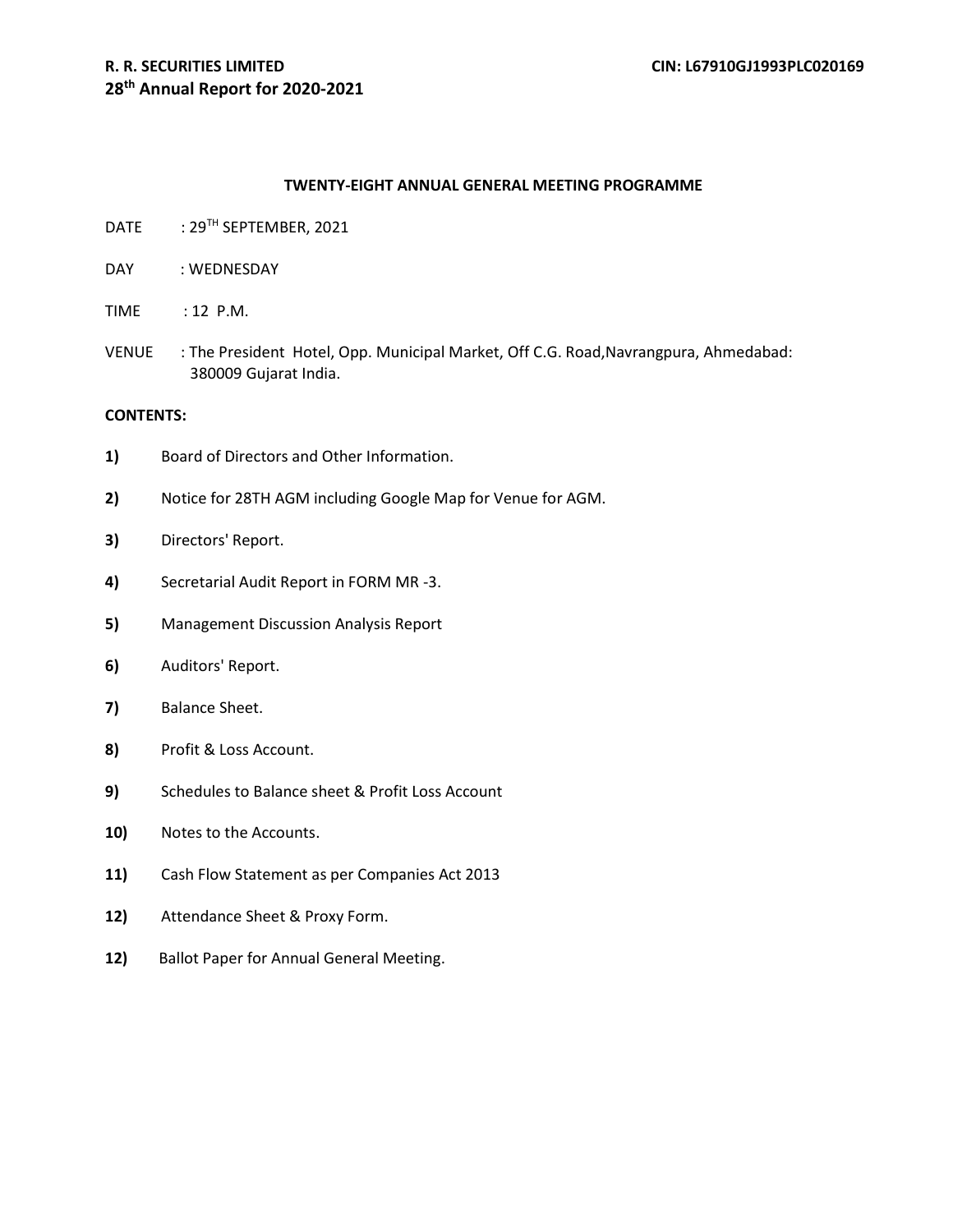#### BOARD OF DIRECTORS

 Shri Rajendra B. Shah Chairman & Director Smt. Rita R. shah Managing Director Shri Ajitsinh. K. Chavda. **Independent Director** Shri Manish Girishbhai Patel **Independent Director** 

#### CHIEF FINANCIAL OFFICER

BIRJU R. SHAH

### COMPANY SECRETARY & COMPLIANCE OFFICER POOJA JAIN

#### COMPANY LAW CONSULTANT AND SECRETARIAL AUDITORS

M/s Kamlesh M. Shah & Co., Company Secretaries, 801 – A, Mahalay Building, Opp. Hotel President, Off. C.G. Road, Ahmedabad – 380 009

#### BANKERS OF THE COMPANY

IDBI BANK LIMITED Off: C. G Road, Ahmedabad-380009

### STATUTORY AUDITORS

M/s Sunil Dad & Co., Chartered Accountants Ahmedabad

#### LISTING AT

The BSE LIMITED P.J. Towers, Dalal Street, Fort, Mumbai 400 001

#### REGISTERED OFFICE

1 RUSHIL BUNGLOW STERLING CITY VILLAGE: BOPAL (CT) TALUKA DASCROI DIST: AHMEDABAD GUJARAT 380 058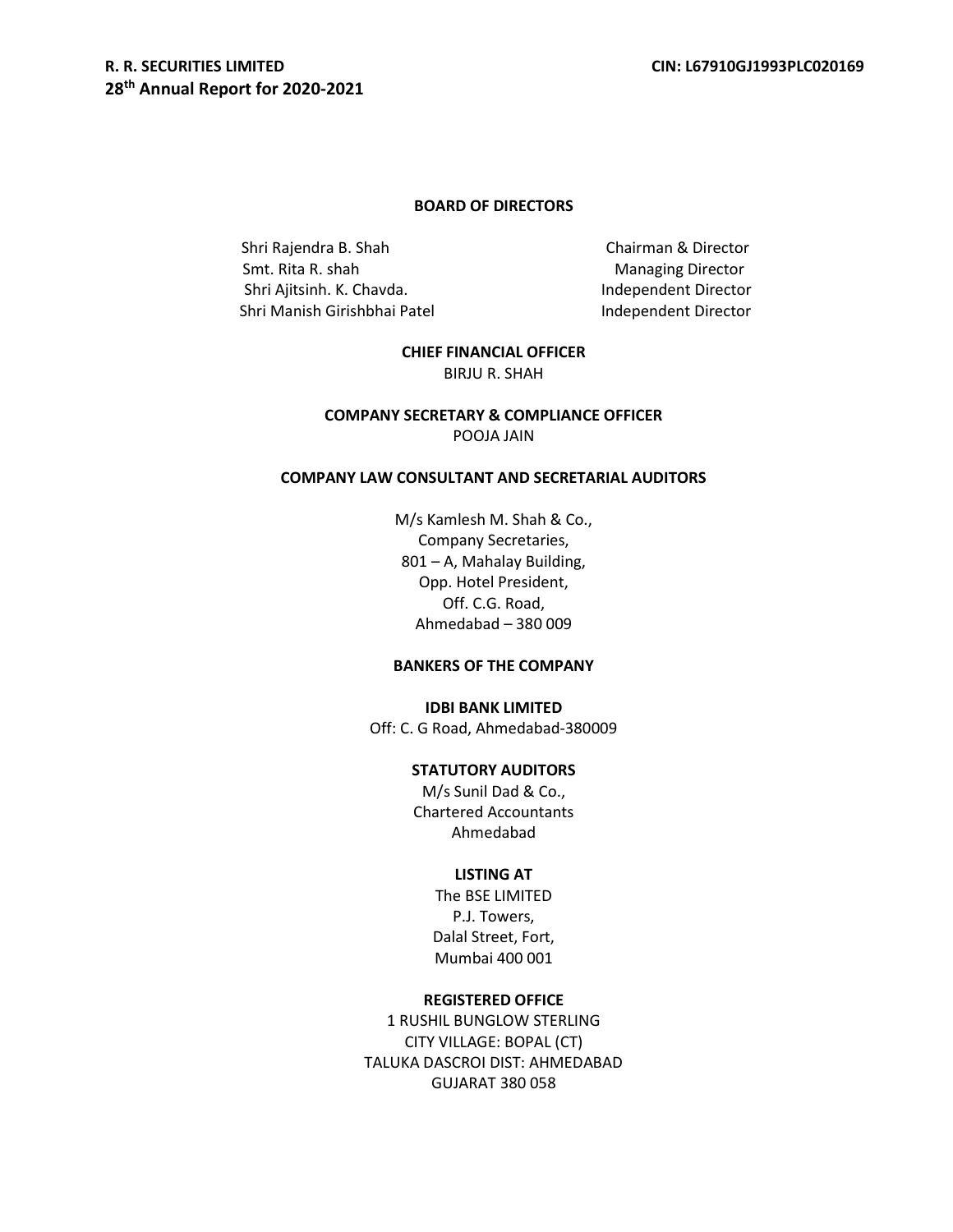### NOTICE TO THE MEMBERS.

NOTICE is hereby given that 28<sup>TH</sup> Annual General Meeting of the Members of R. R. SECURITIES LIMITED will be held on Wednesday the 29<sup>th</sup> September, 2021, at 12 P.M. at The President Hotel, Opp. Municipal Market, Off C.G. Road, Navrangpura, Ahmedabad: 380009, Gujarat, India to transact the following business:

### ORDINARY BUSINESS:

- 1. To receive, consider and adopt the Audited Financial Statements i.e., Audited Profit & Loss Account for the year ended on 31<sup>st</sup> March, 2021, Balance Sheet as on that date, Directors' Report and the Auditors' Report thereon,
- 2. To Re-Appoint RITA R. SHAH (DIN 00394290) who retires by the rotation at this Annual General Meeting and being eligible offers herself for Re-appointment.
- 3. Appointment of Statutory Auditors

To consider and if thought fit, to pass with or without modification(s) the following resolution as an ordinary resolution:

"RESOLVED THAT pursuant to section 139 and all other applicable provisions, if any of the Companies Act, 2013 read with the Companies (Audit and Auditors) Rules, 2014, as amended from time to time, the Company do hereby appointment of SUNIL DAD & CO., Chartered Accountants, (FRN –126741W) as Financial Statutory Auditors of the Company for 4 (FOUR) financial years commencing from 2021-22 to 2024-25 and to hold the office as such from the conclusion of  $28^{TH}$ Annual General Meeting till the conclusion of the  $32<sup>nd</sup>$  Annual General Meeting of the Company for the financial year 2024-2025 subject to ratification of their appointment in each Annual General Meeting at such remuneration and reimbursement of out of pocket expenses if any, as may be mutually decided between Board of Directors of the Company and Auditors for each of the financial year separately on year to year basis."

### NOTES:

 The Register of Members and Share Transfer Books of the Company will remain closed from TUSDAY the 23/09/2021 TO WEDNESDAY 29/09/2021 (both days inclusive).

### NOTES:

1. A member entitled to attend and vote is entitled to appoint a proxy to attend and vote instead of him/herself and proxy need not be a member. The proxies to be effective should be deposited at the Registered Office of the Company not later than 48 hours before the commencement of the meeting.

A person can act as a proxy on behalf of members not exceeding fifty and holding not more than 10% of the total paid up capital of the Company or voting power, in the aggregate.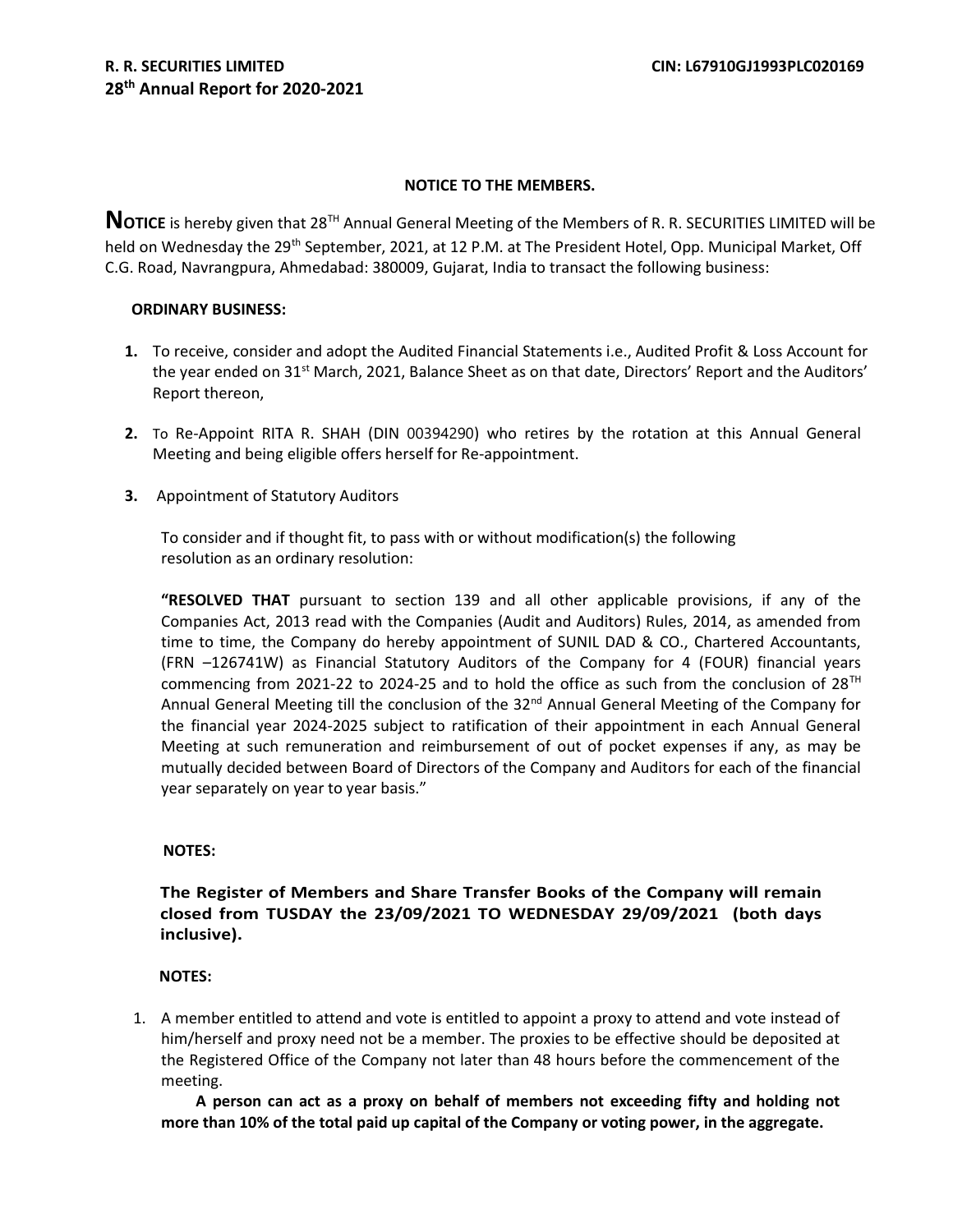A member holding more than ten percent of the total share capital of the Company carrying voting rights may appoint a single person as proxy and such person shall not act as a proxy for any other shareholder.

- 2. Pursuant to Section 108 of the Companies Act, 2013, Rule 20 of the Companies (Management and Administration) Rules, 2014 as amended and Regulation 44 of the SEBI (Listing Obligation and Disclosure Requirement) Regulations, 2015, the Company is pleased to provide the facility of remote e-voting to all members as per the applicable Regulations relating to e-voting. The complete instruction on e-voting facility provided by the Company is annexed to this Notice, explaining the process of e-voting with necessary user id and password along with procedure for such e-voting. Such remote e-voting facility is in addition to voting that may take place at the Meeting venue on September 29, 2021.
- 3. Corporate Members intending to send their authorized representatives are requested to send a duly certified copy of the Board Resolution authorizing their representative/s to attend and vote at the Annual General Meeting.
- 4. Pursuant to Regulation 36 of the SEBI (Listing Obligations and Disclosure Requirements) Regulations, 2015, details of directors seeking appointment/reappointment at the Annual General Meeting is given in detail, as annexed hereto.
- 5. Shareholders are requested to bring their copy of Annual Report to the meeting.
- 6. Members/Proxies should fill Attendance Slip for attending the meeting.
- 7. The Register of members and share transfer books of the Company shall remain closed from 23/09/2021 TO 29/09/2021 (Both days inclusive) as per the provisions of the Companies Act, 2013 and the Regulations of the SEBI (LODR) 2015.
- 8. Members seeking any information or clarification on Accounts are requested to send written queries to the Company, at least one week before the date of the meeting. Replies will be provided in respect of such written queries received only at the meeting.
- 9. Relevant documents referred to in the accompanying Notice and the Statement will remain open and available for inspection by the members at the administrative office of the Company on all working days, except Saturdays, during business hours up to the date of the Meeting.
- 10. The Securities and Exchange Board of India (SEBI) has mandated the submission of Permanent Account Number (PAN) by every participant in securities market. Members holding shares in electronic form are, therefore, requested to submit their PAN to their Depository Participants with whom they are maintaining their demat accounts. Members holding shares in physical form can submit their PAN to the Company or its Share registrars and Transfer Agents.
- 11. All shareholders are requested to dematerialize their shareholding immediately as the shares are traded compulsorily in demat segment only and as per Ministry of Corporate Affairs directives and notifications w.e.f. 1st April, 2019 the Transfer of Shares by Public Limited Companies and all listed companies are prohibited in physical form.
- 12. Pursuant to Section 101 and Section 136 of the Companies Act, 2013 read with relevant Companies (Management and Administration Rules), 2014, and Regulation 36 of SEBI (Listing Obligation and Disclosure Requirement) Regulations, 2015, companies can serve Annual Reports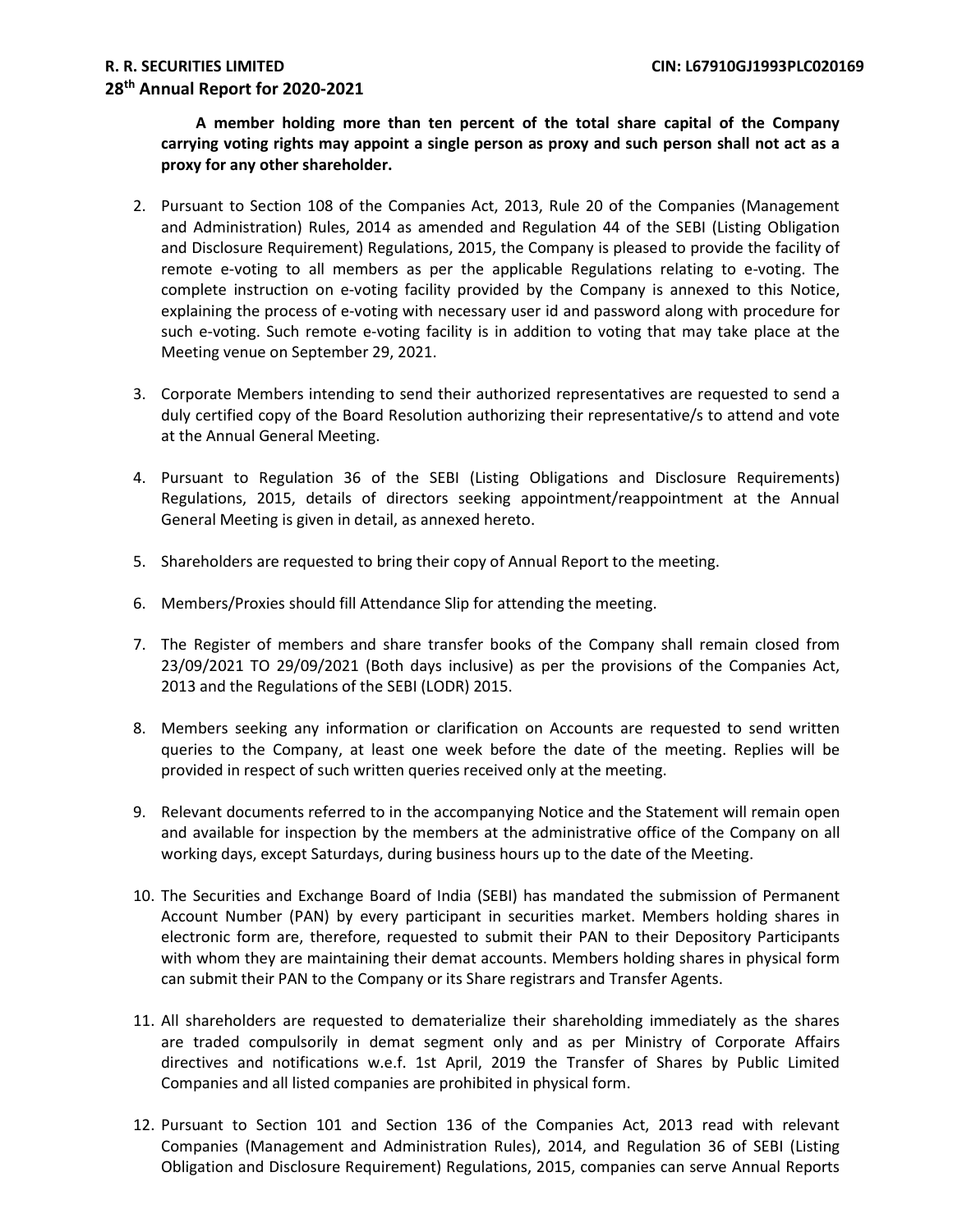and other communications through electronic mode to those members who have registered their e-mail address either with the Company or with the Depository.

- 13. The Notice of the Annual General Meeting and Annual Report of the Company for the year ended 31st March, 2021 is uploaded on the Company's website www.rrsecurities.com and may be accessed by the members and also on the website of the Bombay Stock Exchange Ltd. www.bseindia.com.
- 14. Electronic copy of the Annual Report for 2020-2021 is being sent to all the members whose email IDs are registered with the Company / Depository Participants(s) for communication purposes unless any member has requested for a physical copy of the same. For members who have not registered their email address, a physical copy of the Annual Report for 2020-21 is being sent in the permitted mode.
- 15. GENERAL INSTRUCTIONS FOR E-VOTING:
	- a. In compliance with provisions of Section 108 of the Companies Act, 2013 and Rule 20 of the Companies (Management and Administration) Rules, 2014 as amended by the Companies (Management and Administration) Amendment Rules, 2015 and Regulation 44 of the SEBI (Listing Obligation and Disclosure Requirement) Regulation 2015, the Company is pleased to provide the facility to exercise members' right to vote at the ensuing Annual General Meeting by electronic means and the business may be transacted through e-voting services provided by the Central Depository Services (India) Limited (CDSL).
	- b. The facility for voting through ballot paper shall be made available at the AGM and the members attending the meeting who have not cast their vote by remote e-voting shall be able to exercise their right at the meeting through ballot paper.
	- c. The members who have cast their vote by remote e-voting prior to the AGM may also attend the AGM but shall not be entitled to cast their vote again.
	- d. In case you have any queries or issues regarding e-voting, you may refer the Frequently Asked Questions ("FAQs") and e-voting manual available at www.evotingindia.co.in under help section or write an email to helpdesk.evoting@cdslindia.com
	- e. Shri Kamlesh. M. Shah, Practicing Company Secretary, (Membership No. A8356 and COP No. 2072) (Address: 801-A, Mahalay Complex, Opp: Hotel President, B/h. Fairdeal House, Swastik Cross Roads, Navrangpura, Ahmedabad: 380 009, Gujarat, India,) has been appointed as the Scrutinizer to scrutinize the e-voting process in a fair and transparent manner.
	- f. The Scrutinizer shall within a period not exceeding three (3) working days from the conclusion of the e-voting period unblock the votes in the presence of at least two (2) witnesses not in the employment of the Company and make a Scrutinizer's Report of the votes cast in favor or against, if any, submit to the Chairman of the Company.
	- g. The Results declared by the Chairman along with the Scrutinizer's Report shall be placed on the Company's website http:// www.rrsecurities.com and on the website of CDSL AND BSE within three (3) days of passing of the resolutions at the AGM of the Company and communicated to BSE Limited and will be uploaded on website of Stock Exchanges.
	- h. Any person, who acquires shares of the Company and become member of the Company after dispatch of the notice and holding shares as of the cut-off date i.e. 22.09.2021 may obtain the login ID and password by sending a request at www.evotingindia.com.

The voting period begins on 25.09.2021 at 10.00 a.m. and ends on 28.09.2021 at 5.00 P.M. During this period shareholders of the Company, holding shares either in physical form or in dematerialized form, as on the cut-off date of (record date) of 22.09.2021 may cast their vote electronically. The e-voting module shall be disabled by CDSL for voting thereafter.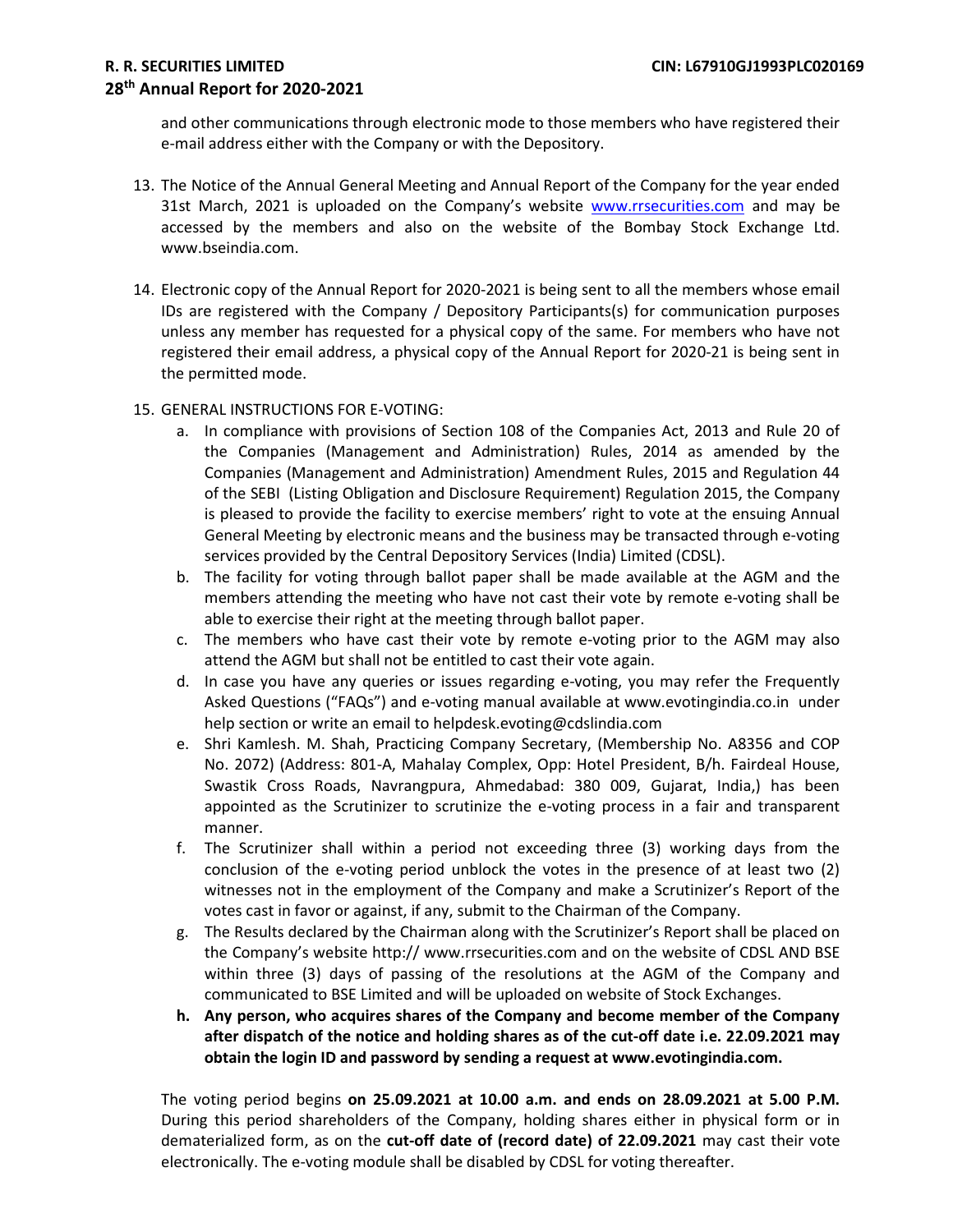Note: For detailed instructions for e-voting, please visit website of CDSL.

In case of members receiving e-mail:

i. The voting period begins on 25.09.2021 at 10.00 a.m. and ends on 28.09.2021 at 5.00 P.M. During this period members of the Company, holding shares either in physical form or in dematerialized form, as on the cut-off date (record date), September 22, 2021, may cast their vote electronically. The e-voting module shall be disabled by CDSL for voting thereafter.

ii. Log on to the e-voting website www.evotingindia.com

iii. Click on "Members / Shareholders" tab.

iv. Now enter your User ID a. For CDSL: 16 digits beneficiary ID,

v. For NSDL: 8 Character DP ID followed by 8 Digits Client ID,

vi. Members holding shares in Physical Form should enter Folio Number registered with the Company.

vii. Next enter the Image Verification as displayed and Click on Login.

viii. If you are holding shares in demat form and had logged on to www.evotingindia.com and voted on an earlier voting of any Company, then your existing password is to be used. If you have forgotten the password, then enter the User ID and the image verification code and click on "FORGOT PASSWORD" and enter the details as prompted by the system.

ix. If you are a first time user then follow the steps given below for login:

| For Members holding shares in Demat Form and Physical Form |                                                                                                                                                                                                                                                                                                                                                                                                                |
|------------------------------------------------------------|----------------------------------------------------------------------------------------------------------------------------------------------------------------------------------------------------------------------------------------------------------------------------------------------------------------------------------------------------------------------------------------------------------------|
| <b>PAN</b>                                                 | Enter your 10 digit alpha-numeric PAN issued by the<br>Income Tax Department (applicable for both members<br>holding shares in demat as well as physical form)<br>Members who have not updated their PAN with the<br>Company / Registrar / Depository Participant are<br>requested to use the sequence number mentioned on<br>address slip / email pertaining to the notice of this Annual<br>General Meeting. |
| Dividend Bank Details OR DOB                               | Enter the Dividend Bank Details or Date of Birth (in<br>dd/mm/yyyy format) as recorded in your demat account<br>or in the Company records in order to login. If both the<br>details are not recorded with the Depository or Company,<br>please enter the Member id / Folio Number in the<br>Dividend Bank Details field as mentioned in instruction<br>(iv).                                                   |

(x) After entering these details appropriately, click on "SUBMIT" tab.

(xi) Members holding shares in physical form will then reach directly the Company selection screen. However, members holding shares in demat form will now reach 'Password Creation' menu wherein they are required to mandatorily enter their login password in the new password field. Kindly note that this password is to be also used by the demat holders for voting for resolutions of any other company on which they are eligible to vote, provided that company opts for evoting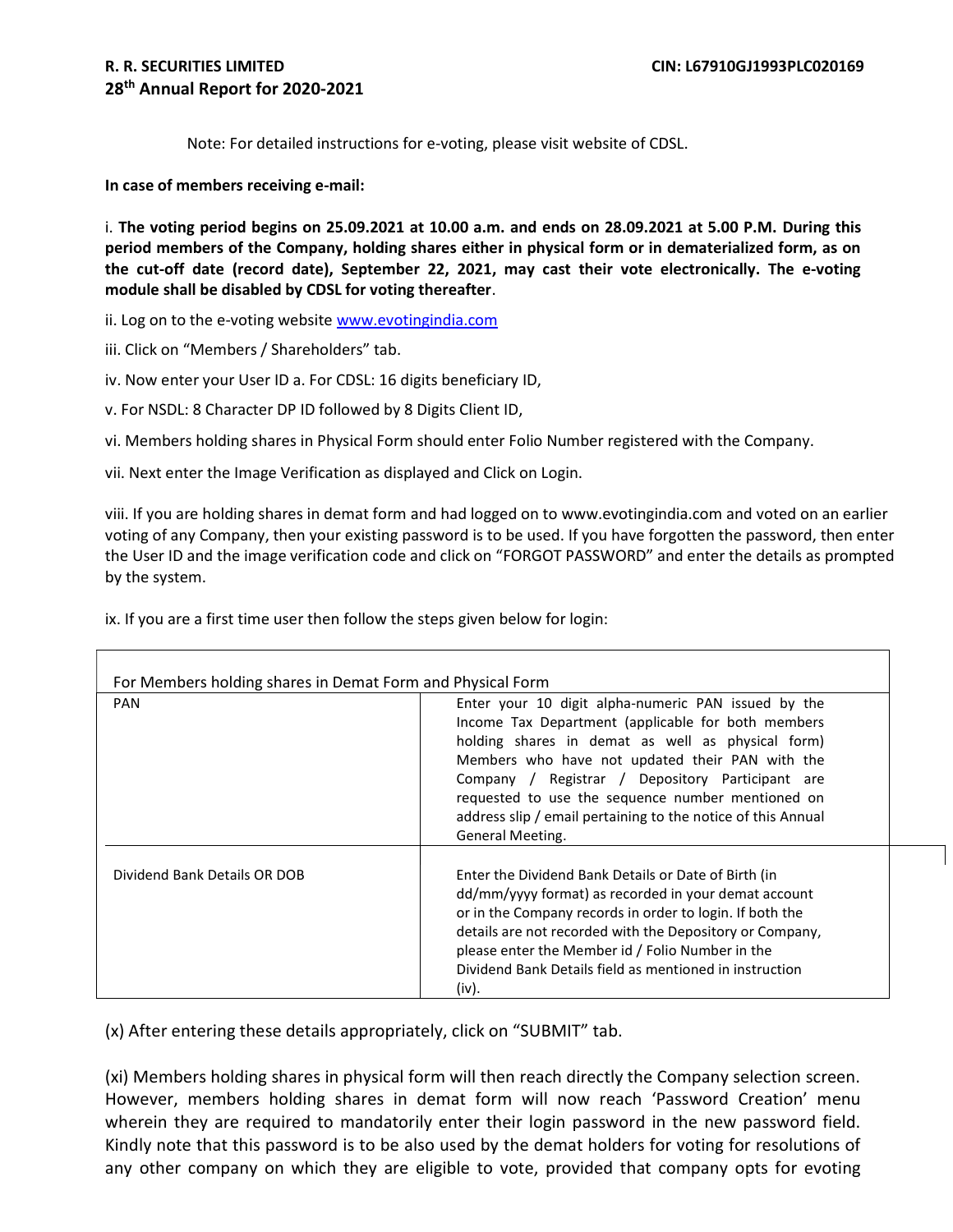through CDSL platform. It is strongly recommended not to share your password with any other person and take utmost care to keep your password confidential.

xii. For members holding shares in physical form, the details can be used only for e-voting on the resolutions contained in this Notice.

xiii. Click on the EVSN (Electronic Voting Sequence NO.: ----------) of R R Securities Limited.

xiv. On the voting page, you will see "RESOLUTION DESCRIPTION" and against the same, the option "YES / NO" for voting. Select the option YES or NO as desired. The option YES implies that you assent to the resolution and option NO implies that you dissent to the resolution.

xv. Click on the "RESOLUTIONS FILE LINK" if you wish to view the entire resolution details.

xvi. After selecting the resolution you have decided to vote on, click on "SUBMIT". A confirmation box will be displayed. If you wish to confirm your vote, click on "OK", else to change your vote, click on "CANCEL" and accordingly modify your vote.

xvii. Once you "CONFIRM" your vote on the resolution, you will not be allowed to modify your vote.

xviii. You can also take out print of the voting done by you by clicking on "CLICK HERE TO PRINT" option on the voting page.

xix. Shareholders can also cast their vote using CDSL's mobile app m-Voting available for android based mobiles. The m-Voting app can be downloaded from Google Play Store. Please follow the instructions as prompted by the mobile app while voting on your mobile.

xx. Note for Non-Individual Members and Custodians:

• Non-Individual members (i.e. other than Individuals, HUF and NRI etc.) and custodians are required to log on to https://www.evotingindia.com and register themselves as Corporate.

• A scanned copy of the Registration Form bearing the stamp and sign of the entity should be emailed to helpdesk.evoting@cdslindia.com .

 After receiving the login details, a compliance user should be created using the admin login and password.

The Compliance user would be able to link the account(s) for which they wish to vote on.

• The list of accounts should be mailed to helpdesk.evoting@cdslindia.com and on approval of the accounts they would be able to cast their vote.

• A scanned copy of the Board Resolution and Power of Attorney (POA) which they have issued in favor of the Custodian, if any, should be uploaded in PDF format in the system for the scrutinizer to verify the same.

xxi. Members holding shares under multiple folios / demat accounts shall choose the voting process separately for each of the folios / demat accounts.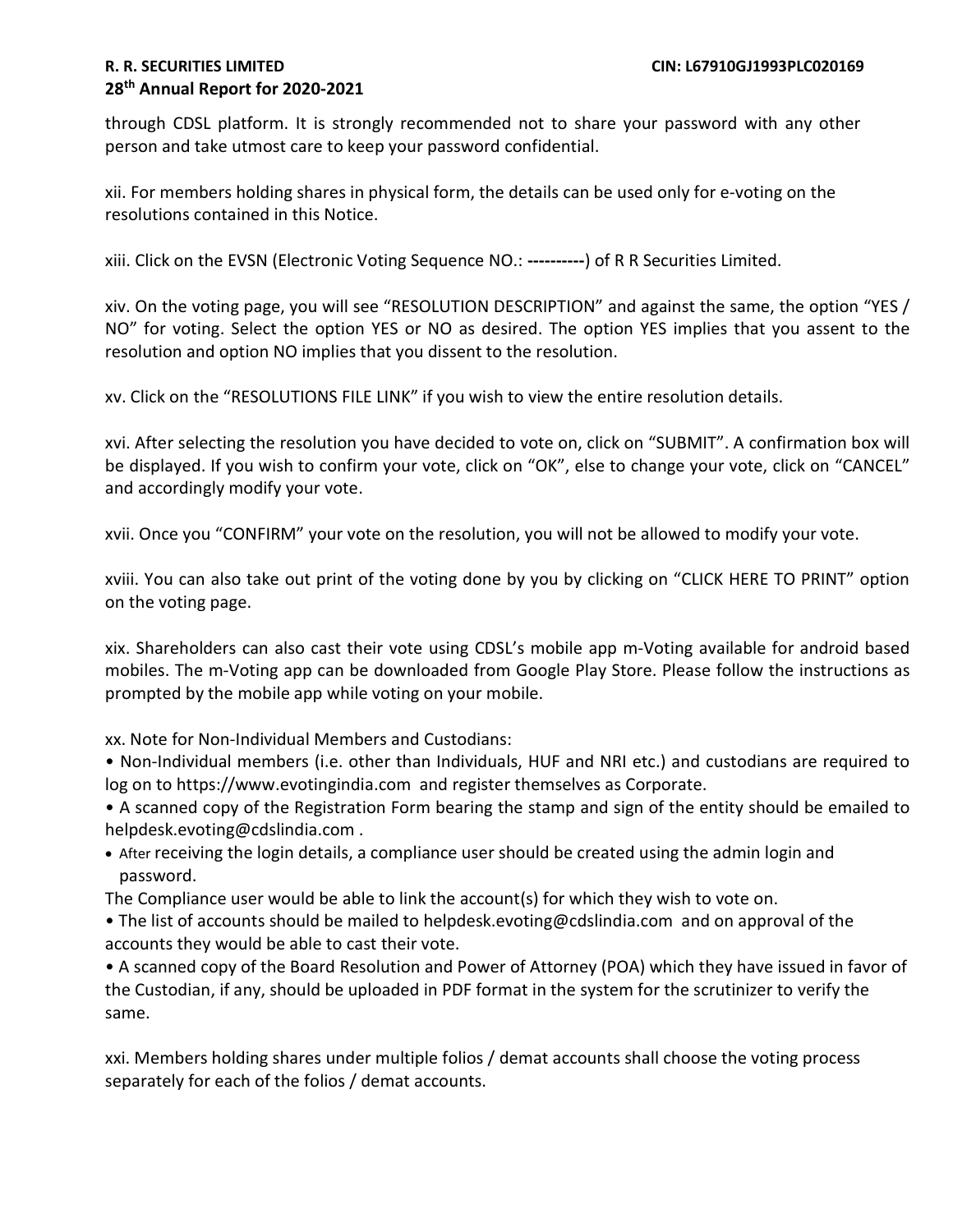### BY ORDER OF THE BOARD OF DIRECTORS Date: 12th August, 2021 **R R SECURITIES LTD**

Place: Ahmedabad

 Sd/- (RAJENDRA BABULAL SHAH) CHAIRMAN AND DIRECTOR (DIN: 00394384)

Details of the directors seeking re-appointment in the 28<sup>th</sup>Annual General Meeting of the Company

[Pursuant to regulation 36 (3) of the SEBI (LODR) Regulations, 2015]

| <b>Name of Director</b>                                                     | <b>RITA R SHAH</b>                             |
|-----------------------------------------------------------------------------|------------------------------------------------|
| Date of Birth                                                               | 27/08/1960                                     |
| <b>Date of Appointment</b>                                                  | 30/09/2015                                     |
| <b>Relationship with other Directors Inter se</b>                           | RAJENDRA B SHAH (HUSBAND)                      |
| <b>Profile &amp; Expertise in Specific functional Areas</b>                 | <b>General Management &amp; Micro Finances</b> |
| Qualification                                                               | <b>LLB</b>                                     |
| No. of Equity Shares held in the Company                                    | 20500                                          |
| List of other Companies in which Directorships<br>held                      | <b>NIL</b>                                     |
| List of committees of Board of Directors of the<br>hpany in other Companies | INIL                                           |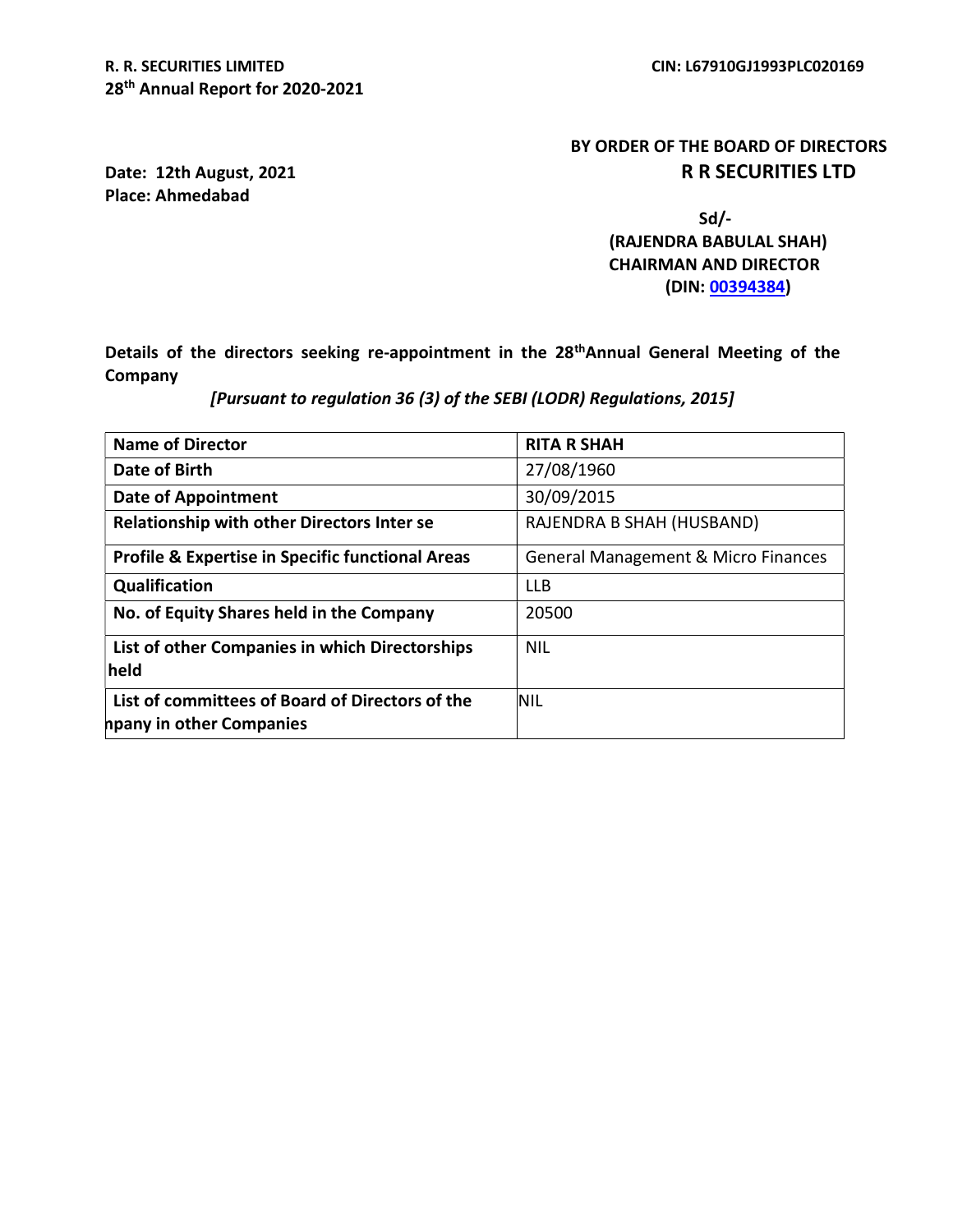### MAP DIRECTION TO THE VENUE FOR 27TH ANNUAL GENERAL MEETING OF R R SECURITIES LIMITED.

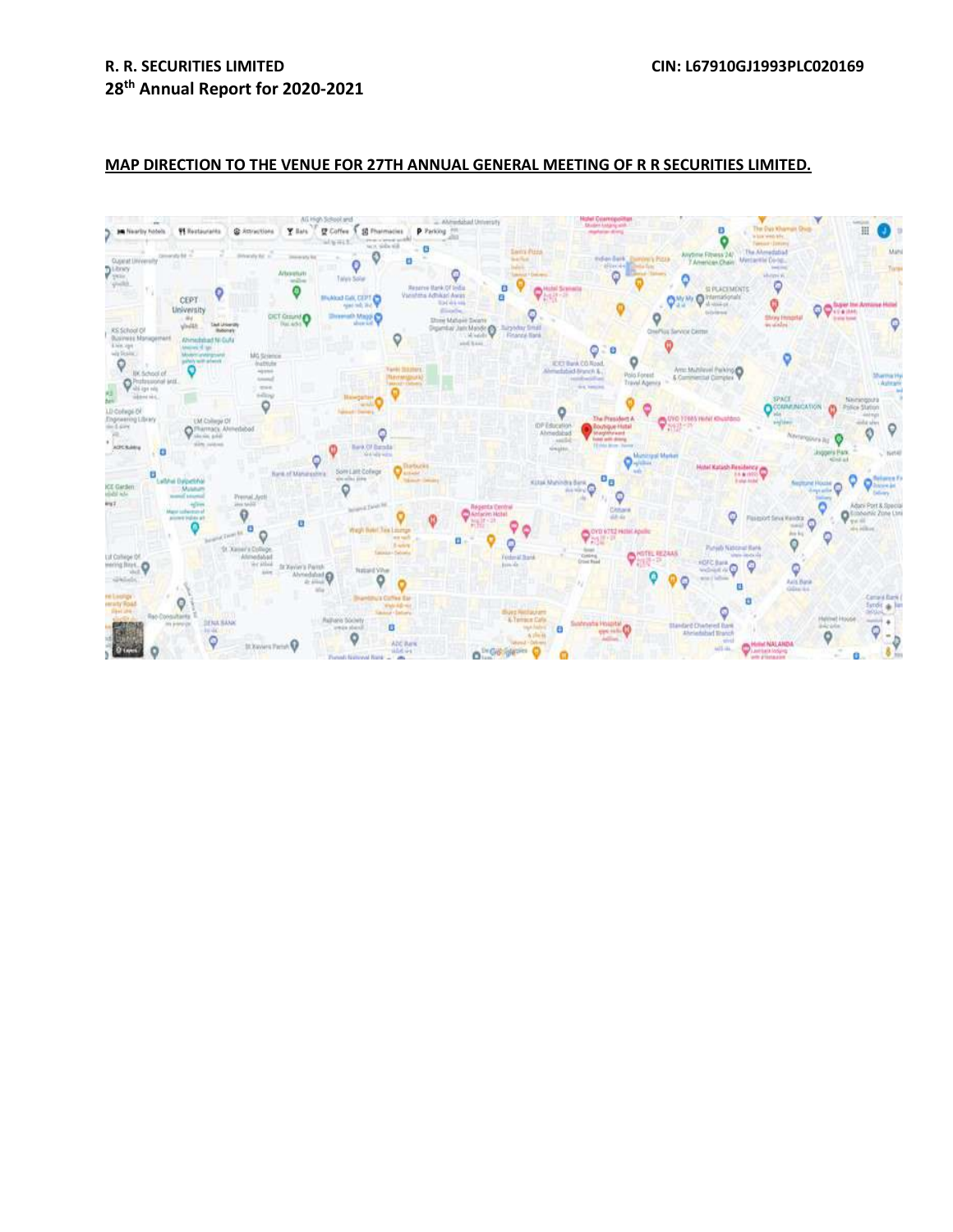### DIRECTOR'S REPORT

To, The Members, R.R. SECURITIES LIMITED.

Dear Shareholders,

Your Directors have pleasure in presenting herewith the 28<sup>TH</sup> AUDITED ANNUAL REPORT together with the Audited Statement of Accounts of the Company for the year ended on  $31<sup>st</sup>$  March, 2021.

### FINANCIAL HIGHLIGHTS

During the financial year 2019-20, the financial operational result of the Company is as follows: (Amount in Rs)

| <b>Particulars</b>                           | For the year<br>ended on<br>31st March, 2021 | For the year<br>ended on<br>31st March, 2020 |
|----------------------------------------------|----------------------------------------------|----------------------------------------------|
| Total Income.                                | 2813431                                      | 134070                                       |
| Total Expenses.                              | 1058727                                      | 2147801                                      |
| Exceptional Items (Profit on sale of assets) | <b>NIL</b>                                   | <b>NIL</b>                                   |
| Profit Before Tax.                           | (1754705)                                    | (2013731)                                    |
| Depreciation. (Included in Total Expenses)   | <b>NIL</b>                                   | <b>NIL</b>                                   |
| Current Tax.                                 | 295000                                       | 16373                                        |
| Differed Tax (Assets) Liability.             | <b>NIL</b>                                   | <b>NIL</b>                                   |
| <b>MAT Credit Entitlement</b>                | <b>NIL</b>                                   | <b>NIL</b>                                   |
| <b>Excess Provision of IT Written Back</b>   | <b>NIL</b>                                   | <b>NIL</b>                                   |
| Net Profit/(Loss) for the Year               | 1733492                                      | (2030104)                                    |

#### **SHARE CAPITAL STRUCTURE**

There was no change in Number of shares and value of shares in the Authorized, Issued, Subscribed and Paid up Share Capital Structure of the Company.

### DIVIDEND

During the year under review the directors have not recommended any Dividend to be paid in order to strengthen the long-term resources of the Company.

### TRANSFER OF UNPAID/UNCLAIMED DIVIDEND

The Company does not have any amount of Unpaid/Unclaimed Dividend as defined under section 124 (5) which is required to be transferred to the Investors Education & Protection fund established under section 125 of the Companies Act 2013. There is no other statutory amount like outstanding unpaid Refund Amount on Share Applications, unpaid interests or principal of Deposits and Debentures etc.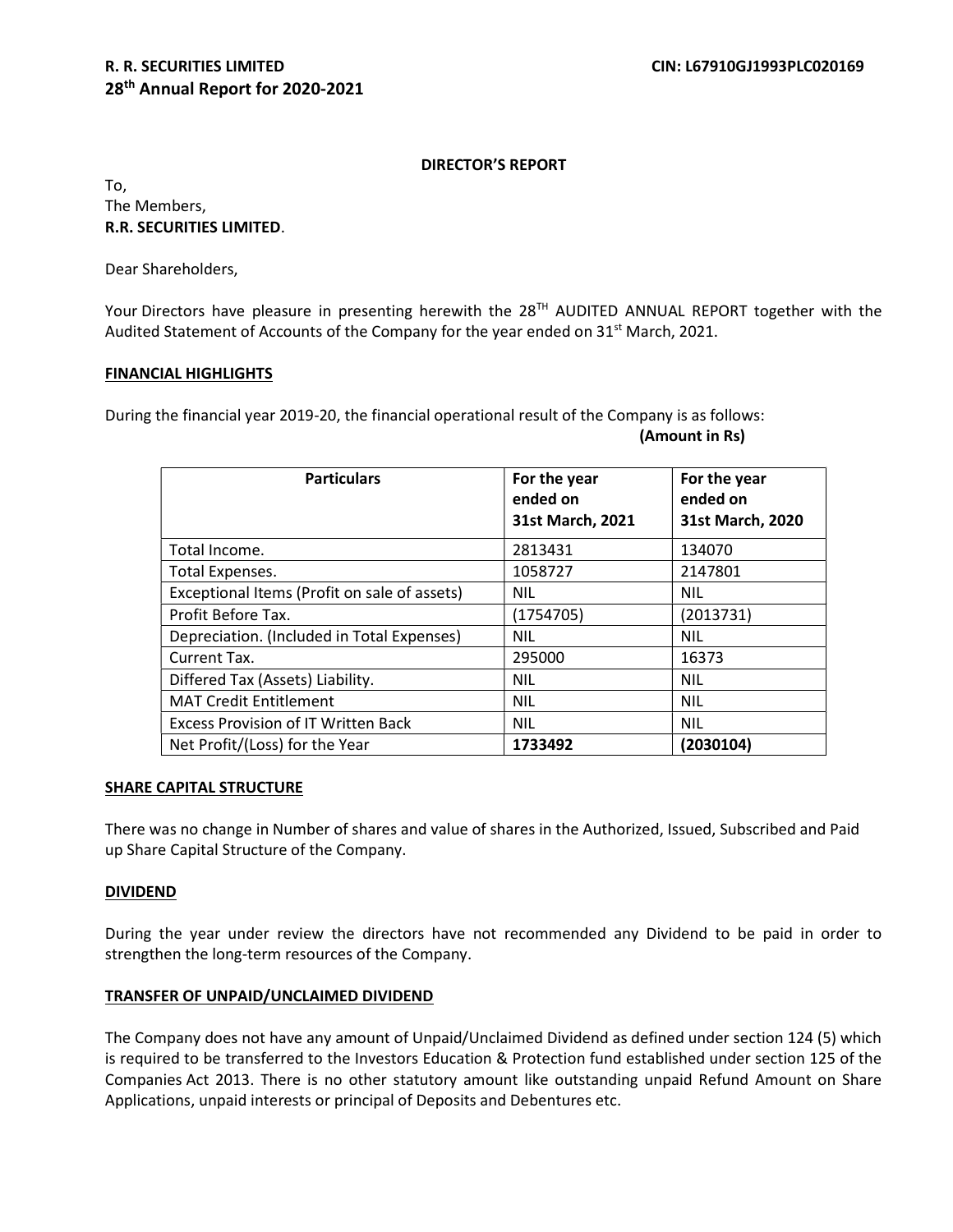### YEAR UNDER REVIEW

During the year under review your company had earned a total income of Rs. 2813431/- from other income (Previous Year Rs. 134070/- from other income. After meeting with the day to day and total expenses (including depreciation) of Rs. 1058727/- (Previous year of Rs. 2147801/-), Provisions of Depreciation of Rs. NIL/- (Previous year of Rs.Nil/-), Deferred Tax Liability Rs. NIL/- (Previous years Deferred Tax Assets of Rs. Nil/-) the company has earned a net Profit for the year of Rs. 1733492/- (Previous Year Net Profit of Rs. - 2030104/-) During the year the company has earned other income in the form of Dividend, Interest and Rental income only. Except holding of the Securities on long term basis and some Real Estate property (LAND) during the year, your company has not done any other business activities during the year. However, the Management of the Company is identifying other opportunities to earn the income from the business of Trading of commodities such as Edible oil, oil cakes etc and also from trading / Broking in Real Estate business.

#### BUY BACK OF SHARE CAPITAL

The Company had not made any Buy Back of its paid-up equity shares during the year in terms of section 68 of the Companies Act 2013. Hence no specific disclosure is required to be made in this report

### DETAILS OF LOANS, GUARANTEES AND INVESTMENTS U/S 186 OF THE COMPANIES ACT, 2013

During the year under review the Company has not made any inter corporate loans, investments, given any corporate guarantee to any other body corporate, subsidiary, associate or any other company.

#### REGULATORY STATEMENT

In conformity with Regulations of SEBI (Listing Obligation and Disclosures Regulations),2015 the Cash Flow Statement for the year ended 31.03.2020 is annexed hereto. The equity shares of the Company are listed on the BSE Ltd.

The Company has paid listing fees for the year 2021-22 to above stock exchanges.

### CONSERVATION OF ENERGY, TECHNOLOGY ABSORPTION AND FOREIGN EXCHANGE EARNINGS AND OUTGO.

As required under Section 134 (3) (m) of the Act read with Rule 8 of The Companies (Accounts) Rules, 2014, particulars relating to conservation of Energy, R & D, Technology absorption and foreign Exchange earnings / outgo are separately provided in the annexure to this report. Also, We would like to Highlight that Our Company is not Engaged in Manufacturing Activity so, the Section 134 is not applicable to the Our Company.

#### EXTRACT OF ANNUAL RETURN

An extract of the Annual Return in Form MGT-9 in compliance with Section 92 of the Companies Act 2013 read with applicable rules made there under is annexed to this report at Annexure - I.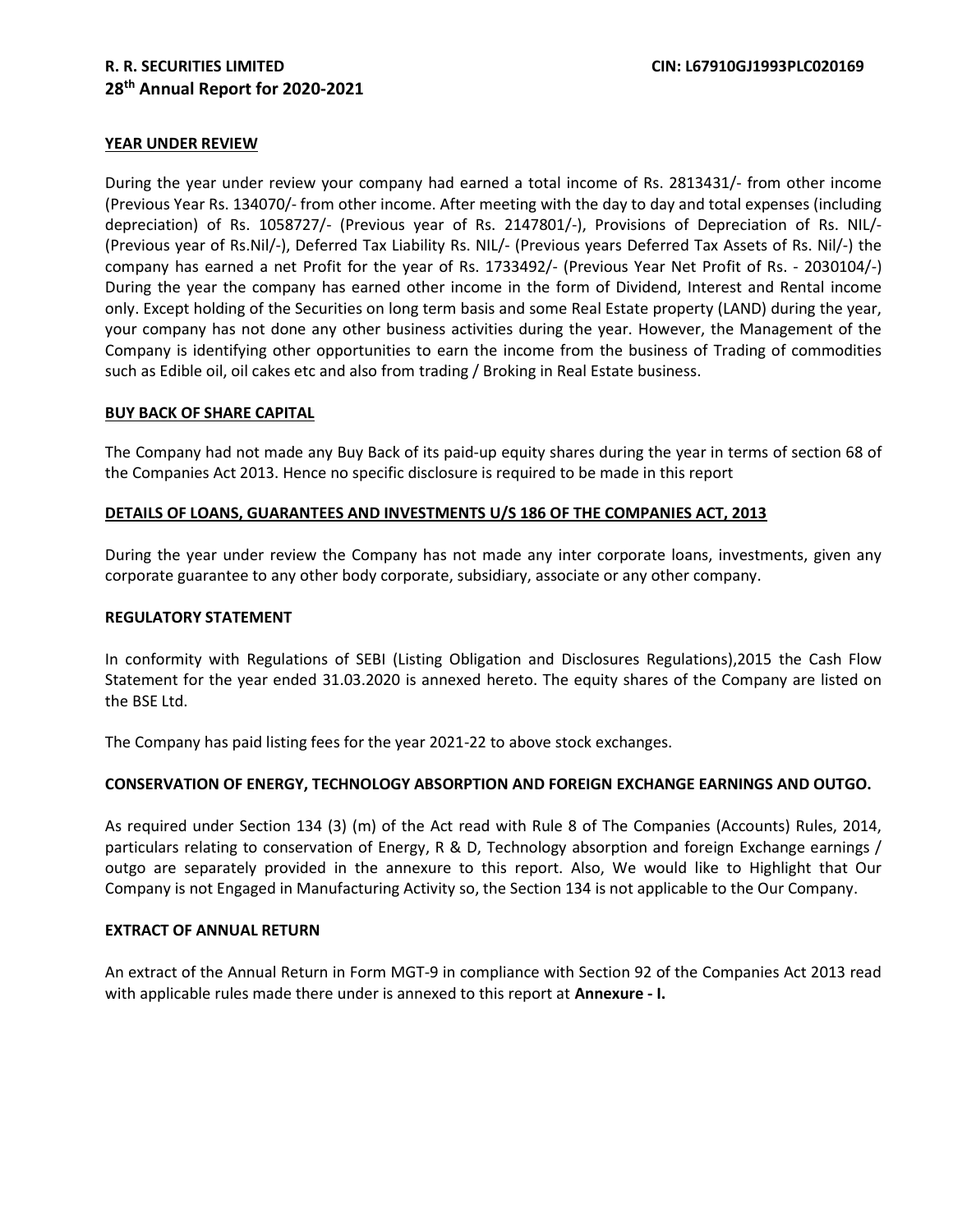### DETAILS OF RELATED PARTIES TRANSACTIONS PURUSANT TO SECTION 188(1) OF THE COMPANIES ACT, 2013

The Company had entered into related parties' transactions for sale/purchase of goods or services at preferential prices. However, all the transactions in the nature of sales/purchase of goods or services are made on arm's length basis except the salary paid to employees and director and key managerial person. However, a lease rent is being paid to Mrs. Vasuben B. Shah as per the valid rental agreement which will be paid. The same were reported to the Board at every meeting and Board took a note of the same and approved. Other details for inter corporate financial transactions or remuneration and other benefits paid to directors, their relatives, key managerial personnel etc. Thus, Form AOC-2 is attached at Annexure - II.

As the Company is loss making one, the provisions related to CSR is presently not applicable to the Company.

Regarding Performance Review of each of the member of the Board and also the performance of the various Committees and the Board, the Company has adopted the Model Code of Conduct for Independent Directors, Key Managerial Personnel as prescribed in Schedule IV to the Companies Act, 2013 and also as prescribed in the SEBI (Insider Trading) Regulations. The Company strictly follows the procedure to obtain necessary timely declarations from each of the directors and key managerial personnel from time to time.

#### CORPORATE SOCIAL RESPONSIBILITY

Company has earned loss in the year under review. Also, the Company does not fulfill any criteria as laid down in section 135(1) of the Companies Act, 2013, therefore, provisions related to expenditure of at least two percent of the average net profits in CSR activities as per section 135(5) of the Companies Act, 2013 is presently not applicable to the Company.

#### **DEPOSITS**

During the year under review your company has neither invited nor accepted any public deposit or deposits from the public as defined under section 73(1) of Companies Act 2013 (section 58A of Companies Act, 1956).

#### COMPLIANCE TO CODE OF CORPORATE GOVERNANCE:

The Company's Total paid up equity share capital is less than Rs. 10 crores and its total Net worth is less than Rs. 25 crores, Hence, the Company is being treated as Small Company and as such as per SEBI (LODR) 2015 Regulation Number: 15(2) your company is exempt from making compliance with Regulations No. 17 to 27, Clause- B to I of Sub Regulation 2 of Regulation 45 and Para C, D and E of Schedule V. Accordingly, except the statement on" Management Discussion and Analyses Report," your Directors have though formed the sub Committees of the Board as per requirements of Corporate Governance and they are operational, however, no detailed Report on Compliance with Conditions of Corporate Governance report are given here with. The Company is exempted from providing report on Corporate Governance in accordance with regulation 34(3) and schedule V(C) to the SEBI (Listing Obligations and Disclosure Requirements), Regulations, 2015.

### DEMATERIALISATION OF SECURITIES:

Your Company's Equity shares are admitted in the System of Dematerialization by the Depositories namely NSDL. The Company has signed tripartite Agreement through Registrar and Share Transfer Agent LINK INTIME INDIA (P) LIMITED. The Investors are advised to take advantage of timely dematerialization of their securities. The ISIN allotted to your Company is INE 474 H 01014.Total Share dematerialized up to 31st March 2021 were 1,50,800 which constitute 4.99% of total capital. Your Directors request all the shareholders to dematerialize their shareholding in the company as early as possible.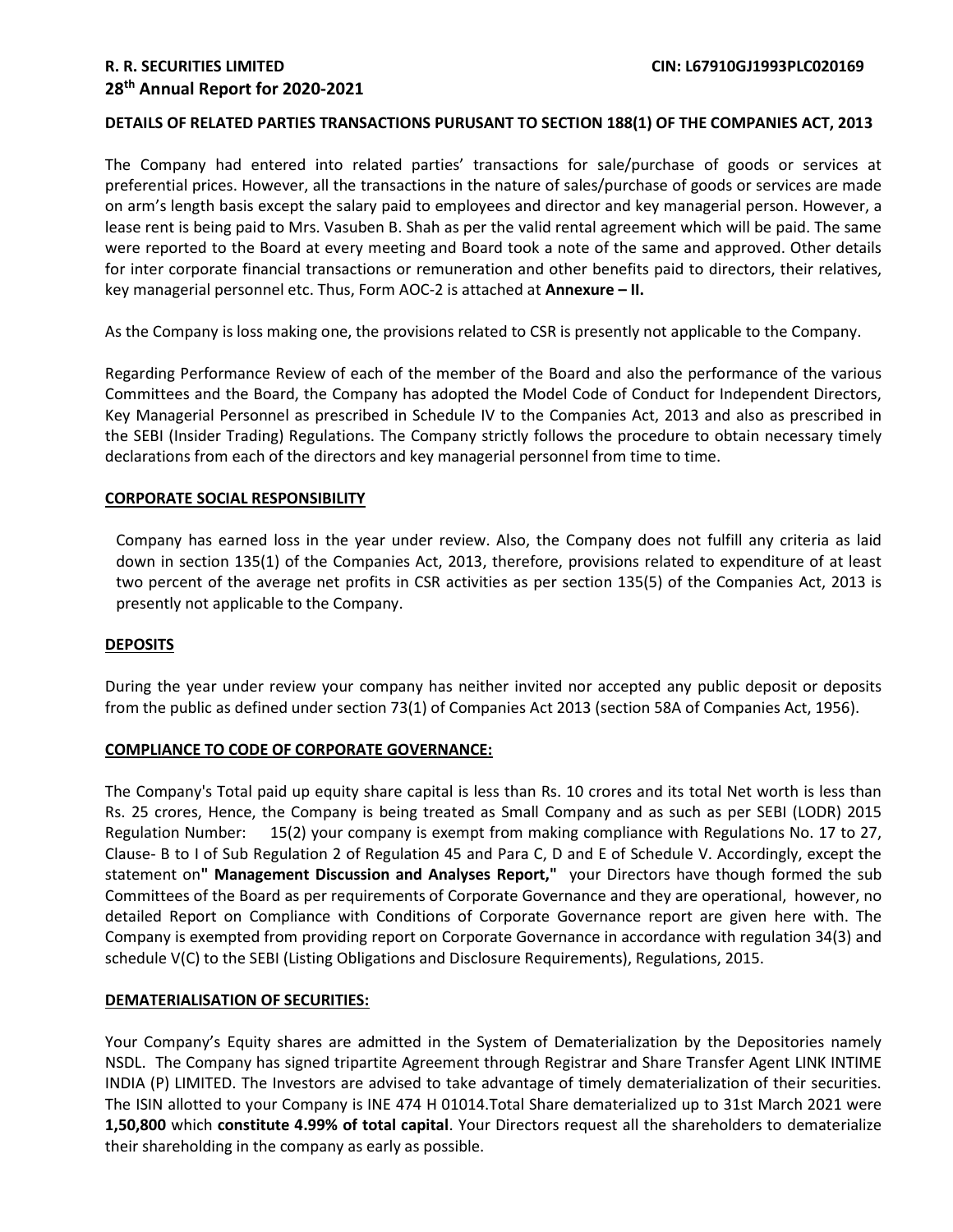### Disclosures with respect to demat suspense account/ unclaimed suspense account

(1) The listed entity shall disclose the following details in its annual report, as long as there are shares in the demat suspense account or unclaimed suspense account, as applicable:  $NOT$ APPLICABLE

(a) aggregate number of shareholders and the outstanding shares in the suspense account lying at the beginning of the year; NIL

(b) number of shareholders who approached listed entity for transfer of shares from suspense account during the year; NIL

(c) number of shareholders to whom shares were transferred from suspense account during the year; NIL

(d) aggregate number of shareholders and the outstanding shares in the suspense account lying at the end of the year; NIL

(e) that the voting rights on these shares shall remain frozen till the rightful owner of such shares claims the shares. NIL

### **DIRECTORS**

Mrs. RITA R. SHAH Director of the Company retires by rotation as per provisions of the Act at this Annual General Meeting. However, being eligible offers him for reappointment. Your Directors recommend passing of necessary resolution appointing him as Director of the Company.

### DECLARATION U/S. 149 (6) OF THE COMPANIES ACT 2013 FROM INDEPENDENT DIRECTORS:

The Company has received declarations from Mr. Ajit Singh K. Chavda and Mr. Manish G. Patel, the Independent Directors of the Company confirming that they meet with the criteria of independence as prescribed both under sub-section (6) of Section 149 of the Companies Act, 2013 and also as per SEBI (LODR) 2015 and pursuant to provisions of the Listing Agreement with the Stock Exchanges. However, both the independent directors are yet to get themselves registered as Independent Directors on the website of Indian Institute of Corporate Affairs, IICA. The last date for such Registration is extended by the Ministry corporate affairs up to 30<sup>th</sup> September 2020. The Directors will take necessary actions at their level.

#### MANAGING DIRECTOR AND WHOLE TIME DIRECTORS:

Mrs. Rita R. Shah is the Managing Director of the Company, She is Post Graduate in Commerce and has more than 30 years of rich experience in Finance, Accounts and General Administration. Mr. Rajendra Babulal Shah, is a Promoter and Director of the Company. He is professionally qualified Company Secretary. He has rich experience of 35 years in Corporate Management and Legal and Secretarial Compliances by a Company. Both of them being promoters looking after the day to day business and management of the affairs of the Company. However, because of the Company's bad financial position they are not taking any managerial Remuneration.

### DETAILS OF THE BOARD AND GENERAL MEETINGS HELD AND ATTENDANCE OF DIRECTORS AT THE MEETINGS:

During the year, the company held total 5 Board meetings on 31/07/2020, 14/09/2020, 27/09/2020, 13/11/2020, & 12/02/2021. All the 4 Directors were present at all the board meetings to consider various businesses and pass necessary resolutions.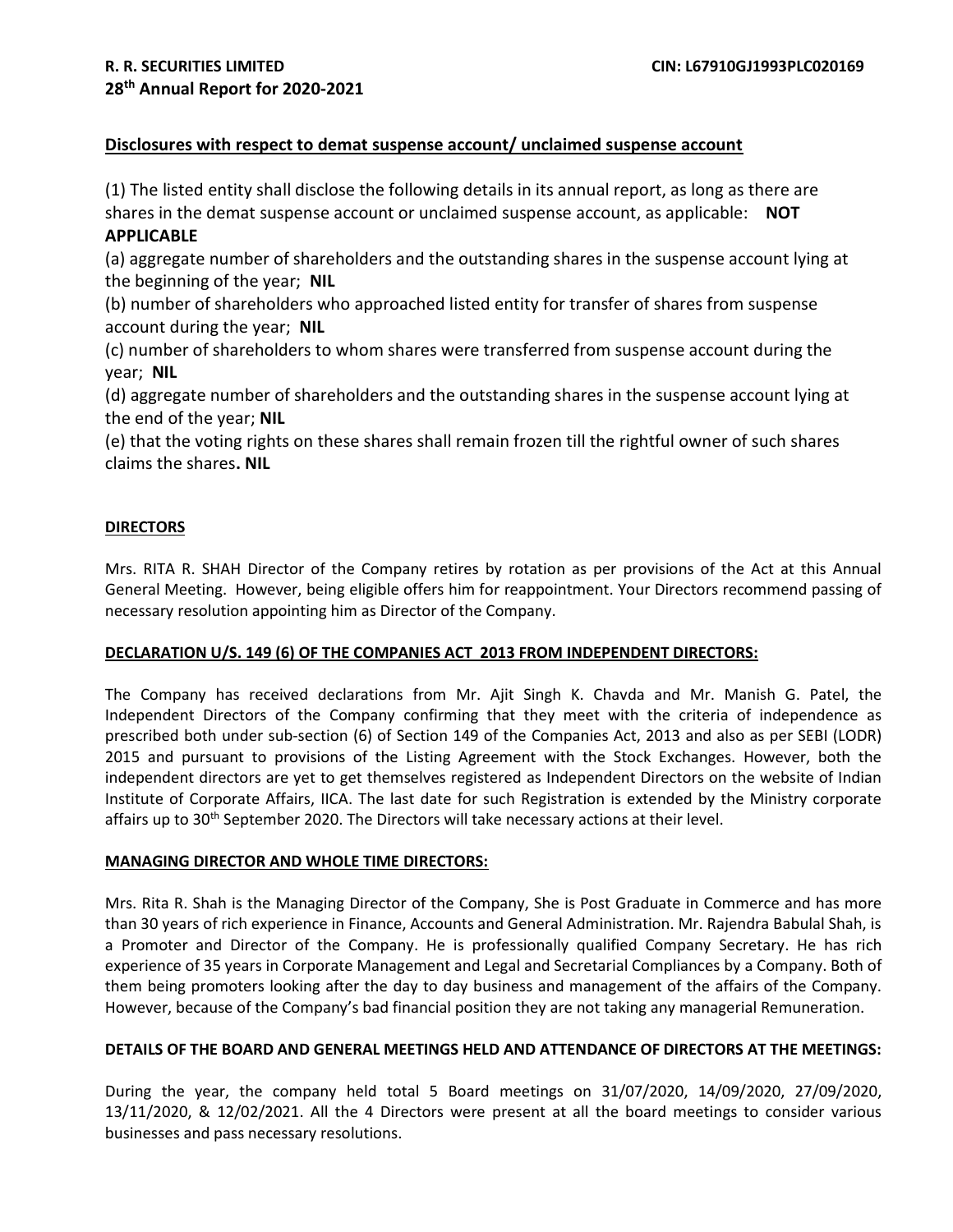The Company has disclosed all the material information to the stock exchanges and the Registrar of Companies Office in time as per requirements of law and SEBI (LODR) 2015.

| Names of Director          | 31/07/2020 | 14/09/2020 | 27/09/2020 | 13/11/2020 | 12/02/2021 |
|----------------------------|------------|------------|------------|------------|------------|
| Rita Rajendra Shah         | <b>Yes</b> | Yes        | Yes        | Yes        | Yes        |
| Rajendra Babulal Shah      | Yes        | Yes        | Yes        | Yes        | Yes        |
| Manish Girishbhai Patel    | Yes        | Yes        | Yes        | Yes        | Yes        |
| Ajitsingh Kacharaji Chavda | Yes        | Yes        | Yes        | Yes        | Yes        |

### Directors present at the Meeting of board:

### AUDIT COMMITTEE:

The audit committee of the Board of Directors is as under:

### Directors present at the Audit Committee Meeting:

| Names of Director          | 31/07/2020 | 14/09/2020 | 27/09/2020 | 13/11/2020 | 12/02/2021 |
|----------------------------|------------|------------|------------|------------|------------|
| Manish Girishbhai Patel,   | Yes        | Yes        | Yes        | Yes        | Yes        |
| Chairman                   |            |            |            |            |            |
| Rajendra Babulal Shah,     | Yes        | Yes        | Yes        | Yes        | Yes        |
| Member                     |            |            |            |            |            |
| Ajitsingh Kacharaji Chavda | Yes        | Yes        | Yes        | Yes        | Yes        |
| Member                     |            |            |            |            |            |

### (A) FUNCTION OF AUDIT COMMITTEE:

The audit Committee is headed by Shri Manish G Patel as Chairman. He is further assisted by two directors namely Shri AJITSINH KACHARAJI CHAVDA and Shri Rajendra B Shah.

The Committee meets at least once every quarter and prepares its minutes on the proceedings and business discussed and transacted. The Committee reports and takes action on Internal Auditor's Report. All committee reports and minutes are placed before the Board in all its meetings for information, guidance, directions and record keeping. In addition, the Committee also reviews the reports of the Internal Auditors and obtains guidance from the internal auditors, statutory auditors and other professionals of corporate repute from time to time to make timely compliances and payment of statutory dues.

### (B) ROLE AND RESPONSIBILITY OF AUDIT COMMITTEE:

The Committee acts as a bridge between the Statutory and the Internal Auditors and the Board of Directors of the Company. It is authorized to select and establish accounting policies, review reports of the Statutory and the Internal Auditors and meet with them to discuss and deliberate their suggestions, findings and other related matters. Further, the committee is authorized to, inter alia, monitor, review and evaluate the Auditor's independence, performance and effectiveness of the audit process, oversight of the Company's financial reporting process and the disclosure of its financial information, and review the quarterly, half yearly and annual financial statements before submission to the Board for approval. Further the committee is liable to examine the financial statements and the Auditors' Report thereon, approve transactions of the Company with its related parties including consequent modifications thereof, grant omnibus approvals subject to fulfillment of certain conditions, analyze inter-corporate loans and investments, valuation of undertakings or assets of the Company wherever it is necessary. Further, it is also empowered to review the Management Discussion and Analysis of financial condition and results of operations and statement of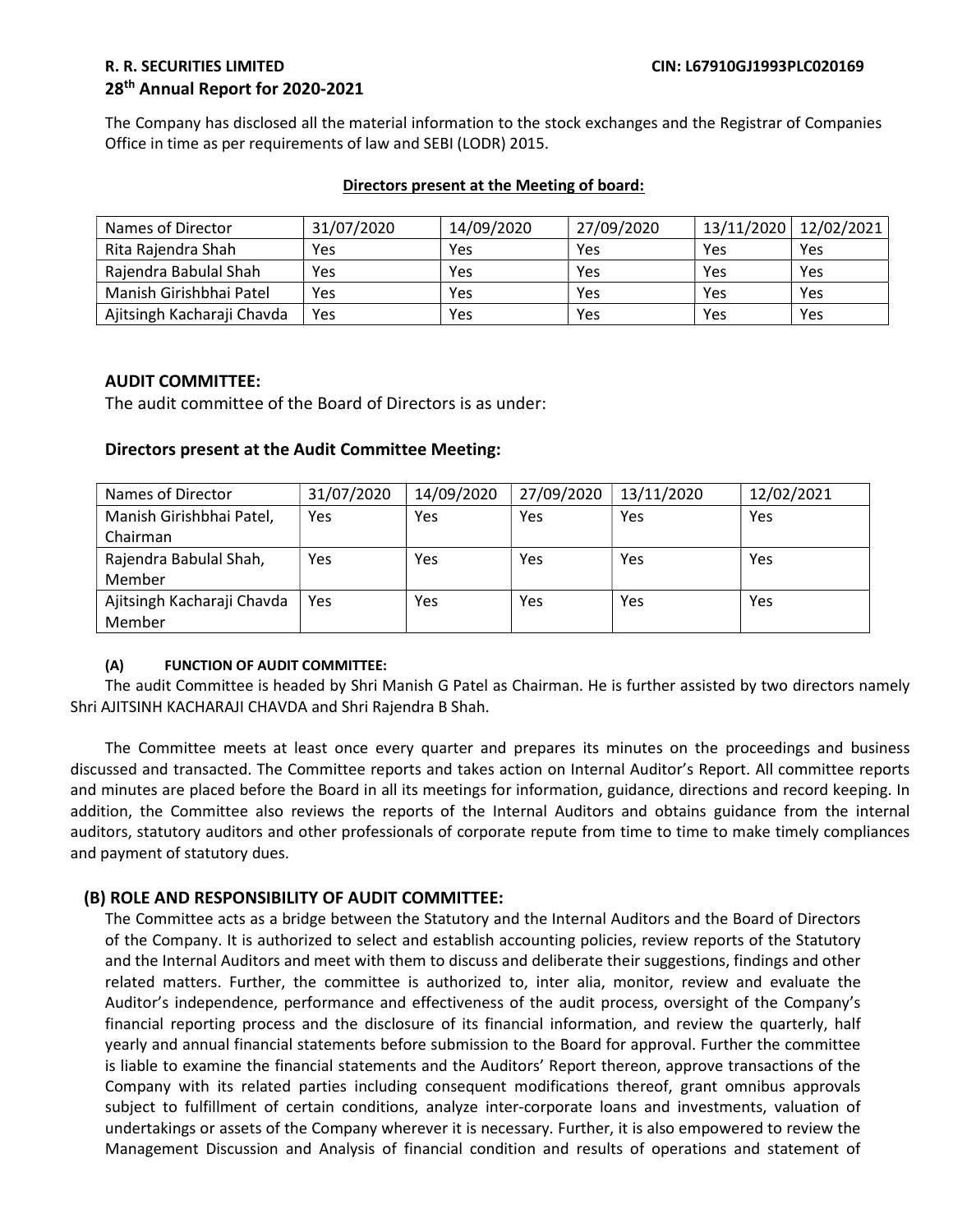significant related party transactions. It also looks into any other matter as referred to it by the Board of Directors from time to time.

Generally, all the items stated in Section 177(4) of the Companies Act, 2013 and Point A of Part C of the Schedule II of the SEBI (Listing Obligations and Disclosure Requirements) Regulations, 2015 are covered under the roles of the Audit Committee. The Audit Committee has been granted powers as prescribed under provisions of the Regulation 18(2)(c) of the aforesaid Regulations and reviews all the information as prescribed in Point B of the Part C of the Schedule II of the SEBI (Listing Obligations and Disclosure Requirements) Regulations, 2015.

### Formation of Audit Committee in Compliance to Section 177 of the Companies Act, 2013 and as per requirements of SEBI (LODR) 2015 for compliance with Corporate Governance

In Compliance with the provisions of Section 177 of the Companies Act 2013 your company has formed an Audit Committee within the Organization consisting of 2 independent directors and one promoter director who is Executive Whole Time Director. An Internal Auditors have been appointed as Advisors in their professional capacity on this committee. The area of operations and functional responsibilities assigned to the committee are as per the guidelines provided in SEBI (LODR) and the Companies Act 2013 and the Listing Agreement for implementation of code of corporate governance. The Committee meets at least once in a quarter and gives its report of each meeting to the Board for its approval, record and information purposes. The detail of powers, responsibilities and system of functioning of this committee is as per the requirements of SEBI (LODR) 2015. However, due to exemption being availed of the SEBI (LODR) Provisions by the company by virtue of its size and financials, a detailed report on Corporate Governance is not given here with.

#### STATUTORY INFORMATION

The Information required to be disclosed in the report of the Board of Directors as per the provisions of Section 134 of the Companies Act-2013 and the Companies (Accounts Rules 2014 regarding the conservation of energy; technology absorption, foreign exchange earnings and outgo are not applicable to the company as it is not engaged in any manufacturing operations during the year under review.

#### MATERIAL CHANGES

Except the information given in this report there are no material changes have taken place after completion of the financial year up to the date of this report which may have substantial effect on business and finances of the company.

### **EMPLOYEES**

There are no employees of the company who were in receipt of the remuneration of Rs.1.2 crore in the aggregate if employed for the year and in receipt of the monthly remuneration of Rs. 8,50,000/- Per Month in the aggregate if employed for a part of the year under review. Hence the information required under Section 197 (12) of the Companies Act, 2013 read with Rule 5 of The Companies (Appointment and Remuneration of Managerial Personnel) Rules, 2014 and as amended being not applicable is not given in this report.

#### PARTICULARS OF THE EMPLOYEES

Disclosures pertaining to remuneration and other details as required under Section 197(12) of the Companies Act, 2013, read with Rule 5(1) of the Companies (Appointment and Remuneration of Managerial Personnel) Rules, 2014 are annexed to this Report as Annexure - III. Further, particulars of employee's remuneration, as required under section 197(12) of the Companies Act, 2013, read with Rule 5(2) and 5(3) of the Companies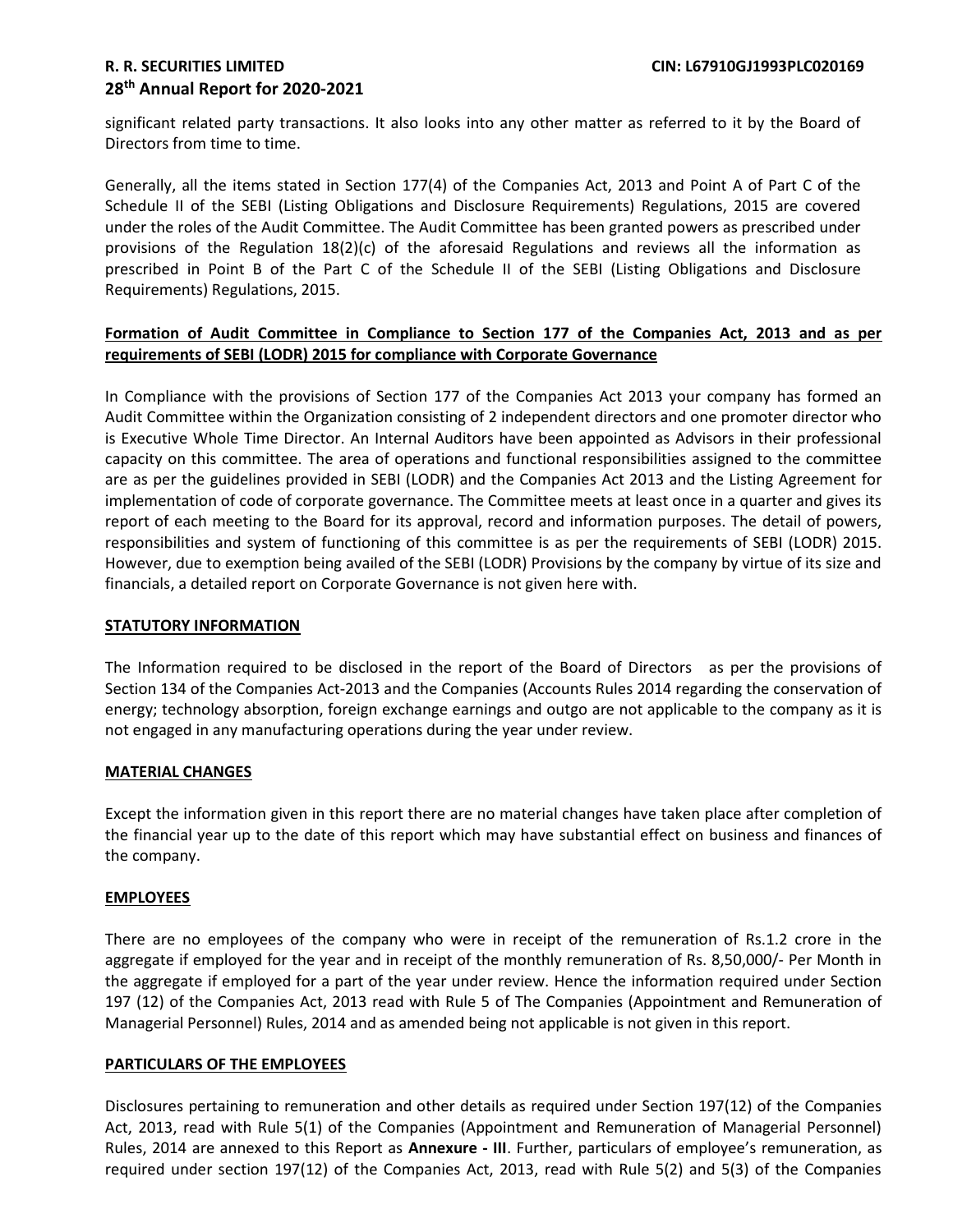(Appointment and Remuneration of Managerial Personnel) Rules, 2014, are not applicable since there was no employee of the Company including Executive Directors who was in receipt of remuneration in excess of the limits set out in the said rules

#### PUBLIC DEPOSITS

During the year under review, your Company has not accepted any deposit within the meaning of Section73 and74 of the Companies Act, 2013 read with the Companies (Acceptance of Deposits) Rules, 2014 (including any statutory modification(s) or re-enactment(s) for the time being enforce).

#### SUBSIDIARY COMPANIES

Your Company does not have any subsidiary company during the year; hence consolidation of financial data of the subsidiary company is also not applicable to the Company for the financial year 2020-21.

#### EVALUATION OF THE PERFORMANCE OF THE BOARD, COMMITTEES AND INDIVIDUAL DIRECTORS

Pursuant to the provisions of the Companies Act, 2013 read with Rules framed there under and incompliance with the requirements of SEBI (LODR) Regulations,2015, the Board has carried out the annual evaluation of its own performance, performance of the Directors individually as well as the performance of the working of its Audit, Nomination & Remuneration and other Committees of the Board. At the meeting of the Board, all the relevant factors that are material for evaluating the performance of individual Directors, the Board and its various Committees, were discussed in detail. A structured questionnaire each, for evaluation of the Board, its various Committees and individual Directors, was prepared and recommended to the Board by the Nomination & Remuneration Committee, for doing the required evaluation, after taking into consideration the input received from the Directors, covering various aspects of the Board's functioning, such as adequacy of the composition of the Board and its Committees ,execution and performance of specific duties, obligations and governance etc.

A separate exercise was carried out to evaluate the performance of individual Directors, including the Chairman of the Board, who were evaluated on parameters such as level of engagement and contribution, independence of judgment, safeguarding the interest of the Company and its minority Shareholders, etc. The performance evaluation of the independent Directors was carried out by the entire Board. The performance evaluation of the Chairman and non-independent Directors was also carried out by the Independent Directors at their separate meeting. The Directors expressed their satisfaction with the evaluation process.

#### ADEQUCY OF INTERNAL FINANCIAL CONTROLS

The Company has in place robust internal control procedures commensurate with its size and operations. Company has the internal controls Department headed by Internal Auditor of the company. The Board of Directors is also responsible for the internal control system, sets the guidelines, verifying its adequacy, effectiveness and application. The Company's internal control system is designed to ensure management efficiency, measurability and verifiability, reliability of accounting and management information, compliance with all applicable laws and regulations, and the protection of the Company's assets so that the company's main risks (operational, compliance-related, economic and financial) are properly identified and managed over time.

#### CODE OF CONDUCT FOR PREVENTION OF INSIDER TRADING

In terms of Regulation 8 of SEBI (Prohibition of Insider Trading) Regulations, 2015, the Company has adopted Code of Conduct prohibiting, regulating and monitoring the dealings in the securities of the Company by Directors, Designated Employees and Connected Persons while in possession of unpublished price sensitive information in relation to the securities of the Company. The code of conduct is available at the Company's website at www.alfaica.com under investor segment.

### POLICIES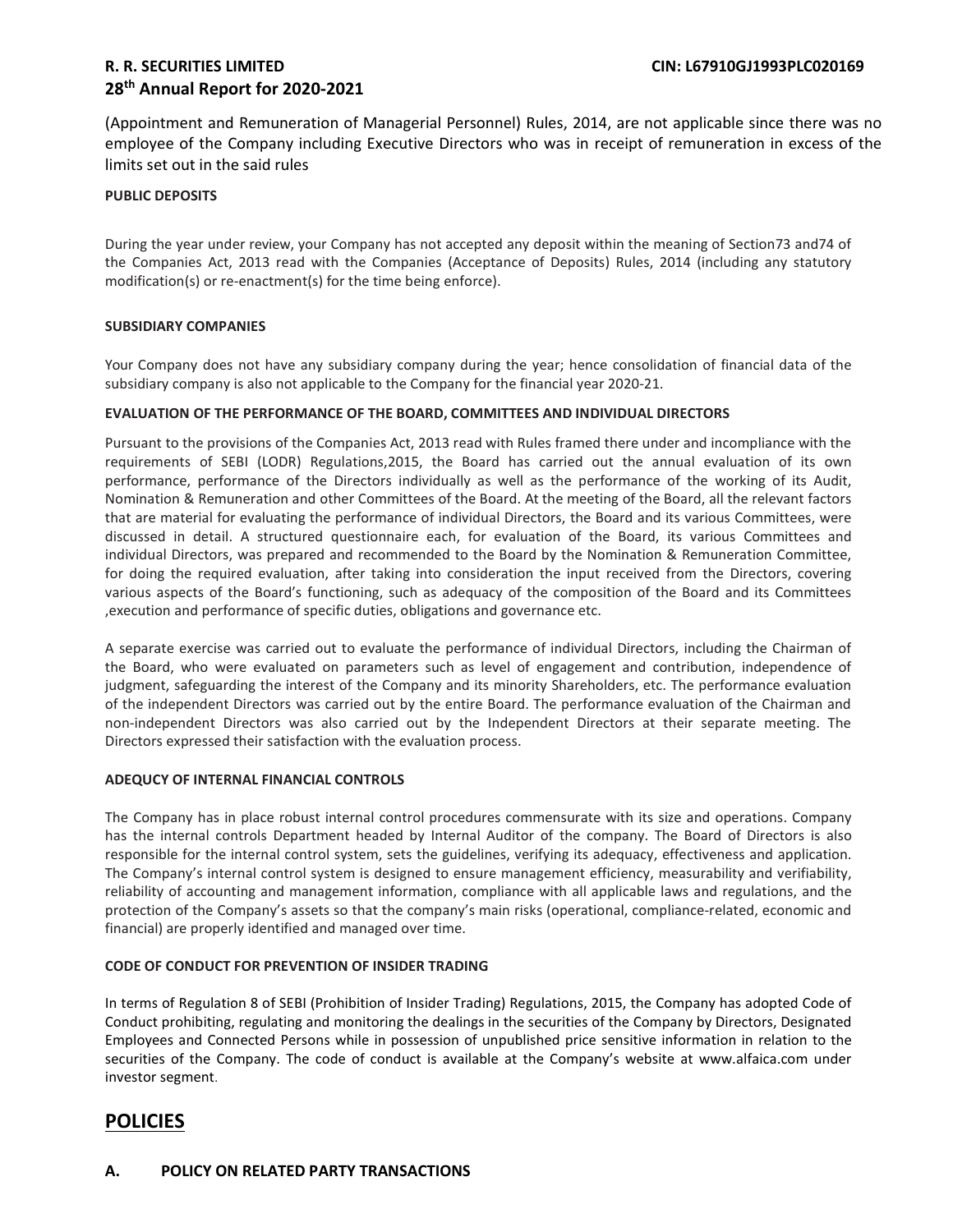### SCOPE AND PURPOSE OF THE POLICY

Related party transactions can present a potential or actual conflict of interest which may be against the best interest of the company and its shareholders. Considering the requirements for approval of related party transactions as prescribed under the Companies Act, 2013 ("Act") read with the Rules framed there under and Clause 49 of the Listing Agreement (as amended by SEBI Circulars dated April 17, 2014 and September 15, 2014), our Company has formulated guidelines for identification of related parties and the proper conduct and documentation of all related party transactions.

Also, Clause 49(VII)(C) of the Listing Agreement requires a company to formulate a policy on materiality of related party transactions and dealing with related party transactions. In light of the above, our Company has framed this Policy on Related Party Transactions ("Policy"). This Policy has been adopted by the Board of Directors of the Company based on recommendations of the Audit Committee. Going forward, the Audit Committee would review and amend the Policy, as and when required, subject to the approval of the Board.

### OBJECTIVE OF THE POLICY

The objective of this Policy is to set out (a) the materiality thresholds for related party transactions and; (b) the manner of dealing with the transactions between the Company and its related parties based on the Act, Clause 49 of the Listing Agreement and any other laws and regulations as may be applicable to the Company.

### MANNER OF DEALING WITH RELATED PARTY TRANSACTIONS

#### a) Identification of related parties: -

The Company has formulated guidelines for identification and updating the list of related parties as prescribed under Section 2(76) of the Act read with the Rules framed there under and Clause 49 of the Listing Agreement.

#### b) Identification of related party transactions: -

The Company has formulated guidelines for identification of related party transactions in accordance with Section 188 of the Act and Clause 49 of the Listing Agreement.

#### **DISCLOSURES**

The Company shall disclose, in the Board's report, transactions prescribed in Section 188(1) of the Act with related parties, which are not in ordinary course of business along with the justification for entering into such transaction.

### B. FAMILIARIZATION POLICY FOR INDEPENDENT DIRECTORS

#### PURPOSE AND OBJECTIVE OF THE POLICY

The Program aims to provide insights into the Company to enable the Independent Directors to understand its business in depth and contribute significantly to the Company.

#### FAMILIARIZATION AND CONTINUING EDUCATION PROCESS

 The Company through its Managing Director / Executive Director / Key Managerial Personnel conducts programes / presentations periodically to familiarize the Independent Directors with the strategy, operations and functions of the Company.

 Such programmes/presentations provide an opportunity to the Independent Directors to interact with the Senior Management of the Company and help them to understand the Company's strategy, business model, operations, service and product offerings, markets, organization structure, finance, human resources, technology, quality, facilities and risk management and such other areas as may arise from time to time.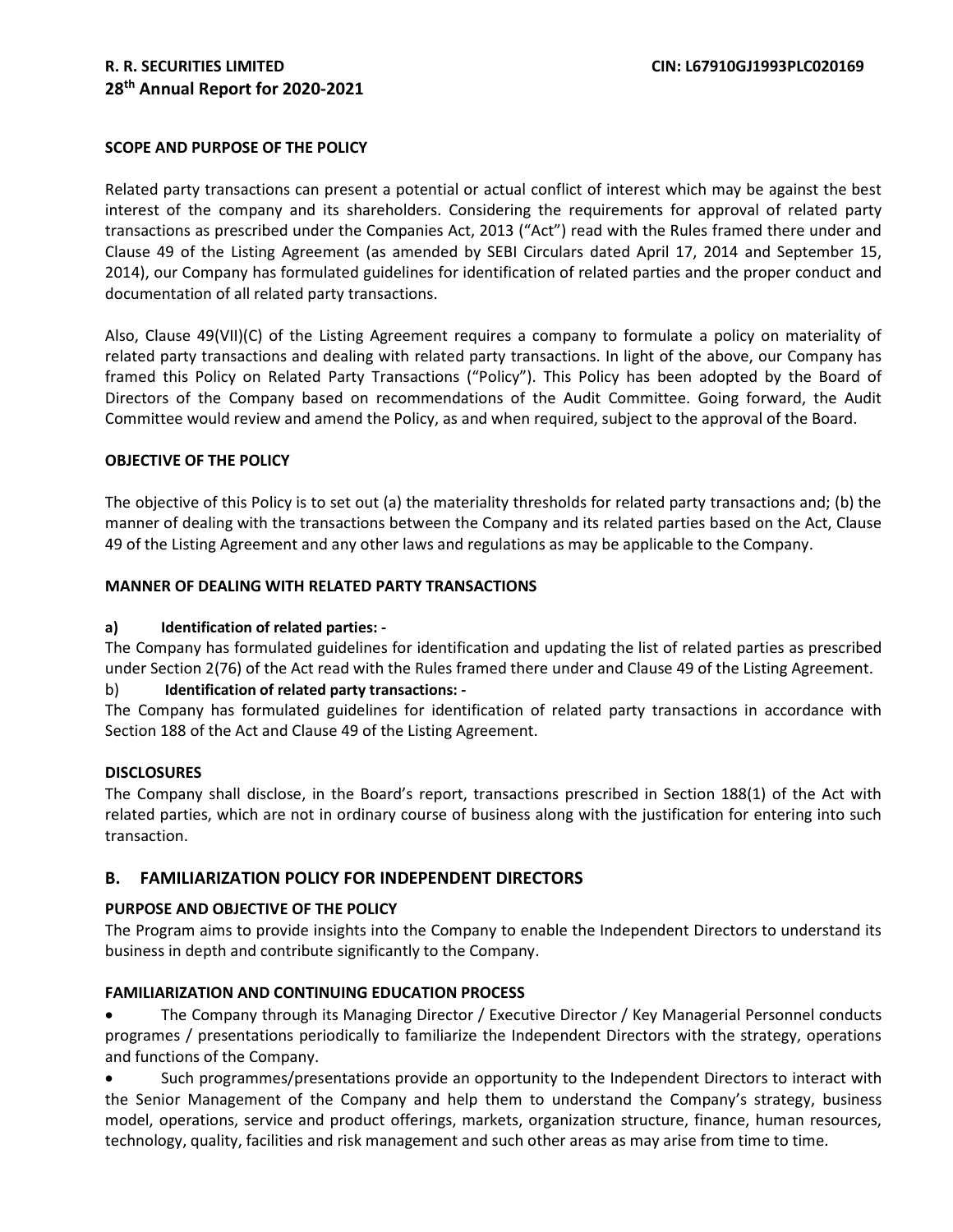The programmes/presentations also familiarizes the Independent Directors with their roles, rights and responsibilities.

 When a new Independent Director comes on the Board of the Company, a meeting is arranged with the Chairperson, Managing Director, Chief Financial Officer to discuss the functioning of the Board and the nature of the operation of the Company's business activities.

 New Independent Directors are provided with copy of latest Annual Report, the Company's Code of Conduct, the Code of Conduct for Prevention of Insider Trading and the Code of Corporate Disclosure Practices, Schedule of upcoming Board and Committee meetings.

The Company provides the Directors with the tours of company's facilities from time to time.

 A detailed Appointment Letter incorporating the role, duties and responsibilities, remuneration and performance evaluation process, insurance cover, Tata Code of Conduct and obligations on disclosures, is issued for the acceptance of the Independent Directors.

### C. RISK MANAGEMENT POLICY

### LEGAL FRAMEWORK

Risk Management is a key aspect of the "Corporate Governance Principles and Code of Conduct" which aims to improvise the governance practices across the Company's activities. Risk management policy and processes will enable the Company to proactively manage uncertainty and changes in the internal and external environment to limit negative impacts and capitalize on opportunities.

### BACK GROUND AND IMPLEMENTATION

The Company is prone to inherent business risks. The objective of Risk Management Policy shall be identification, evaluation, monitoring and minimization of identifiable risks. This policy is in compliance with the amended Clause 49 of the Listing Agreement (w.e.f 1st October 2014) which requires the Company to lay down procedure for risk assessment and procedure for risk minimization. The Board of Directors of the Company and the Audit Committee shall periodically review and evaluate the risk management system of the Company so that the management controls the risks through properly defined network. Head of Departments shall be responsible for implementation of the risk management system as may be applicable to their respective areas of functioning and report to the Board and Audit Committee.

### **COMMITTEE**

The Company has not made Risk Management Committee but the Board of Directors & Audit Committee is looking after the Risk Management of the Company.

### D. CORPORATE SOCIAL RESPONSIBILITY POLICY

India`s new Companies Act, 2013 has introduced several new provisions which change the face of Indian corporate business. One of such new provisions is Corporate Social Responsibility (CSR). As per Section 135 of the Companies Act, 2013, it provides the threshold limit for applicability of the CSR to a Company i.e. (a) net worth of the company to be Rs 500 crore or more; (b) turnover of the company to be Rs 1000 crore or more; (c) net profit of the company to be Rs 5 crore or more.

Our Company is the Loss making one. So that CSR Policy is Not Applicable to the Company. So, any CSR Activities have not been undertaken by the Company & has not made Corporate Responsibility Committee.

### E. VIGIL MECHANISM POLICY

### LEGAL FRAMEWORK

Section 177 of the Companies Act, 2013 requires every listed company and such class or classes of companies, as may be prescribed to establish a vigil mechanism for the directors and employees to report genuine concerns in such manner as may be prescribed.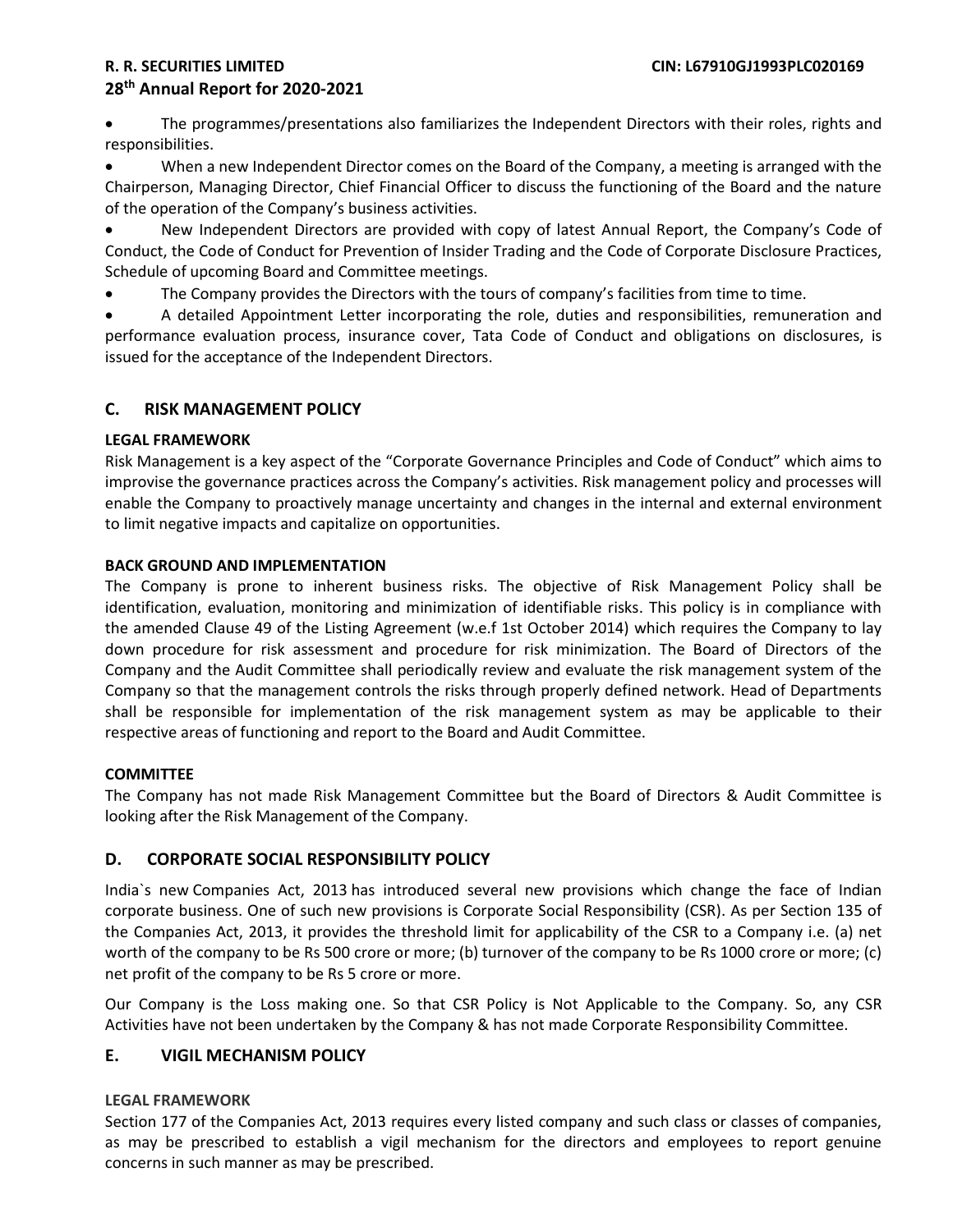As per SEBI (Listing Obligations and Disclosure Requirement), 2015 between listed companies and the Stock Exchanges, inter alia, provides for a mandatory requirement for all listed companies to establish a mechanism called "Whistle Blower Policy" for employees to report to the management instances of unethical behavior, actual or suspected, fraud or violation of the company's code of conduct.

### POLICY:

In compliance of the above requirements, R R Securities Limited, being a Listed Company has established a Vigil (Whistle Blower) Mechanism and formulated a Policy in order to provide a framework for responsible and secure whistle blowing/vigil mechanism.

The Vigil (Whistle Blower) Mechanism aims to provide a channel to the Directors and employees to report genuine concerns about unethical behavior, actual or suspected fraud or violation of the Codes of Conduct or policy. The Company is committed to adhere to the highest standards of ethical, moral and legal conduct of business operations and in order to maintain these standards, the Company encourages its employees who have genuine concerns about suspected misconduct to come forward and express these concerns without fear of punishment or unfair treatment. The mechanism provides for adequate safeguards against victimization of Directors and employees to avail of the mechanism and also provide for direct access to the Chairman of the Audit Committee in exceptional cases. This neither releases employees from their duty of confidentiality in the course of their work nor can it be used as a route for raising malicious or unfounded allegations about a personal situation.

### F. SEXUAL HARASSMENT OF WOMEN AT WORK PLACE (POLICY WHERE MORE THAN 4 WOMEN WORKING) AND ELIMINATION OF CHILD LABOUR POLICY.

The Company is not employing more than 4 women employees as well as the Company is not employing any child labor. So, these both policies are not applicable to the Company.

### DIRECTORS' RESPONSIBLITY STATEMENT

Pursuant to the provisions of Section 134 (5) of Companies Act, 2013 (Section, 217(2AA) of the Companies Act, 1956) your Directors declare that:

- i) In preparation of the annual accounts, as far as possible and except to the extent if any accounting standards mentioned by the auditors in their report as not complied with, all other applicable accounting standards had been followed along with proper explanation relating to material departures;
- ii) The Directors had selected such accounting policies and applied them consistently and made judgments and estimates that are responsible and prudent so as to give a true and fair view of the state of affairs of the company at the end of the financial year and after the profit or loss of the company for that period;
- iii) The Directors have taken proper and sufficient care for the maintenance of the adequate accounting records in accordance with the provisions of the Companies Act, 2013 for safeguarding the assets of the Company and for preventing and detecting fraud and other irregularities;
- iv) The Directors had prepared the annual accounts on a going concern basis.
- v) The Directors, in the case of listed company, had laid down internal financial control to be followed by the company and that such internal financial controls are adequate and were operating effectively.
- vi) The Director had devised proper system to ensure compliances with the provisions of all applicable laws and that such systems were adequate and operating effectively.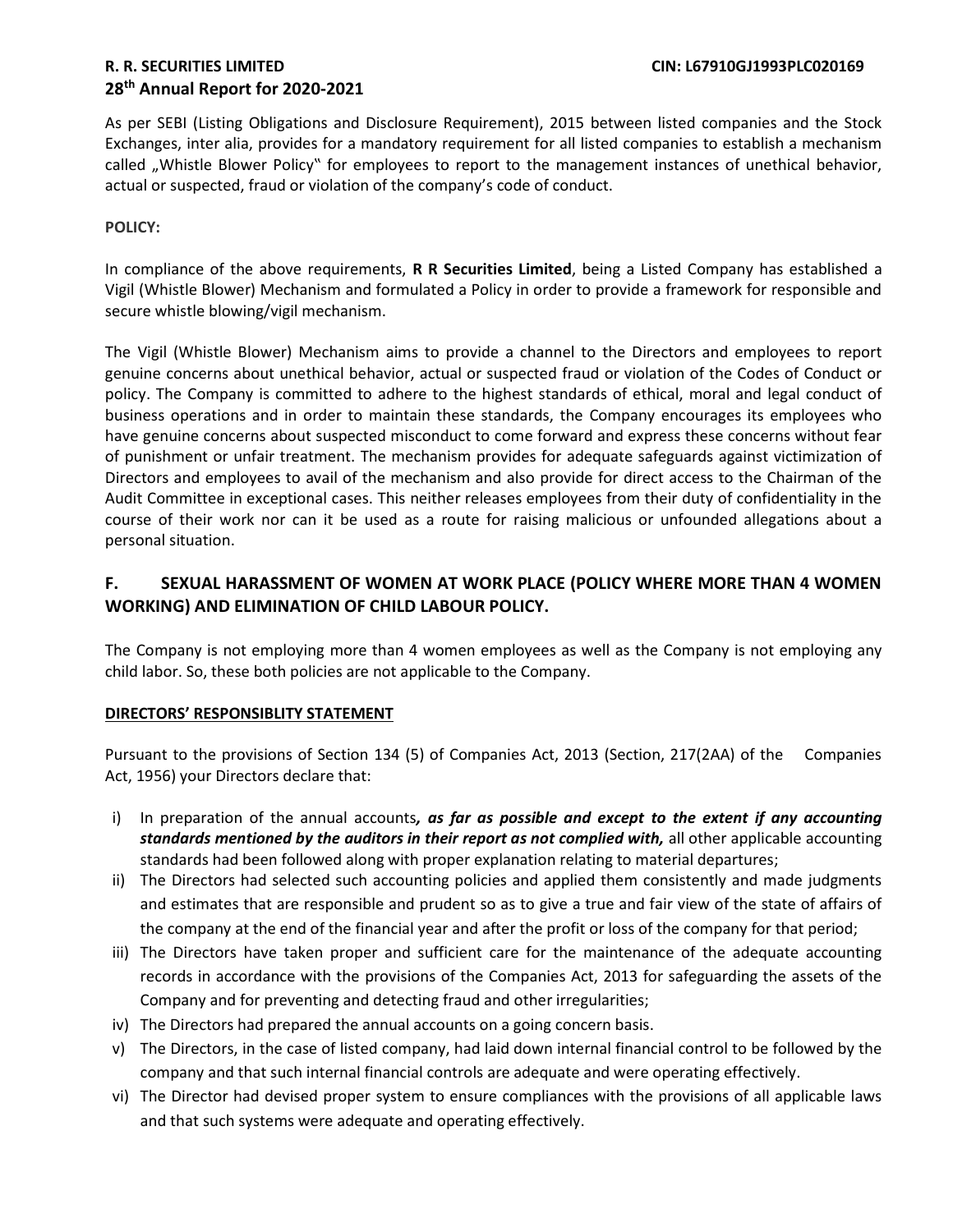### DECLARATION AS TO INDEPENDENT DIRECTORS: (Pursuant to Provisions of section 149(6) of the Companies Act 2013).

All the Independent Directors of the Company do hereby declare that:

- (1) All the Independent Directors of the Company are neither Managing Director, nor a Whole Time Director nor a Manager or a Nominee Director.
- (2) All the Independent Directors in the opinion of the Board are persons of integrity and possesses relevant expertise and experience.
- (3) Who are or were not a Promoter of the Company or its Holding or subsidiary or associate company.
- (4) Who are or were not related to promoters or directors in the company, its holding, subsidiary or associate company.
- (5) Who has or had no pecuniary relationship with the company, its holding, subsidiary or associate company or their promoters or directors, during the two immediately preceding financial years or during the current financial year.
- (6) None of whose relatives has or had pecuniary relationship or transaction with the company, its holding, subsidiary, or associate company, or their promoters, or directors, amounting to two per cent or more of its gross turnover or total income or fifty lakh rupees or such higher amount as may be prescribed, whichever is lower, during the two immediately preceding financial years or during the current financial year,
- (7) Who neither himself, nor any of his relatives,
- (a) Holds or has held the position of a key managerial personnel or is or has been employee of the company or its holding, subsidiary or associate company in any of three financial years immediately preceding the financial year in which he is proposed to be appointed.
- (b) Is or has been an employee or proprietor or a partner, in any of the three financial years immediately preceding the financial years in which he is proposed to be appointed of
- (i) A firm of auditors or company secretaries in practice or cost auditors of the company or its holding, subsidiary or associate company; OR
- (ii) Any legal or a consulting firm that has or had any transaction with the company, its holding, subsidiary or associate company amounting to ten per cent, or more of the gross turnover of such firm;
- (iii) Holds together with his relatives two per cent, or more of the total voting power of the company; OR
- (iv) Is a Chief Executive or director, by whatever name called, or any non-profit organization that receives twenty-five per cent or more of its receipts from the Company, any of its promoters, directors or its holding, subsidiary or associate company or that holds two per cent or more of the total voting power of the company; OR
- (v) Who possesses such other qualifications as may be prescribed.
- (vi) The Independent Directors are yet to get themselves registered on the website of the India Institute of Corporate Affairs as Independent Director. The Last date for such registration has been extended by the ministry of Corporate Affairs as  $30<sup>th</sup>$  September 2020.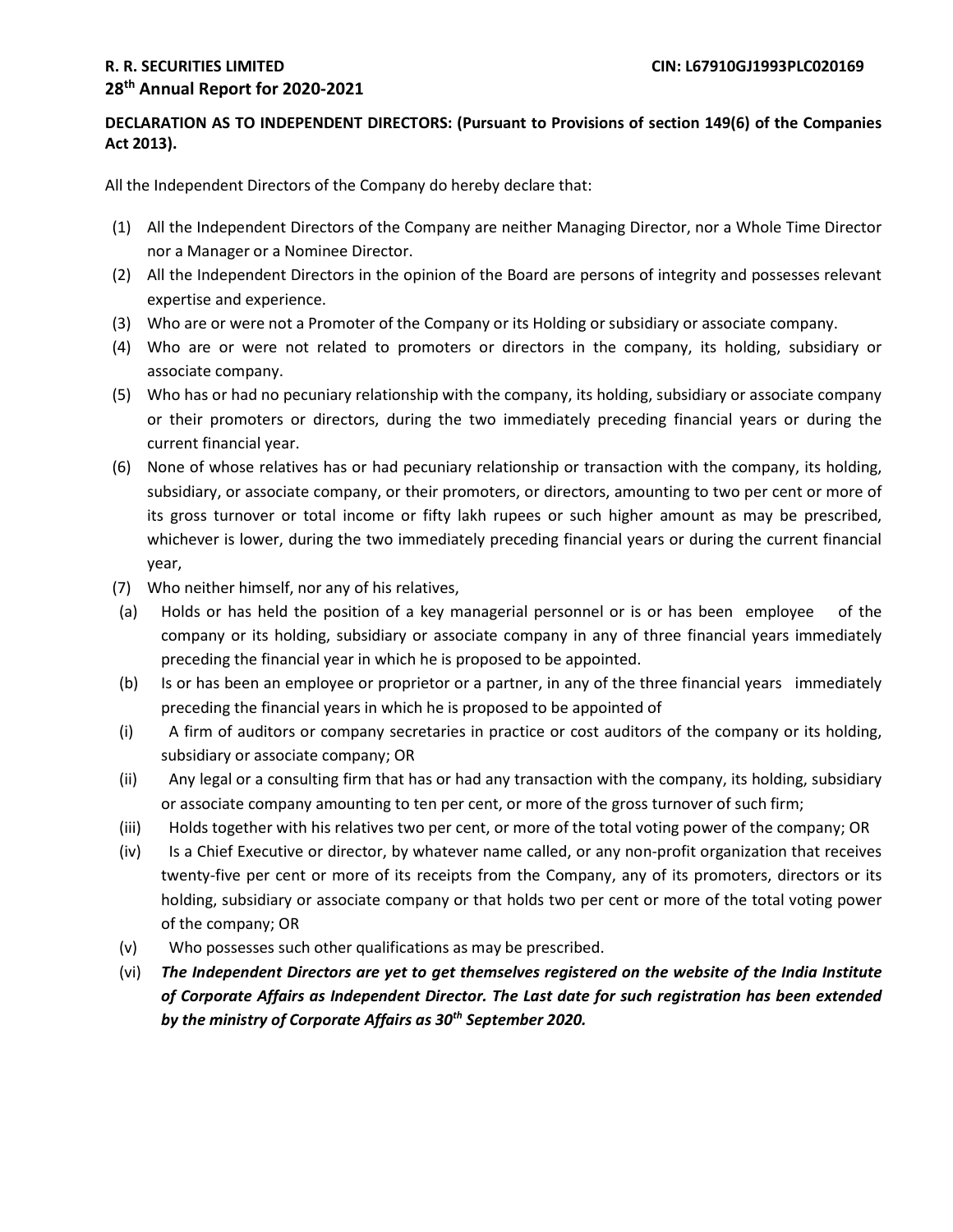### DECLARATION BY BOARD AS PER REQUIREMENT OF SECTION 178

In compliance with Section 178 (1) as also in compliance with SEBI (LODR) 2015 and of the Listing Agreement, the Board of Directors does hereby declare that:

- a. The Company has proper constitution of the Board of Directors including independent directors in proportion as per requirement of SEBI (LODR),2015.
- b. The Company has constituted Nomination and Remuneration Committee, Stakeholders Relationship Committee, Audit Committee as per requirements of the SEBI (LODR) 2015 and of the Listing Agreement and provisions of the Companies Act 2013.
- c. The Company has the policy for selection and appointment of independent directors who are persons of reputation in the society, have adequate educational qualification, sufficient business experience and have integrity & loyalty towards their duties.
- d. The Company does not pay any managerial remuneration to its Managing Directors and Directors because of Company's weak financial position.
- e. The Independent Directors are not paid any sitting fee for attending Board and other committee meetings as decided by the Board from time to time.
- f. The Company is not paying any commission on net profits to any directors.

### AUDITORS

### STATUTORY AUDITOR

Chartered Accountants M/s. Sunil Dad & Co., (ICAI Firm Registration No. 126741W) are the present Statutory Auditors of the company are retiring at this Annual General Meeting as per provisions of section 139 of the Companies Act 2013 and are eligible for reappointment. However, the Statutory Auditors are been appointed I the Casual Vacancy to hold the office as such up to the Ensuing Annual General Meeting. As per the amendments made by the Central Government in the Companies (Audit and Auditors) Rules 2014, now there is requirement for passing of the Resolution for Appointment of the Statutory Auditors.

#### INTERNAL AUDITORS

The company is in process of appointing an independent Chartered Accountant to act as an Internal Auditor as per suggestion of auditors as well as in compliance with the Companies Accounts Rules 2014, in order to strengthen the internal control system for the Company. However, as in the company during the previous financial year, there were not much financial transactions or trading business activities, looking to the size of the company and its business operations and transactions, the matter is being discussed with the statutory auditors on making of compliance with these requirements.

#### SECREATARIAL AUDITOR

The Company has appointed M/s. KAMLESH SHAH & SHAH CO. as the secretarial auditor for the financial year 2020-21. They have given their report in the prescribed form MR-3 which is annexed to this report as an ANNEXURE-IV.

### OBSERVATION OF THE SECRETARIAL AUDITOR

- I. The Company has yet not appointed an Independent Chartered Accountants as an Internal Auditors as Required by Companies (Accounts) Rules 2014 and the SEBI (LODR) 2015.
- II. The Company is not properly maintaining and updating its website as per requirements of SEBI (LODR) 2015 and the provisions of the Listing Agreement.
- III. The Promoters Shareholding yet not Dematerialize their Equity Shareholding.
- IV. The Independent Directors of the Company are not Registered on IICA website.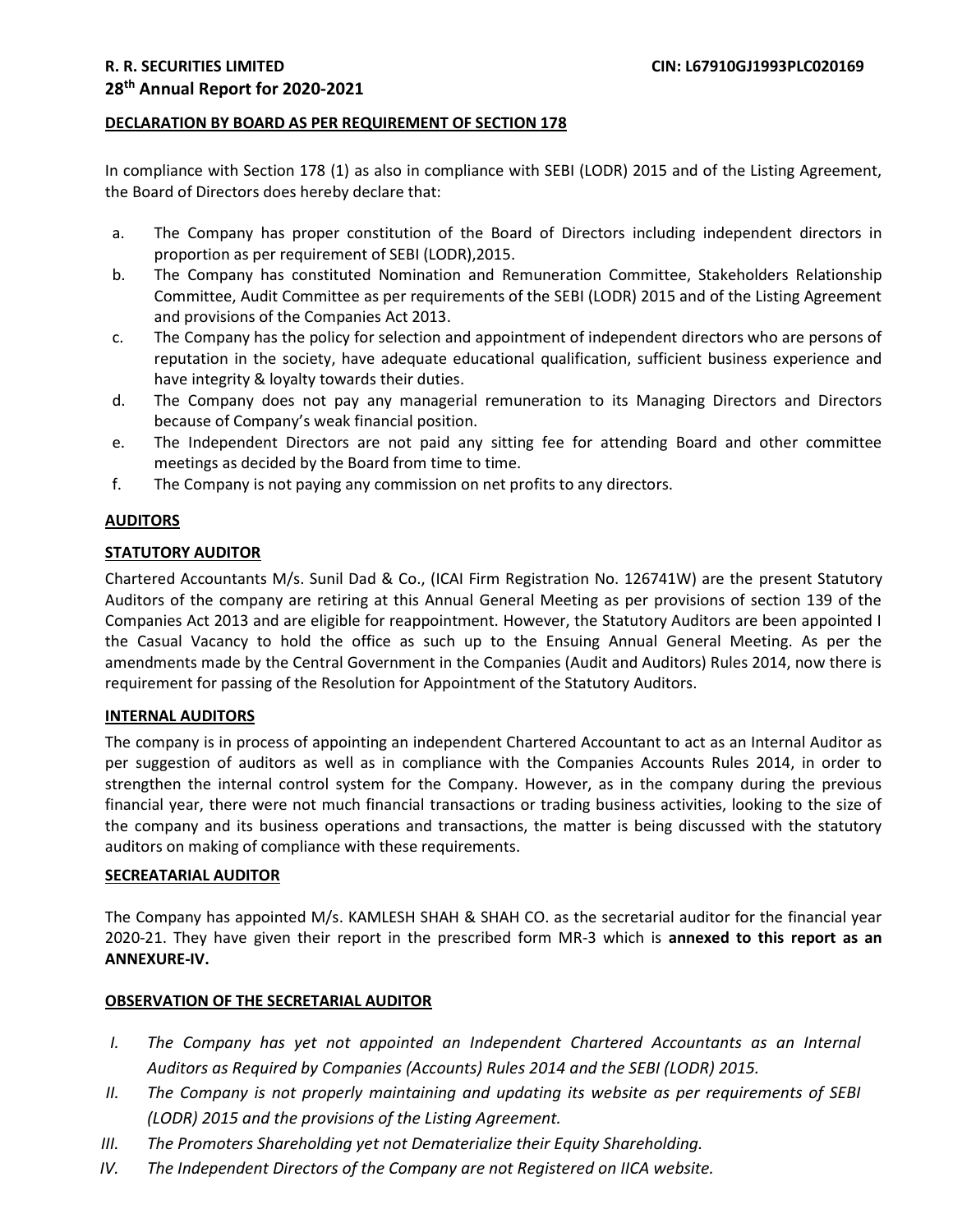### MANAGEMENT CLARIFICATIONS:

As there are no much financial transactions within the Company has yet not appointed an Independent Chartered Accountants as the Internal Auditors.

The Company is in process of updating of its website by uploading requisite information as early as possible.

#### AUDITORS OBSERVATION

There are no specific adverse observations made by the Auditors in their report. However, notes to the Accounts to itself are clarificatory and self explanatory in the nature.

#### OTHER STATUTORY DISCLOSURES:

The Board does hereby declare that during the year No events have occurred which may have substantial effect on the Going concern status of the Company. Further the Company continued with its policy on accounting of financial transactions and that there have been no deviations or material departure made.

During the Financial year, there has been no material Orders are passed or penalties imposed on or no court cases are filed against the Company or any of its Directors or Key Managerial Personnel and that none of them are disqualified in any respect.

The details on various corporate policies adopted by the management are given in annexure titled Corporate Governance report and forming part of this Report.

#### APPRECIATION

Your Directors take this opportunity to acknowledge the trust reposed in your company by its Shareholders, Bankers and clients. Your Directors also keenly appreciate the dedication & Commitment of all our employees, without which the continuing progress of the company would not have been possible.

### Place: Ahmedabad. On Behalf of the Board of Directors Of Date: 12<sup>th</sup> August, 2021 **R.R. SECURITIES LIMITED**

 $SD/-$  (RAJENDRA B. SHAH) Chairman and Director DIN: 00394384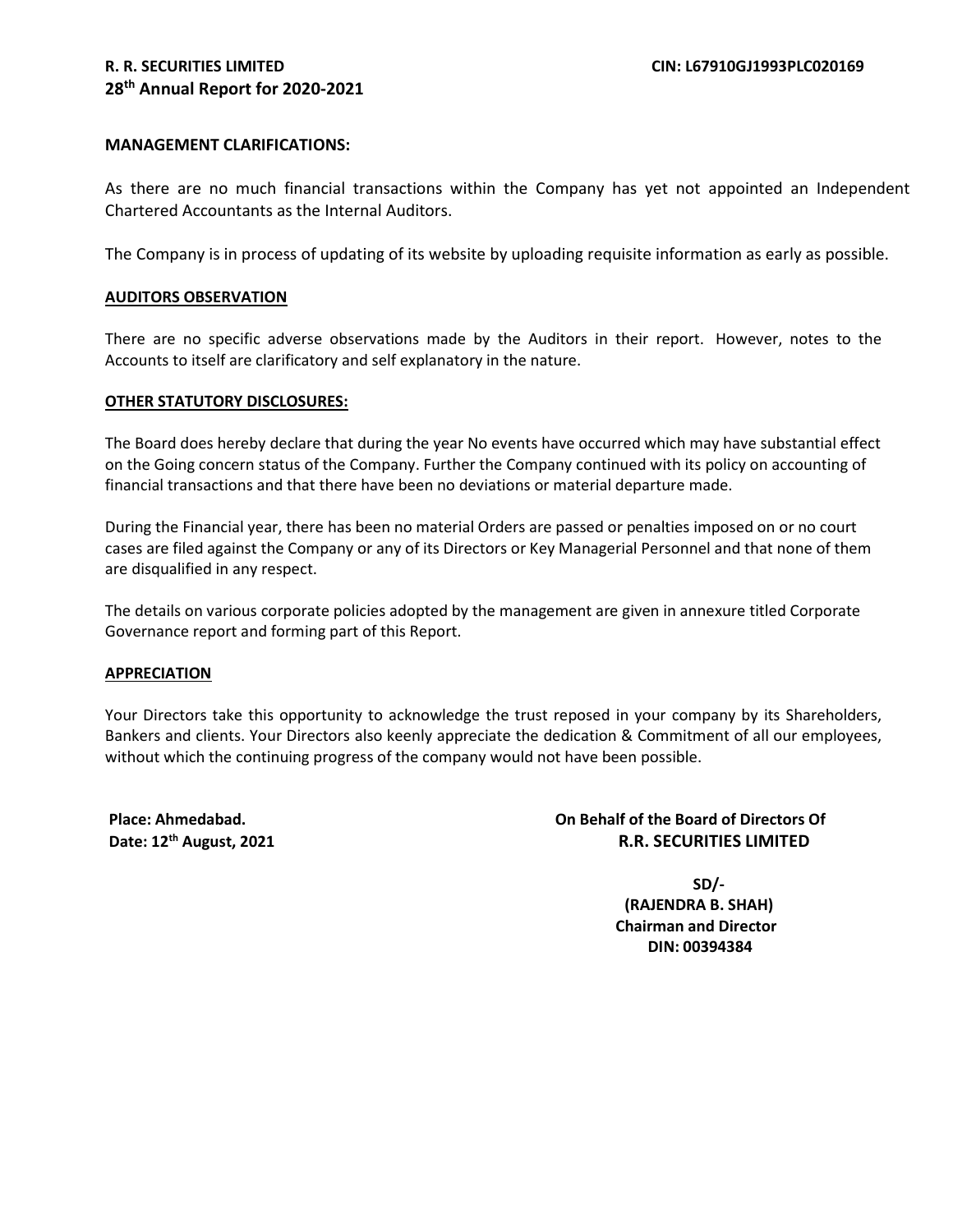## ANNEXURE – I TO THE DIRECTOR'S REPORT

### FORM NO. MGT-9 EXTRACT OF ANNUAL RETURN AS ON THE FINANCIAL YEAR ENDING ON 31/03/2021

[Pursuant to section 92(3) of the Companies Act, 2013 and rule 12(1) of the Companies (Management and Administration) Rules, 2014]

### I. REGISTRATION AND OTHER DETAILS:

| 1. | <b>CIN</b>                             | L67910GJ1993PLC020169                                                |
|----|----------------------------------------|----------------------------------------------------------------------|
| 2. | <b>Registration Date</b>               | 10/09/1993                                                           |
| 3. | Name of the Company                    | R R Securities Limited                                               |
| 4. | Category / Sub-Category of the Company | Public Company-Limited by Shares/Indian                              |
|    |                                        | Non Government Company                                               |
| 5. | Address of the Registered office       | 1 RUSHIL BUNGLOW STERLING CITY VILLAGE: BOPAL (CT) TALUKA            |
|    |                                        | DASCROI DIST: AHMEDABAD AHMEDABAD Ahmedabad GJ 380058 IN             |
| 6. | Whether listed company Yes / No        | Yes                                                                  |
|    |                                        | <b>Bombay Stock Exchange</b>                                         |
| 7. | Name, Address and Contact details of   | LINK INTIME INDIA (P) LIMITED                                        |
|    | Registrar and Transfer Agent, if any   | 5th floor, 506 to 508 Amarnath Business Centre - I (ABC - I), Beside |
|    |                                        | Business Centre, Nr. St. Xavier's College Corner Off C G Road,       |
|    |                                        | Navarangpura, Ahmedabad, Gujarat, 380009                             |

### II. PRINCIPAL BUSINESS ACTIVITIES OF THE COMPANY

All the business activities contributing 10 % or more of the total turnover of the company shall be stated:-

| SR. No | Name and descriptions of main               | NIC Code of the | % to Total turnover of the company |
|--------|---------------------------------------------|-----------------|------------------------------------|
|        | products/ services                          | product/Service |                                    |
|        | <b>Financial Services and Real Estate I</b> | 9971            | 100% from Other Income.            |
|        | <b>Rental Services</b>                      | AND             |                                    |
|        |                                             | 9973            |                                    |

#### PARTICULARS OF HOLDING, SUBSIDIARY AND ASSOCIATE COMPANIES –

| SR. | NAME AND       | CIN/GLN | <b>CONCERN</b> | % of shares | APPLICABLE |
|-----|----------------|---------|----------------|-------------|------------|
| NO. | ADDRESS OF THE |         |                | held by     | SECTION    |
|     | <b>COMPANY</b> |         |                | COMPANY     |            |
| NIL | NIL            | NIL     | <b>NIL</b>     | NIL         | NIL        |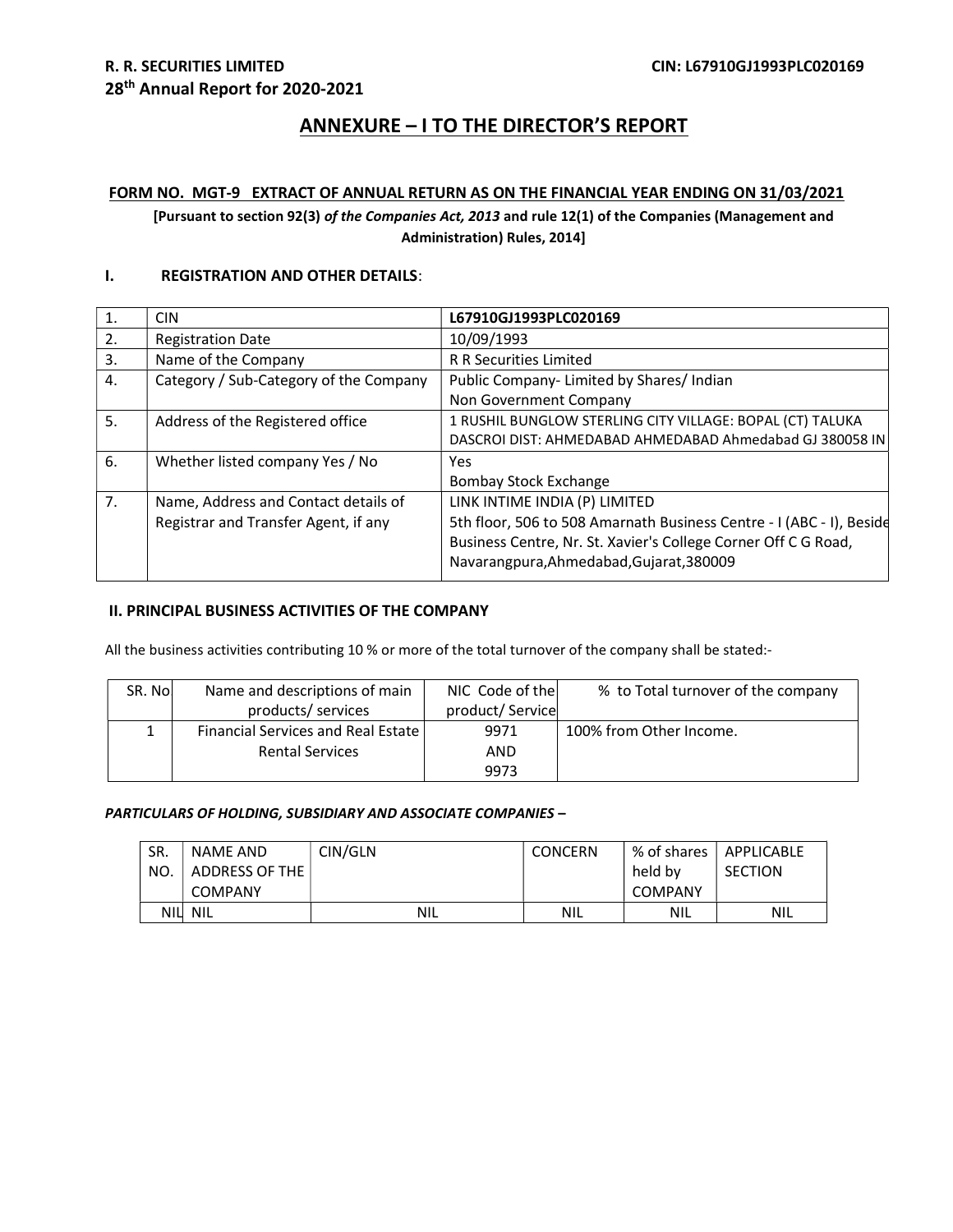## II. SHARE HOLDING PATTERN (Equity Share Capital Breakup as percentage of Total Equity)

### i) Category-wise Share Holding

| Category of<br><b>Shareholders</b>                                                      | No. of Shares held at the beginning of the year[As $d$ No. of Shares held at the end of the year<br>31-March-2019] |                         |                     |                             | [As on 31-March-2020] |                     |                     |                             | % Change<br>during<br>the year |
|-----------------------------------------------------------------------------------------|--------------------------------------------------------------------------------------------------------------------|-------------------------|---------------------|-----------------------------|-----------------------|---------------------|---------------------|-----------------------------|--------------------------------|
|                                                                                         | Demat                                                                                                              | Physical                | Total               | % of Total<br><b>Shares</b> | Demat                 | Physical            | <b>Total</b>        | % of Total<br><b>Shares</b> |                                |
| A. Promoter's                                                                           |                                                                                                                    |                         |                     |                             |                       |                     |                     |                             |                                |
| $(1)$ Indian                                                                            |                                                                                                                    |                         |                     |                             |                       |                     |                     |                             |                                |
| a) Individual/HUF                                                                       | 0                                                                                                                  | 40900                   | 40900               | 1.36                        | 0                     | 40900               | 40900               | 1.36                        | 0                              |
| b) Central Govt                                                                         | 0                                                                                                                  | 0                       | 0                   | 0                           | 0                     | 0                   | 0                   | 0                           | 0                              |
| c) State Govt(s)                                                                        | 0                                                                                                                  | 0                       | 0                   | 0                           | 0                     | $\mathbf 0$         | 0                   | 0                           | 0                              |
| d) Bodies Corp.                                                                         | $\mathbf 0$                                                                                                        | $\mathbf 0$             | $\mathbf 0$         | $\mathbf 0$                 | $\mathbf 0$           | $\mathsf{o}$        | 0                   | $\mathbf 0$                 | $\mathbf 0$                    |
| e) Banks / FI                                                                           | 0                                                                                                                  | 0                       | 0                   | 0                           | $\mathbf 0$           | 0                   | 0                   | 0                           | 0                              |
| f) Any other                                                                            | 0                                                                                                                  | 0                       | 0                   | 0                           | 0                     | $\mathsf 0$         | 0                   | 0                           | 0                              |
| Sub Total (A) (1)                                                                       | 0                                                                                                                  | 40900                   | 40900               | 1.36                        | $\mathbf 0$           | 40900               | 40900               | 1.36                        | 0                              |
| (2) Foreign                                                                             |                                                                                                                    |                         |                     |                             |                       |                     |                     |                             |                                |
| a) NRI- Individual                                                                      | $\mathbf 0$                                                                                                        | 0                       | $\mathbf 0$         | $\mathbf 0$                 | $\mathbf 0$           | $\mathbf 0$         | $\pmb{0}$           | $\mathbf 0$                 | $\mathbf 0$                    |
| b) Other Individuals 0                                                                  |                                                                                                                    | 0                       | $\mathsf{O}\xspace$ | 0                           | 0                     | $\mathsf{O}$        | 0                   | 0                           | 0                              |
| c) Bodies Corp                                                                          | 0                                                                                                                  | 0                       | $\mathbf 0$         | 0                           | 0                     | $\mathbf 0$         | 0                   | 0                           | 0                              |
| d) Banks. FI                                                                            | 0                                                                                                                  | $\mathbf 0$             | $\mathbf 0$         | 0                           | 0                     | $\mathsf 0$         | $\mathsf{O}\xspace$ | 0                           | 0                              |
| e) Any other                                                                            | 0                                                                                                                  | 0                       | $\mathbf 0$         | 0                           | $\mathbf 0$           | $\mathbf 0$         | 0                   | 0                           | 0                              |
| Sub Total (A) (2)                                                                       | 0                                                                                                                  | $\mathbf 0$             | $\mathbf 0$         | 0                           | 0                     | $\mathbf 0$         | $\mathbf 0$         | 0                           | 0                              |
| <b>Total</b><br>shareholding of<br>Promoter (A)<br>$=(A)(1)+(A)(2)$<br><b>B. Public</b> | $\mathbf 0$                                                                                                        | 40900                   | 40900               | 1.36                        | 0                     | 40900               | 40900               | 1.36                        | 0                              |
| Shareholding                                                                            |                                                                                                                    |                         |                     |                             |                       |                     |                     |                             |                                |
| 1. Institutions                                                                         |                                                                                                                    |                         |                     |                             |                       |                     |                     |                             |                                |
| a) Mutual Funds                                                                         | 0                                                                                                                  | 0                       | 0                   | 0                           | 0                     | 0                   | 0                   | 0                           | 0                              |
| b) Banks / Fl                                                                           | 0                                                                                                                  | $\mathsf 0$             | $\pmb{0}$           | $\mathsf{O}\xspace$         | $\pmb{0}$             | $\mathsf{O}\xspace$ | $\pmb{0}$           | $\mathsf{O}\xspace$         | 0                              |
| c) Central Govt                                                                         | $\mathbf 0$                                                                                                        | $\mathsf{O}\xspace$     | $\mathbf 0$         | $\mathbf 0$                 | $\mathbf 0$           | $\mathsf 0$         | $\mathsf{O}\xspace$ | $\mathsf{O}\xspace$         | $\mathbf 0$                    |
| d) State Govt(s)                                                                        | $\pmb{0}$                                                                                                          | $\mathsf{O}\xspace$     | $\pmb{0}$           | $\mathsf{O}\xspace$         | $\mathbf 0$           | $\mathsf 0$         | $\mathsf{O}\xspace$ | $\mathsf{O}\xspace$         | $\mathsf{O}\xspace$            |
| e) Venture Capital<br>Funds                                                             | $\mathsf 0$                                                                                                        | $\mathsf{O}$            | $\pmb{0}$           | $\mathsf{O}\xspace$         | $\mathsf 0$           | $\mathsf{O}\xspace$ | $\mathsf{O}\xspace$ | $\pmb{0}$                   | $\pmb{0}$                      |
| f) Insurance<br>Companies                                                               | $\pmb{0}$                                                                                                          | $\mathsf{O}$            | $\pmb{0}$           | $\mathsf{O}\xspace$         | $\mathsf 0$           | $\mathsf{O}\xspace$ | $\mathsf 0$         | $\pmb{0}$                   | $\pmb{0}$                      |
| g) FIIs                                                                                 | $\pmb{0}$                                                                                                          | $\mathsf{O}\xspace$     | $\pmb{0}$           | $\mathsf 0$                 | $\mathsf 0$           | $\mathbf 0$         | $\mathsf 0$         | $\pmb{0}$                   | $\mathsf{O}\xspace$            |
| h) Foreign Venture 0<br>Capital Funds                                                   |                                                                                                                    | $\mathsf{O}\xspace$     | $\mathsf{O}\xspace$ | $\pmb{0}$                   | $\mathsf 0$           | $\mathsf{O}\xspace$ | $\pmb{0}$           | 0                           | $\mathsf{O}\xspace$            |
| i) Others (specify)                                                                     | 0                                                                                                                  | $\mathsf{O}\phantom{0}$ | $\mathsf{O}\xspace$ | $\mathsf{O}\xspace$         | $\mathbf 0$           | $\mathbf 0$         | $\mathsf{O}\xspace$ | $\mathsf 0$                 | $\mathsf 0$                    |
| Sub-total (B)(1):-                                                                      | $\pmb{0}$                                                                                                          | $\mathbf 0$             | $\pmb{0}$           | $\pmb{0}$                   | $\pmb{0}$             | $\pmb{0}$           | $\pmb{0}$           | $\pmb{0}$                   | $\pmb{0}$                      |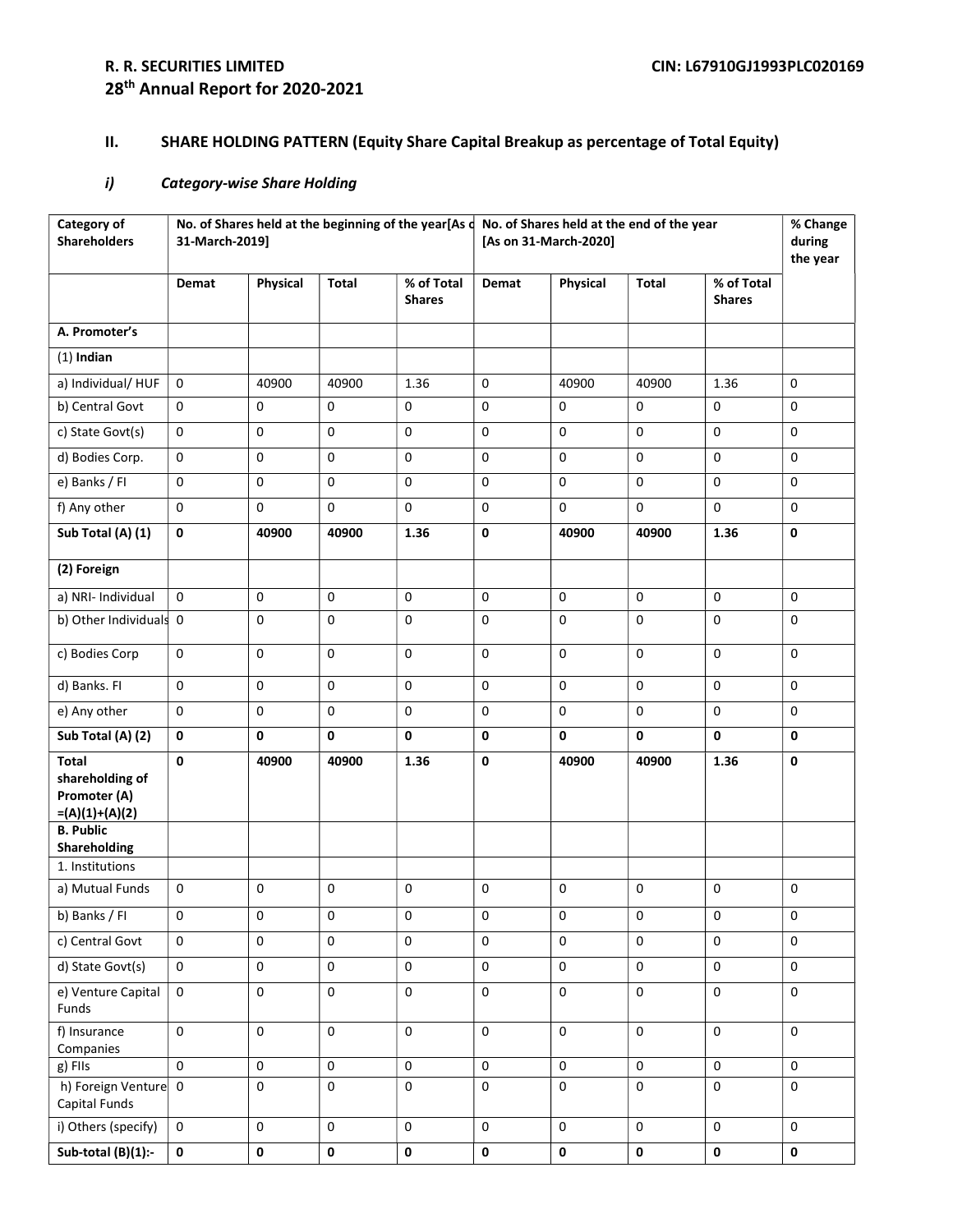| 2. Non-Institutions                                                                   |          |             |             |              |          |          |          |             |             |
|---------------------------------------------------------------------------------------|----------|-------------|-------------|--------------|----------|----------|----------|-------------|-------------|
| a) Bodies Corp.                                                                       | 4200     | 826200      | 830400      | 27.51        | 3200     | 826200   | 829400   | 27.48       | $-0.03$     |
| i) Indian                                                                             | $\Omega$ | 0           | $\Omega$    | $\Omega$     | $\Omega$ | $\Omega$ | $\Omega$ | 0           | 0           |
| ii) Overseas                                                                          | $\Omega$ | $\Omega$    | $\Omega$    | $\Omega$     | $\Omega$ | $\Omega$ | $\Omega$ | $\Omega$    | $\Omega$    |
| b) Individuals                                                                        |          |             |             |              |          |          |          |             |             |
| i) Individual<br>shareholders holdir<br>nominal share capit<br>uptoRs. 1 lakh         | 127500   | 1656700     | 1784200     | 59.12        | 127200   | 1656400  | 1783600  | 59.10       | $-0.02$     |
| ii) Individual<br>shareholders holdir<br>nominal share capit<br>in excess of Rs 1 lal | 10500    | 343500      | 354000      | 11.73        | $\Omega$ | 343500   | 343500   | 11.38       | $-0.35$     |
| c) Others (specify)                                                                   |          |             |             |              |          |          |          |             |             |
| Non-Resident Indial 0                                                                 |          | $\Omega$    | $\Omega$    | $\Omega$     | $\Omega$ | $\Omega$ | $\Omega$ | $\Omega$    | $\Omega$    |
| Overseas Corporate 0<br><b>Bodies</b>                                                 |          | $\Omega$    | $\Omega$    | $\Omega$     | $\Omega$ | $\Omega$ | $\Omega$ | $\Omega$    | $\Omega$    |
| <b>Foreign Nationals</b>                                                              | $\Omega$ | $\Omega$    | $\Omega$    | $\Omega$     | $\Omega$ | $\Omega$ | $\Omega$ | $\Omega$    | $\Omega$    |
| <b>Clearing Members</b>                                                               | 0        | $\mathbf 0$ | $\Omega$    | $\mathbf{0}$ | 0        | $\Omega$ | $\Omega$ | $\mathbf 0$ | $\Omega$    |
| Hindu Undivided<br>Family                                                             | 8600     | $\Omega$    | 8600        | 0.28         | 20700    | $\Omega$ | 20700    | 0.69        | 0.40        |
| Foreign Bodies                                                                        | $\Omega$ | $\Omega$    | $\mathbf 0$ | $\Omega$     | $\Omega$ | $\Omega$ | $\Omega$ | $\mathbf 0$ | $\Omega$    |
| Sub-total $(B)(2)$ :-                                                                 | 150800   | 2826400     | 2977200     | 98.64        | 151100   | 2826100  | 2977200  | 98.64       | $\mathbf 0$ |
| <b>Total Public</b><br>Shareholding<br>$(B)=(B)(1)+(B)(2)$                            | 150800   | 2826400     | 2977200     | 98.64        | 151100   | 2826100  | 2977200  | 98.64       | 0           |
| C. Shares held by<br><b>Custodian for GDRs</b><br>& ADRs                              | $\Omega$ | $\Omega$    | $\Omega$    | $\Omega$     | $\Omega$ | $\Omega$ | $\Omega$ | $\Omega$    | $\Omega$    |
| Grand Total (A+B+0 150800                                                             |          | 2867300     | 3018100     | 100          | 151100   | 2867000  | 3018100  | 100         | 0           |

### (ii) Shareholding of promoters

| <b>SN</b> | Shareholder's Name | Share holding at the end<br>Shareholding at the beginning<br>of the year<br>of the year |                                                  |                                          |                         | % change in<br>share holding                     |                                             |                 |
|-----------|--------------------|-----------------------------------------------------------------------------------------|--------------------------------------------------|------------------------------------------|-------------------------|--------------------------------------------------|---------------------------------------------|-----------------|
|           |                    | No. of<br><b>Shares</b>                                                                 | % of total<br>Shares of the Pledged /<br>company | %of Shares<br>encumbered<br>total shares | No. of<br><b>Shares</b> | % of total<br>Shares of the Pledged /<br>company | %of Shares<br>encumbered<br>to total shares | during the year |
| 1         | Rajendra B. Shah   | 20700                                                                                   | 0.69                                             | 0                                        | 20700                   | 0.69                                             | 0                                           | 0               |
| 2         | Rita R. Shah       | 20200                                                                                   | 0.67                                             | 0                                        | 20200                   | 0.67                                             | 0                                           | 0               |
|           |                    |                                                                                         |                                                  |                                          |                         |                                                  |                                             |                 |
|           | Total              | 41200                                                                                   | 1.36                                             | 0                                        | 41200                   | 1.36                                             | 0                                           | 0               |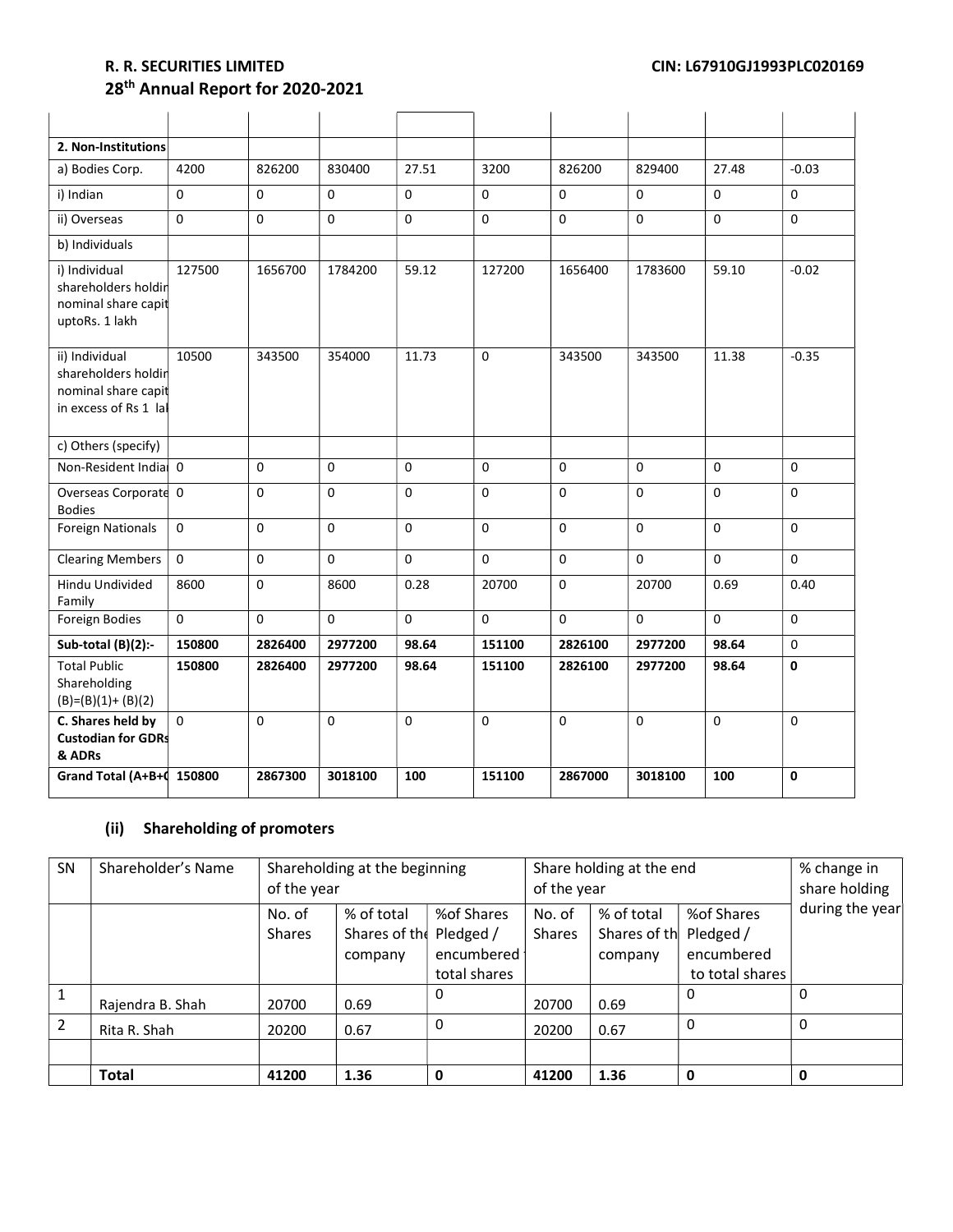### (iii) Change in Promoter's Shareholding (Please Specify, if there is No Change)

### NO CHANGE

| <b>SN</b> |                                                                                                                                                                                                                 | Shareholding at the<br>beginning of the year        |  | Cumulative Shareholding during<br>the year |                                        |  |
|-----------|-----------------------------------------------------------------------------------------------------------------------------------------------------------------------------------------------------------------|-----------------------------------------------------|--|--------------------------------------------|----------------------------------------|--|
| 1.        |                                                                                                                                                                                                                 | No. of share % of total<br>shares of the<br>company |  | No. of shares                              | % of total<br>shares of the<br>company |  |
|           | At the beginning of the year<br>Date wise Increase / Decrease in Share<br>holding during the year specifying the<br>reasons for increase /decrease (e.g.<br>allotment / transfer / bonus/ sweat equity<br>etc): |                                                     |  |                                            |                                        |  |
|           | At the end of the year                                                                                                                                                                                          |                                                     |  |                                            |                                        |  |

### (iv) Shareholding pattern of top ten shareholders (other than directors, promoters and holders of GDRs and ADRs)

|    |                             | Shareholding at the beginning of |                                | <b>Cumulative Shareholding during</b> |                  |
|----|-----------------------------|----------------------------------|--------------------------------|---------------------------------------|------------------|
|    |                             | the year                         |                                | the year                              |                  |
|    |                             | No. of shares                    | % of total share No. of shares |                                       | % of total share |
|    |                             |                                  | οf                             |                                       | of the company   |
|    |                             |                                  | the company                    |                                       |                  |
| 1  | Akash Agro Industries Ltd.  | 449900                           | 14.91                          | 449900                                | 14.91            |
| 2  | Akash Agro Industries Ltd.  | 225000                           | 7.46                           | 225000                                | 7.46             |
| 3  | Manisha H. Vora             | 97000                            | 3.21                           | 97000                                 | 3.21             |
| 4  | Akash Agro Industries Ltd.  | 75000                            | 2.49                           | 75000                                 | 2.49             |
| 5  | Saryubala H. Vora           | 63400                            | 2.10                           | 63400                                 | 2.10             |
| 6  | Kamlesh Shankarlal          | 40000                            | 1.33                           | 40000                                 | 1.33             |
| 7  | Parul Harshad Shah          | 31600                            | 1.05                           | 31600                                 | 1.05             |
| 8  | Kamlaben Babulal Shah       | 28000                            | 0.93                           | 28000                                 | 0.93             |
| 9  | Osiajee Housing Finance Ltd | 24400                            | 0.81                           | 24400                                 | 0.81             |
| 10 | Osiajee Housing Finance Ltd | 22100                            | 0.73                           | 22100                                 | 0.73             |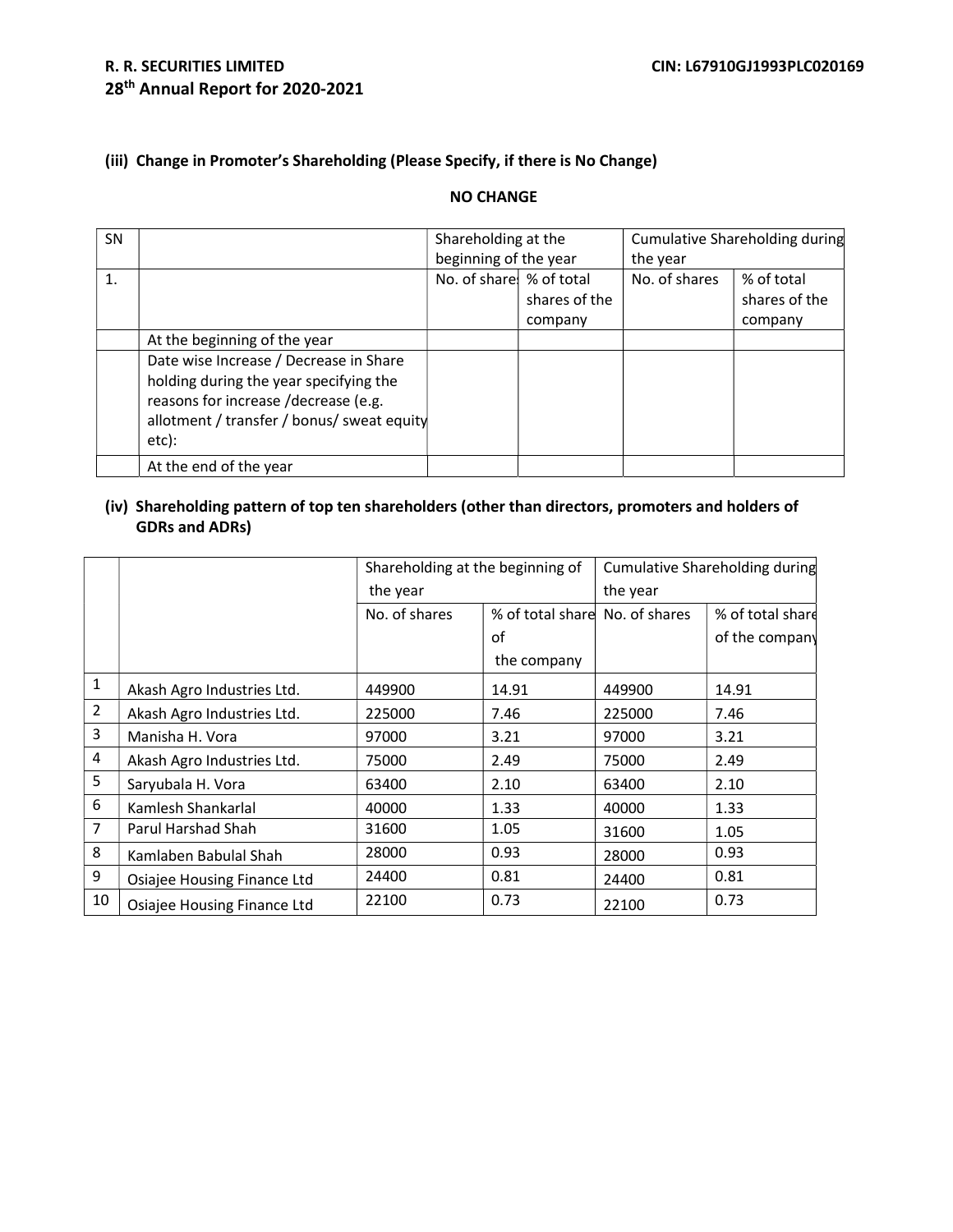### (V) Shareholding of directors and key managerial personnel:

| 1 | Rita R. Shah, Managing Director        | Shareholding at the   |               | Cumulative Shareholding durin |               |
|---|----------------------------------------|-----------------------|---------------|-------------------------------|---------------|
|   |                                        | beginning of the year |               | the year                      |               |
|   |                                        | No. of shares         | % of total    | No. of shares                 | % of total    |
|   |                                        |                       | shares of the |                               | shares of the |
|   |                                        |                       | company       |                               | company       |
|   | At the beginning of the year           | 20,200                | 0.67          | 20,200                        | 0.67          |
|   | Date wise Increase / Decrease in       | <b>NIL</b>            | <b>NIL</b>    | <b>NIL</b>                    | <b>NIL</b>    |
|   | Share holding during the year          |                       |               |                               |               |
|   | specifying the reasons for increase    |                       |               |                               |               |
|   | /decrease (e.g. allotment / transfer / |                       |               |                               |               |
|   | bonus/ sweat equity etc):              |                       |               |                               |               |
|   | At the end of the year                 | 20,200                | 0.67          | 20,200                        | 0.67          |

| Rajendra B. Shah, Director             | Shareholding at the beginnin |               | <b>Cumulative Shareholding during</b> |               |
|----------------------------------------|------------------------------|---------------|---------------------------------------|---------------|
|                                        | of the year                  |               | the year                              |               |
|                                        | No. of shares                | % of total    | No. of shares                         | % of total    |
|                                        |                              | shares of the |                                       | shares of the |
|                                        |                              | company       |                                       | company       |
| At the beginning of the year           | 20,700                       | 0.69          | 20,700                                | 0.69          |
| Date wise Increase / Decrease in Shar  | <b>NIL</b>                   | <b>NIL</b>    | <b>NIL</b>                            | <b>NIL</b>    |
| holding during the year specifying the |                              |               |                                       |               |
| reasons for increase /decrease (e.g.   |                              |               |                                       |               |
| allotment / transfer / bonus/ sweat    |                              |               |                                       |               |
| equity etc):                           |                              |               |                                       |               |
| At the end of the year                 | 20,700                       | 0.69          | 20,700                                | 0.69          |

| 3 | Manish G. Patel, Independent              |               |               | Shareholding at the beginnin Cumulative Shareholding during |               |
|---|-------------------------------------------|---------------|---------------|-------------------------------------------------------------|---------------|
|   | Director                                  | of the year   |               | the year                                                    |               |
|   |                                           | No. of shares | ∣% of total   | No. of shares                                               | % of total    |
|   |                                           |               | shares of the |                                                             | shares of the |
|   |                                           |               | company       |                                                             | company       |
|   | At the beginning of the year              |               |               |                                                             |               |
|   | Date wise Increase / Decrease in Shar NIL |               | <b>NIL</b>    | <b>NIL</b>                                                  | <b>NIL</b>    |
|   | holding during the year specifying the    |               |               |                                                             |               |
|   | reasons for increase /decrease (e.g.      |               |               |                                                             |               |
|   | allotment / transfer / bonus/ sweat       |               |               |                                                             |               |
|   | equity etc):                              |               |               |                                                             |               |
|   | At the end of the year                    |               |               |                                                             |               |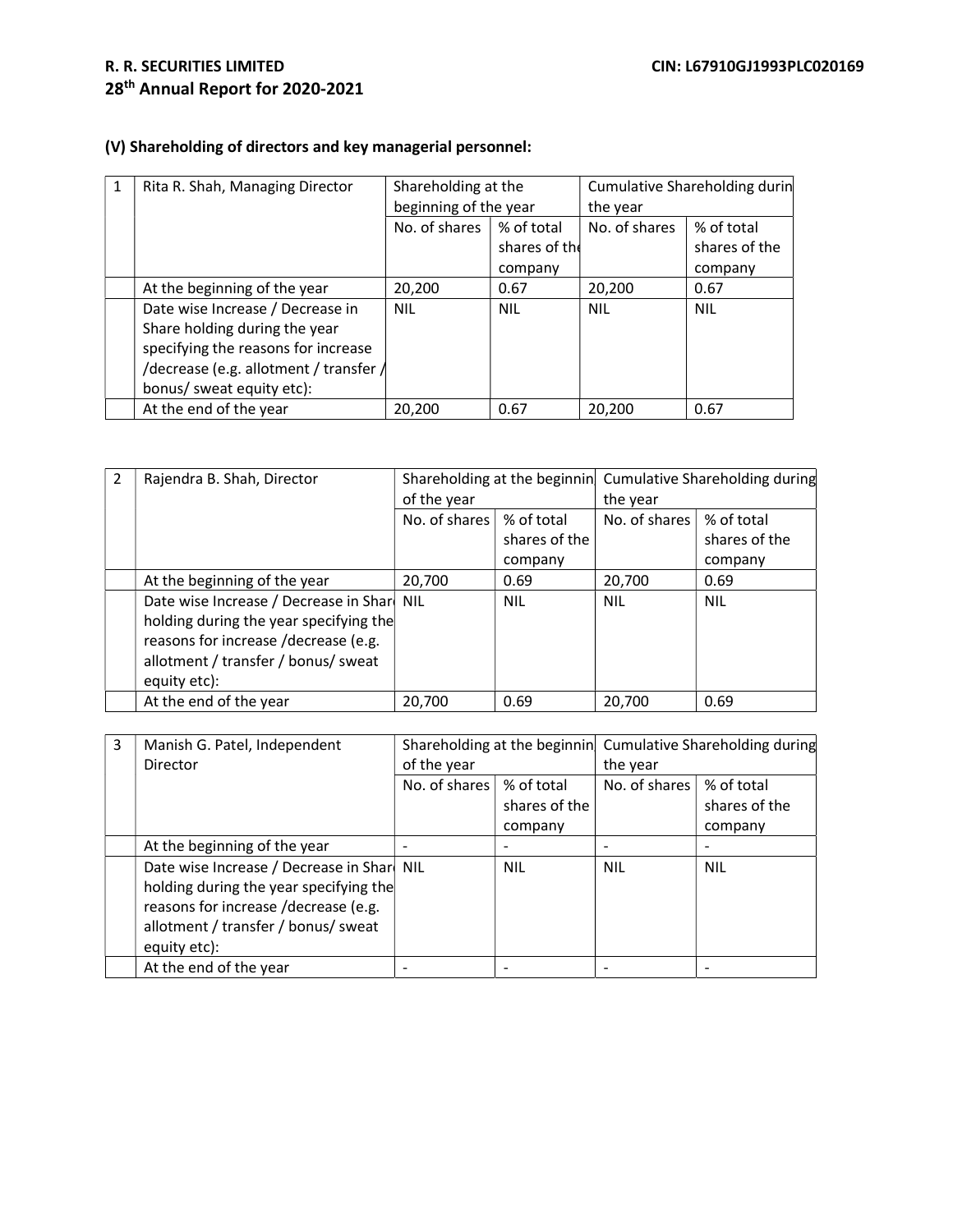| 4 | Ajitsinh K. Chavda, Independent<br>Director | Shareholding at the beginning<br>of the year |               | <b>Cumulative Shareholding</b><br>during the year |               |
|---|---------------------------------------------|----------------------------------------------|---------------|---------------------------------------------------|---------------|
|   |                                             | No. of                                       | % of total    | No. of                                            | % of total    |
|   |                                             | shares                                       | shares of the | shares                                            | shares of the |
|   |                                             |                                              | company       |                                                   | company       |
|   | At the beginning of the year                |                                              |               |                                                   |               |
|   | Date wise Increase / Decrease in Shar       | <b>NIL</b>                                   | <b>NIL</b>    | <b>NIL</b>                                        | NIL           |
|   | holding during the year specifying the      |                                              |               |                                                   |               |
|   | reasons for increase /decrease (e.g.        |                                              |               |                                                   |               |
|   | allotment / transfer / bonus/ sweat         |                                              |               |                                                   |               |
|   | equity etc):                                |                                              |               |                                                   |               |
|   | At the end of the year                      |                                              |               |                                                   |               |

### (VI)INDEBTEDNESS

### Indebtedness of the Company including interest outstanding/accrued but not due for payment

|                                                        | Secured Loans<br>excluding<br>deposits | Unsecured<br>Loans | Deposits                 | Total<br>Indebtedness |
|--------------------------------------------------------|----------------------------------------|--------------------|--------------------------|-----------------------|
| Indebtedness at the beginning of the<br>financial year |                                        |                    |                          |                       |
| i) Principal Amount                                    | $\blacksquare$                         | 3,26,571           | $\blacksquare$           | ٠                     |
| ii) Interest due but not paid                          | $\blacksquare$                         | $\blacksquare$     | $\blacksquare$           | ٠                     |
| iii) Interest accrued but not due                      | $\overline{\phantom{a}}$               |                    | $\blacksquare$           | ٠                     |
| Total (i+ii+iii)                                       | $\overline{\phantom{0}}$               | 3,26,571           | $\blacksquare$           | ۰                     |
| Change in Indebtedness during the<br>financial year    |                                        |                    |                          |                       |
| * Addition                                             | -                                      | 4,18,960           | $\blacksquare$           | ٠                     |
| * Reduction                                            | $\blacksquare$                         |                    | $\blacksquare$           | ٠                     |
| <b>Net Change</b>                                      | $\blacksquare$                         | 4,18,960           | $\overline{a}$           | ۰                     |
| Indebtedness at the end of the financial<br>year       |                                        |                    |                          |                       |
| i) Principal Amount                                    | $\blacksquare$                         | 7,45,531           | $\blacksquare$           | $\blacksquare$        |
| ii) Interest due but not paid                          | $\overline{a}$                         |                    | $\blacksquare$           | ٠                     |
| iii) Interest accrued but not due                      | $\overline{\phantom{a}}$               | $\blacksquare$     | $\blacksquare$           | ٠                     |
| Total (i+ii+iii)                                       |                                        | 7,45,531           | $\overline{\phantom{a}}$ |                       |

### VI. REMUNERATION OF DIRECTORS AND KEY MANAGERIAL PERSONNEL

### A. Remuneration to Managing Director, Whole-time Directors and/or Manager:

| SN. | Particulars of Remuneration                                                               | Name of MD/WTD/ | Total                    |
|-----|-------------------------------------------------------------------------------------------|-----------------|--------------------------|
|     |                                                                                           | Manager         | Amount                   |
|     |                                                                                           | Rita R. Shah    | $\overline{\phantom{0}}$ |
|     | Gross salary                                                                              |                 |                          |
|     | (a) Salary as per provisions contained in section 17(1 NIL<br>of the Income-tax Act, 1961 |                 | <b>NIL</b>               |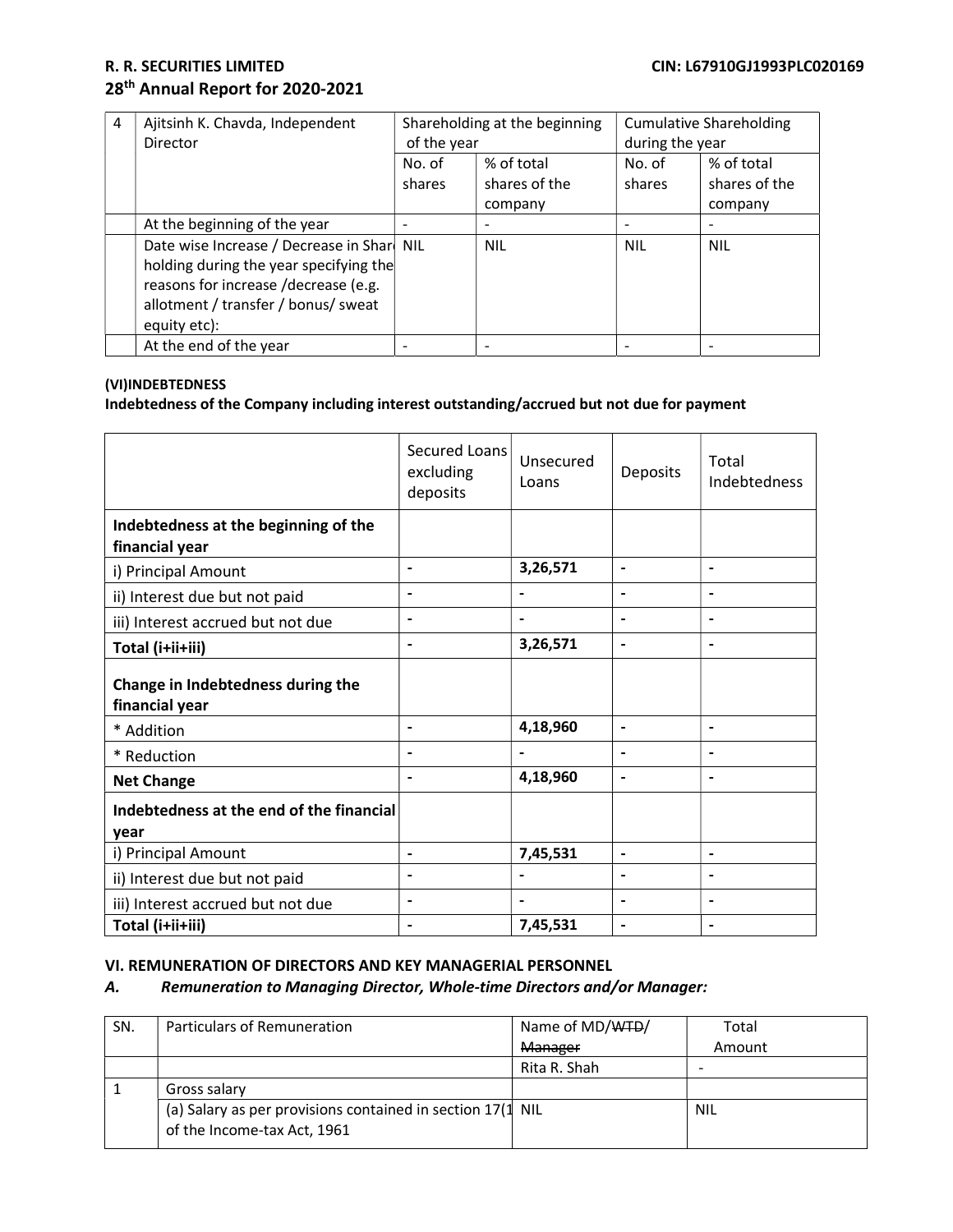|                | (b) Value of perquisites u/s 17(2) Income-tax Act,<br>1961                |            |            |
|----------------|---------------------------------------------------------------------------|------------|------------|
|                | (c) Profits in lieu of salary under section 17(3)<br>Income-tax Act, 1961 |            |            |
| $\overline{2}$ | <b>Stock Option</b>                                                       | -          | -          |
| 3              | Sweat Equity                                                              |            |            |
| $\overline{4}$ | Commission<br>- as % of profit<br>- others, specify                       |            |            |
| 5              | Others, please specify                                                    |            |            |
|                | Total (A)                                                                 | <b>NIL</b> | <b>NIL</b> |

### B. Remuneration to other directors: (NOT APPLICABLE)

|              | Particulars of Remuneration                   | Name of Directors            |                              |  | Total |  |
|--------------|-----------------------------------------------|------------------------------|------------------------------|--|-------|--|
| SN.          |                                               |                              |                              |  |       |  |
|              |                                               |                              |                              |  |       |  |
| $\mathbf{1}$ | <b>Independent Directors</b>                  | Manish G. Patel              | Ajitsinh K.<br>Chavda        |  |       |  |
|              | Fee for attending board<br>committee meetings | $\blacksquare$               | ÷                            |  |       |  |
|              | Commission                                    |                              |                              |  |       |  |
|              | Others, please specify                        |                              |                              |  |       |  |
|              | Total (1)                                     | $\overline{\phantom{a}}$     | $\qquad \qquad \blacksquare$ |  |       |  |
| 2            | Other Non-Executive Directors -               |                              | $\blacksquare$               |  |       |  |
|              | Fee for attending board<br>committee meetings |                              |                              |  |       |  |
|              | Commission                                    |                              |                              |  |       |  |
|              | Others, please specify                        |                              |                              |  |       |  |
|              | Total (2)                                     | $\overline{\phantom{a}}$     | $\overline{\phantom{0}}$     |  |       |  |
|              | Total $(B)=(1+2)$                             | $\qquad \qquad \blacksquare$ | $\blacksquare$               |  |       |  |
|              | <b>Total Managerial</b><br>Remuneration       | $\overline{\phantom{a}}$     | $\blacksquare$               |  |       |  |

### C REMUNERATION TO KEY MANAGERIAL PERSONNEL OTHER THAN MD/MANAGER/WTD

### Mrs. Ritaben R Shah has been appointed as the Managing Director without paying any remuneration.

| <b>SN</b> | Particulars of Remuneration                                                            | Key Managerial Personnel |                                    |                                 |          |
|-----------|----------------------------------------------------------------------------------------|--------------------------|------------------------------------|---------------------------------|----------|
|           |                                                                                        | POOJA JAIN               | <b>COMPANY</b><br><b>SECRETARY</b> | <b>CFO</b><br><b>BIRJU SHAH</b> | Total    |
|           | Gross salary                                                                           | 2,01,000                 |                                    |                                 | 2,01,000 |
|           | (a) Salary as per provisions contained in<br>section 17(1) of the Income-tax Act, 1961 | -                        |                                    |                                 |          |
|           | (b) Value of perquisites $u/s$ 17(2) Income-tax $\vert$ -<br>Act, 1961                 |                          |                                    |                                 |          |
|           | (c) Profits in lieu of salary under section 17(3) -                                    |                          |                                    |                                 |          |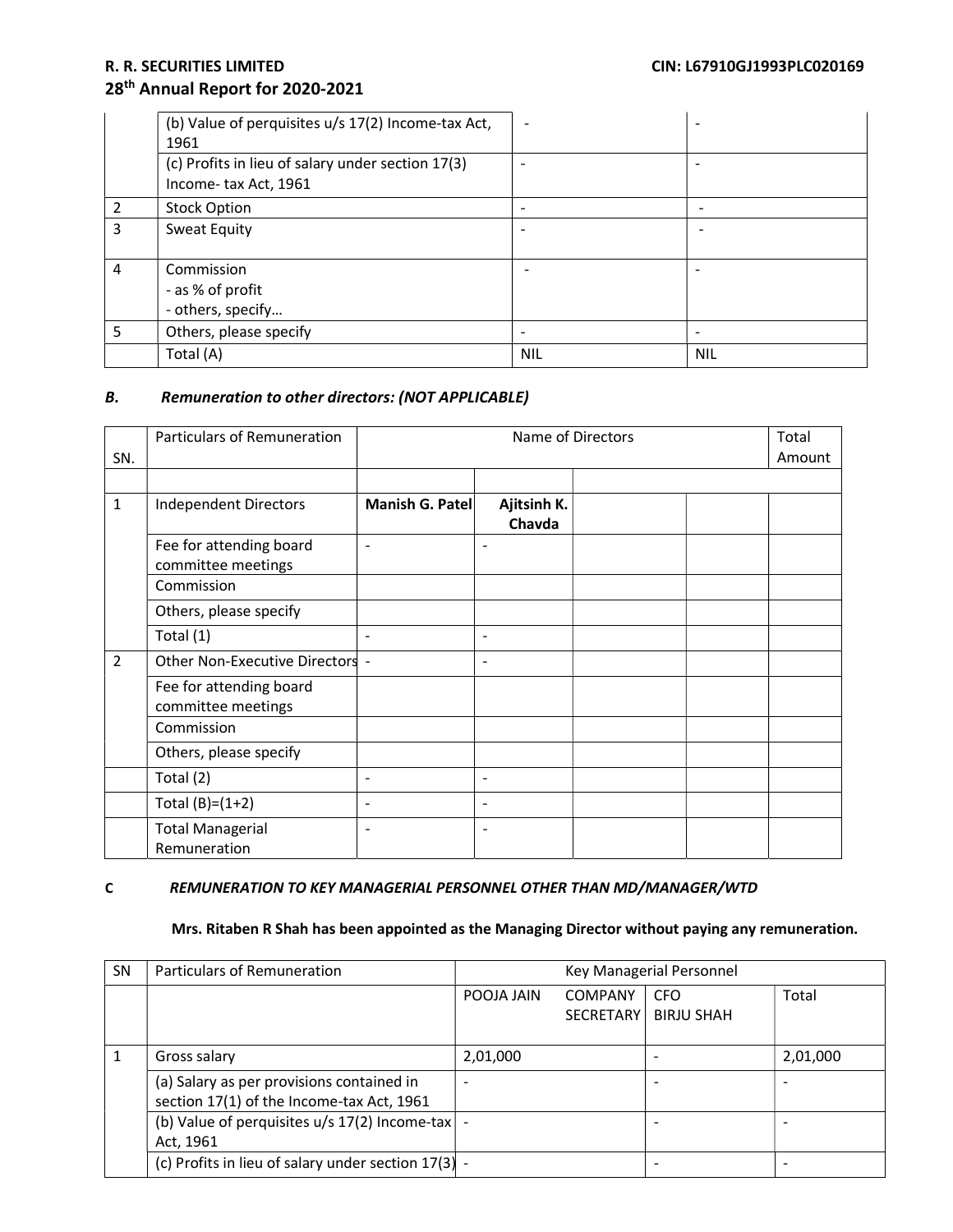# R. R. SECURITIES LIMITED **R. R. SECURITIES LIMITED CIN: L67910GJ1993PLC020169**

### 28th Annual Report for 2020-2021

|                | Income-tax Act, 1961   |          |          |
|----------------|------------------------|----------|----------|
| $\overline{2}$ | <b>Stock Option</b>    |          |          |
| 3              | Sweat Equity           |          |          |
| 4              | Commission             |          |          |
|                | - as % of profit       |          |          |
|                | others, specify        |          |          |
| 5              | Others, please specify |          |          |
|                | <b>Total</b>           | 2,01,000 | 2,01,000 |

### VII. PENALTIES / PUNISHMENT/ COMPOUNDING OF OFFENCES:

| Type | Section of        | <b>Brief</b>       | Details of Penalty /    | <b>Authority</b>  | Appeal   |
|------|-------------------|--------------------|-------------------------|-------------------|----------|
|      | the Companies Act | <b>Description</b> | Punishment/             | <b>IRD / NCLT</b> | made.    |
|      |                   |                    | <b>Compounding fees</b> | <b>COURTI</b>     | if anv   |
|      |                   |                    | imposed                 |                   | (give    |
|      |                   |                    |                         |                   | Details) |

### A. COMPANY

| Penalty     | No | No | No | No | No |
|-------------|----|----|----|----|----|
| punishment  | No | No | No | No | No |
| compounding | No | No | No | No | No |

### B. DIRECTORS

| Penalty     | No | No | No | No | No |
|-------------|----|----|----|----|----|
| punishment  | No | No | No | No | No |
| compounding | No | No | No | No | No |

### C. OTHER OFFICERS IN DEFAULT

| Penalty     | No | Νo | No | No | No |
|-------------|----|----|----|----|----|
| punishment  | No | Νo | No | No | No |
| compounding | No | Νo | No | No | No |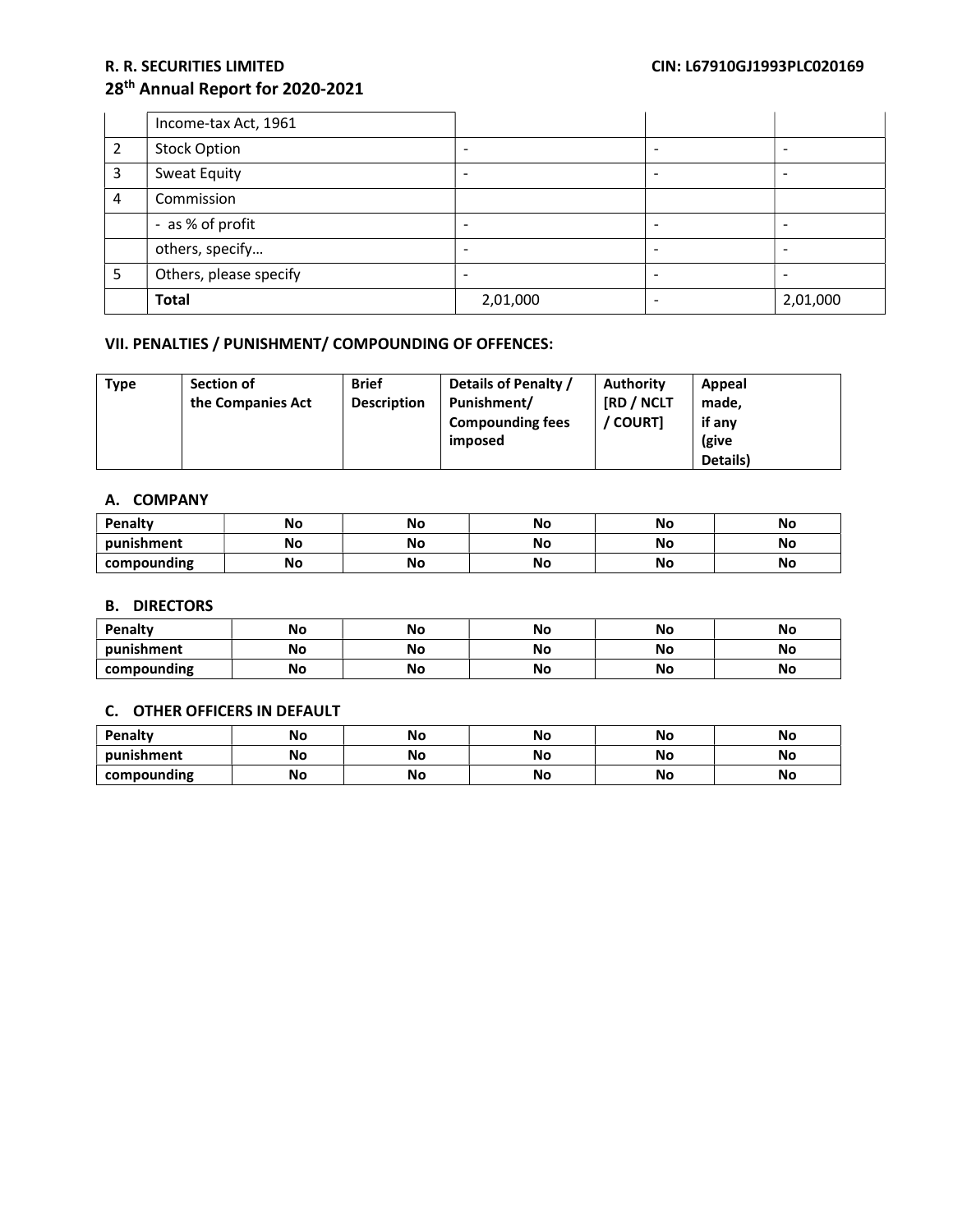### ANNEXURE – II TO THE DIRECTOR'S REPORT

### FORM NO. AOC -2

### (Pursuant to clause (h) of sub-section (3) of section 134 of the Act and Rule 8(2) of the Companies (Accounts) Rules, 2014

Form for Disclosure of particulars of contracts/arrangements entered into by the company with related parties referred to in sub section (1) of section 188 of the Companies Act, 2013 including certain arm's length transaction under third proviso thereto.

| Details of contracts or arrangements or transactions not at Arm's length basis. |              |                |             |               |              |            |            |
|---------------------------------------------------------------------------------|--------------|----------------|-------------|---------------|--------------|------------|------------|
| Name (s) of the                                                                 | of<br>Nature | of<br>Duration | Salient     | Justification | Date of $ $  | Amount     | 0f<br>Date |
| related party                                                                   | transaction  | the            | terms<br>οf | for           | approval     | paid<br>as | special    |
|                                                                                 |              | transaction    | the         | transactions' | the<br>bv    | advances   | resolution |
|                                                                                 |              |                | transaction |               | <b>Board</b> |            |            |
| <b>NIL</b>                                                                      | <b>NIL</b>   | <b>NIL</b>     | <b>NIL</b>  | <b>NIL</b>    | <b>NIL</b>   | <b>NIL</b> | NIL        |

| $\overline{2}$ | Details of material contracts or arrangement or transactions at arm's length basis |              |                 |             |                |                                |            |
|----------------|------------------------------------------------------------------------------------|--------------|-----------------|-------------|----------------|--------------------------------|------------|
|                | (s)<br>Name                                                                        | of<br>Nature | Nature of       | Duration    | Transactions   | Date of<br>by the<br>approval  | Amount     |
|                | of<br>the                                                                          | relationship | transaction $ $ | of<br>the   | value ) in Rs. | Board                          | paid<br>as |
|                | related                                                                            |              |                 | transaction |                |                                | advances   |
|                | party                                                                              |              |                 |             |                |                                |            |
| 1.             | Vasuben R.                                                                         | Relative     | Rent            | April 2020- | $1,90,000/-$   | Since these RPTs are in the    | N.A.       |
|                | Shah                                                                               |              |                 | March       |                | ordinary course of business    |            |
|                |                                                                                    |              |                 | 2021        |                | and are at arms' length basis, |            |
|                |                                                                                    |              |                 |             |                | approval of the Board is not   |            |
|                |                                                                                    |              |                 |             |                | applicable. However, these     |            |
|                |                                                                                    |              |                 |             |                | are reported to the Audit      |            |
|                |                                                                                    |              |                 |             |                | Committee / Board at their     |            |
|                |                                                                                    |              |                 |             |                | quarterly meetings.            |            |

### Place: Ahmedabad. On Behalf of the Board of Directors Of Date: 12<sup>th</sup> August, 2021 **R.R. SECURITIES LIMITED**

 $SD/-$  (RAJENDRA B. SHAH) Chairman and Director DIN: 00394384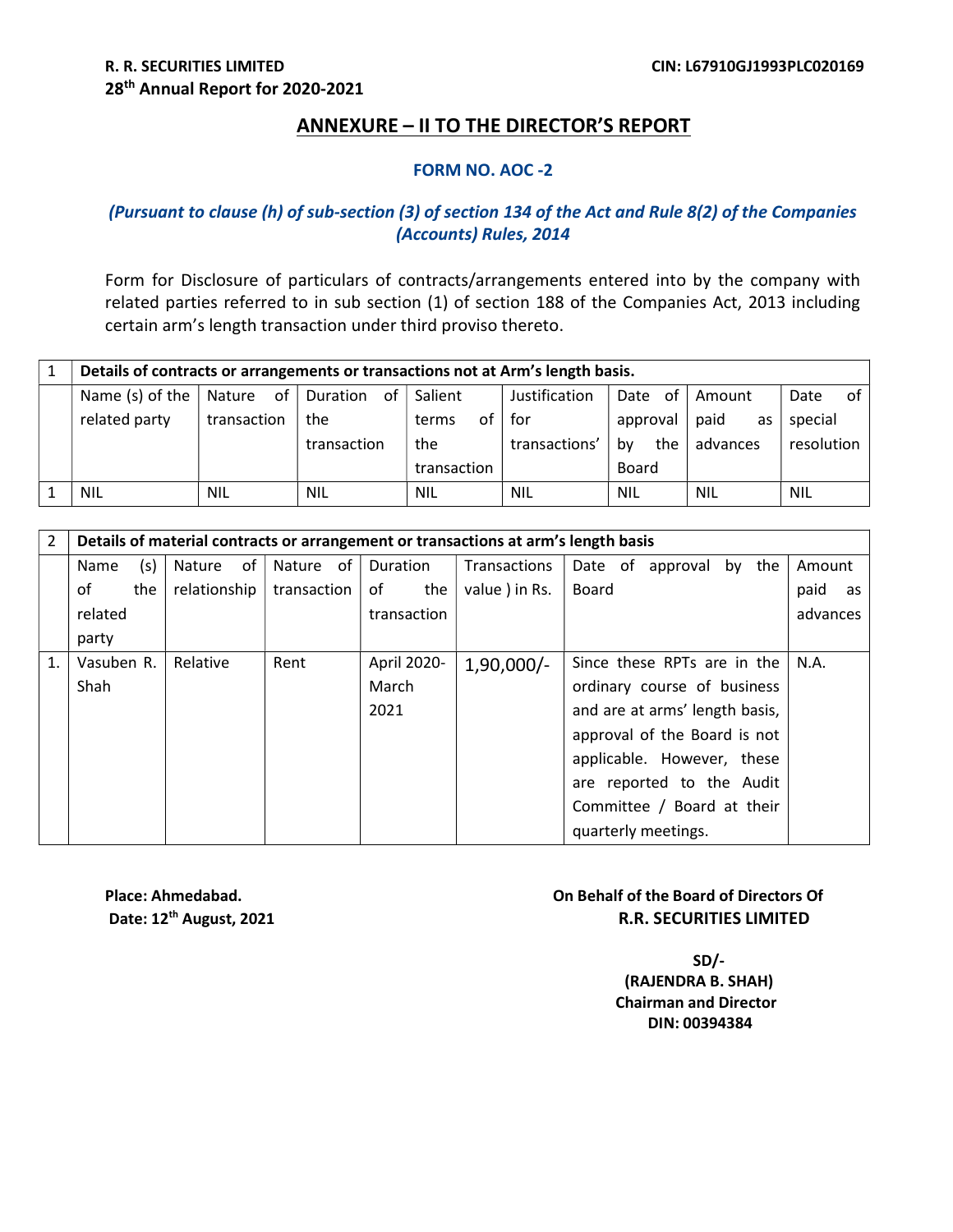### ANNEXURE – III TO THE DIRECTOR'S REPORT

### PARTICULARS OF THE EMPLOYEES

### Information pursuant to Section 197(12) of the Companies Act, 2013 read with Rule 5(1) of the Companies (Appointment and Remuneration of Managerial Personnel) Rules, 2014

| I.       | The ratio of the remuneration of each director to the median remuneration of the employees<br>of the company for the financial year: |                          |                                                                                                                                            |                                                                        |  |
|----------|--------------------------------------------------------------------------------------------------------------------------------------|--------------------------|--------------------------------------------------------------------------------------------------------------------------------------------|------------------------------------------------------------------------|--|
| Sr. no.  | Name of director Designation<br>/ KMP                                                                                                |                          | Ratio of the remuneration of<br>each director to the median<br>remuneration<br>the<br>оf<br>employees of the Company<br>for the FY 2020-21 | $\%$<br>increase<br>(decrease) in<br>remuneration in<br>the FY 2020-21 |  |
| $\alpha$ | Smt. Rita R. Shah                                                                                                                    | <b>Managing Director</b> |                                                                                                                                            | 0                                                                      |  |
| b)       | Shri Rajendra B.<br>Shah                                                                                                             | Director                 |                                                                                                                                            | $\Omega$                                                               |  |
| c)       | Smt. Pooja Jain                                                                                                                      | Company<br>Secretary     |                                                                                                                                            | 0                                                                      |  |

| П.   | The percentage increase/decrease in the median $\vert \cdot \vert$<br>remuneration of employees in the financial year:                                                                                                                                                                                                                                                   |                                                                                                                 |
|------|--------------------------------------------------------------------------------------------------------------------------------------------------------------------------------------------------------------------------------------------------------------------------------------------------------------------------------------------------------------------------|-----------------------------------------------------------------------------------------------------------------|
| III. | The number of permanent employees on the rolls<br>of company:                                                                                                                                                                                                                                                                                                            |                                                                                                                 |
| IV.  | Average percentile increase already made in<br>the salaries of employees other than the<br>managerial personnel in the last financial year<br>and its comparison with the percentile increase in<br>the managerial remuneration and justification<br>thereof and point out of there are any<br>exceptional circumstances for increase in the<br>managerial remuneration; | During the year under review, the average<br>annual increase was negligible                                     |
| V.   | Affirmation that the remuneration is as per the<br>remuneration policy of the Company.                                                                                                                                                                                                                                                                                   | All<br>remuneration of the Employees<br>and<br>directors are paid as per remuneration policy<br>of the Company. |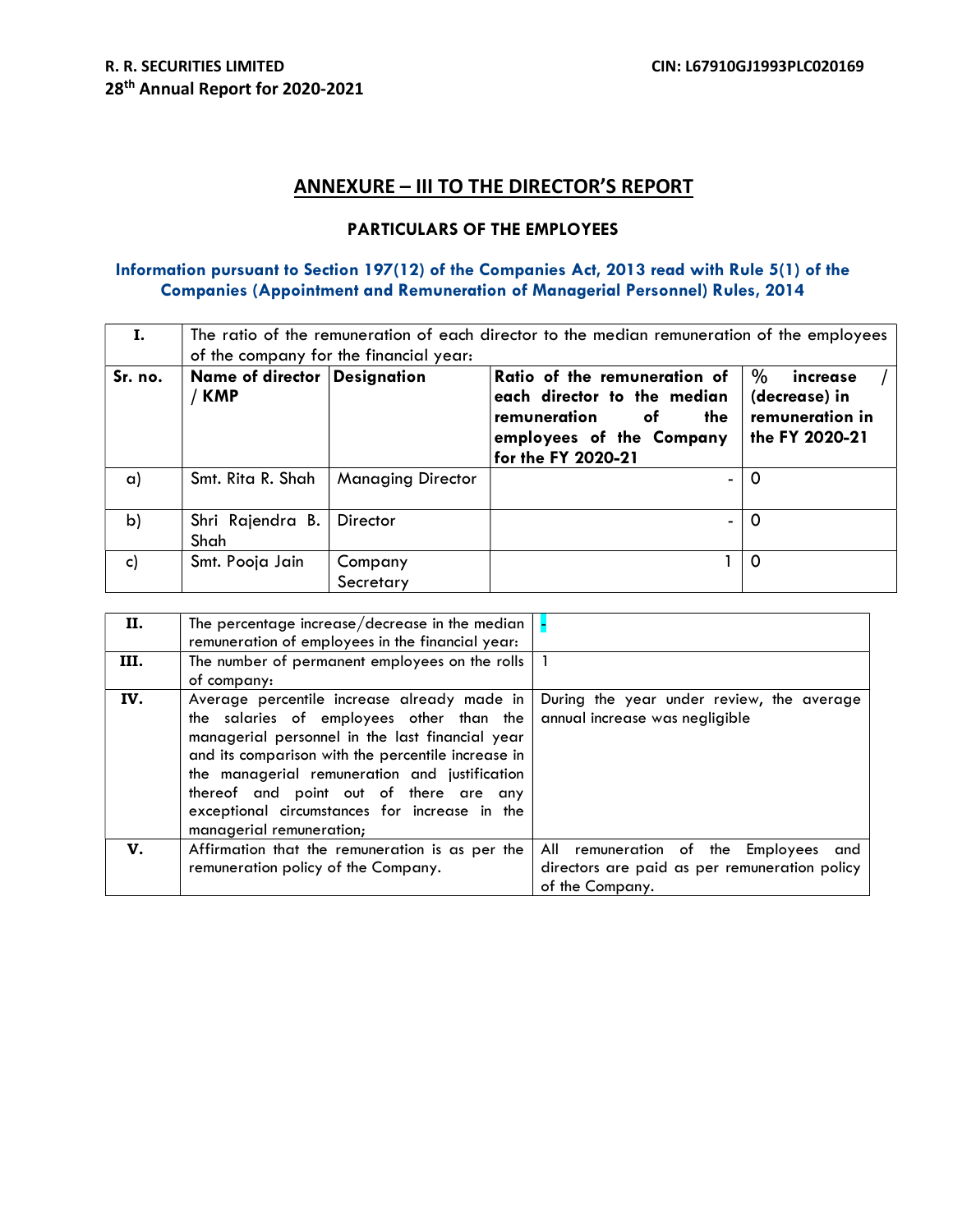### ANNEXURE – IV TO THE DIRECTORS REPORT

## FORM NO. MR-3 SECRETARIAL AUDIT REPORT

FOR THE FINANCIAL YEAR ENDED 31<sup>st</sup> MARCH 2021

[Pursuant to section 204(1) of the Companies Act, 2013 and rule No. 9 of the Companies (Appointment and Remuneration of Key Managerial Personnel) Rules, 2014]

### To, The Members, R.R SECURITIES LIMITED CIN: L67910GJ1993PLC020169

I/we have conducted the secretarial audit of the compliance of applicable statutory provisions and the adherence to good corporate practices by R R SECURITIES LTD. (Hereinafter called the Company). Secretarial Audit was conducted in a manner that provided me/us a reasonable basis for evaluating the corporate conducts/statutory compliances and expressing my opinion thereon.

Based on my/our verification of the records of R R SECURITIES LTD books, papers, minute books, forms and returns filed and other records maintained by the company and also the information provided by the company, its officers, agents and authorized representatives during the conduct of secretarial audit, I/We hereby report that in my/our opinion, subject to our observations in this report, the company has, during the audit period covering the financial year ended on 31<sup>st</sup> March 2021 complied with the statutory provisions listed hereunder and also that the company has proper Board-processes and compliances mechanism in place to the extent , in the manner and subject to the reporting made hereinafter:

I/We have examined the books, papers, minute books, forms and returns filed and record maintained by **R R** SECURITIES LTD (CIN: L67910GJ1993PLC020169) for the financial year ended on 31.03.2021 according to the provisions of:

(i) The Companies Act, 2013(the Act) and the rules made thereunder;

(A) Company is yet to appoint an Internal Auditors.

(B) As number of shareholders who have supplied their e-mail ID to the Company are very small the Audited Annual Reports are being dispatched by Approved / Registered Angaria / Courier services to every shareholder by the Company.

- (ii) The Securities Contracts (Regulations) Act,1956 ('SCRA') and the rules made thereunder;
- (iii) The Depositories Act, 1996 and the Regulations and Bye-laws framed thereunder;

The Company's Equity shares are yet to be enrolled/ admitted in the Dematerialization system of CDSL the Depository.

- (iv) Foreign Exchange Management Act,1999 and the rules and regulation made thereunder to the extent of Foreign Direct Investment, Overseas Direct Investment and External Commercial Borrowings: NOT APPLICABLE FOR THE YEAR.
- (v) The following Regulations and guidelines prescribed under the Securities and Exchange Board of India Act, 1992('SEBI Act') :-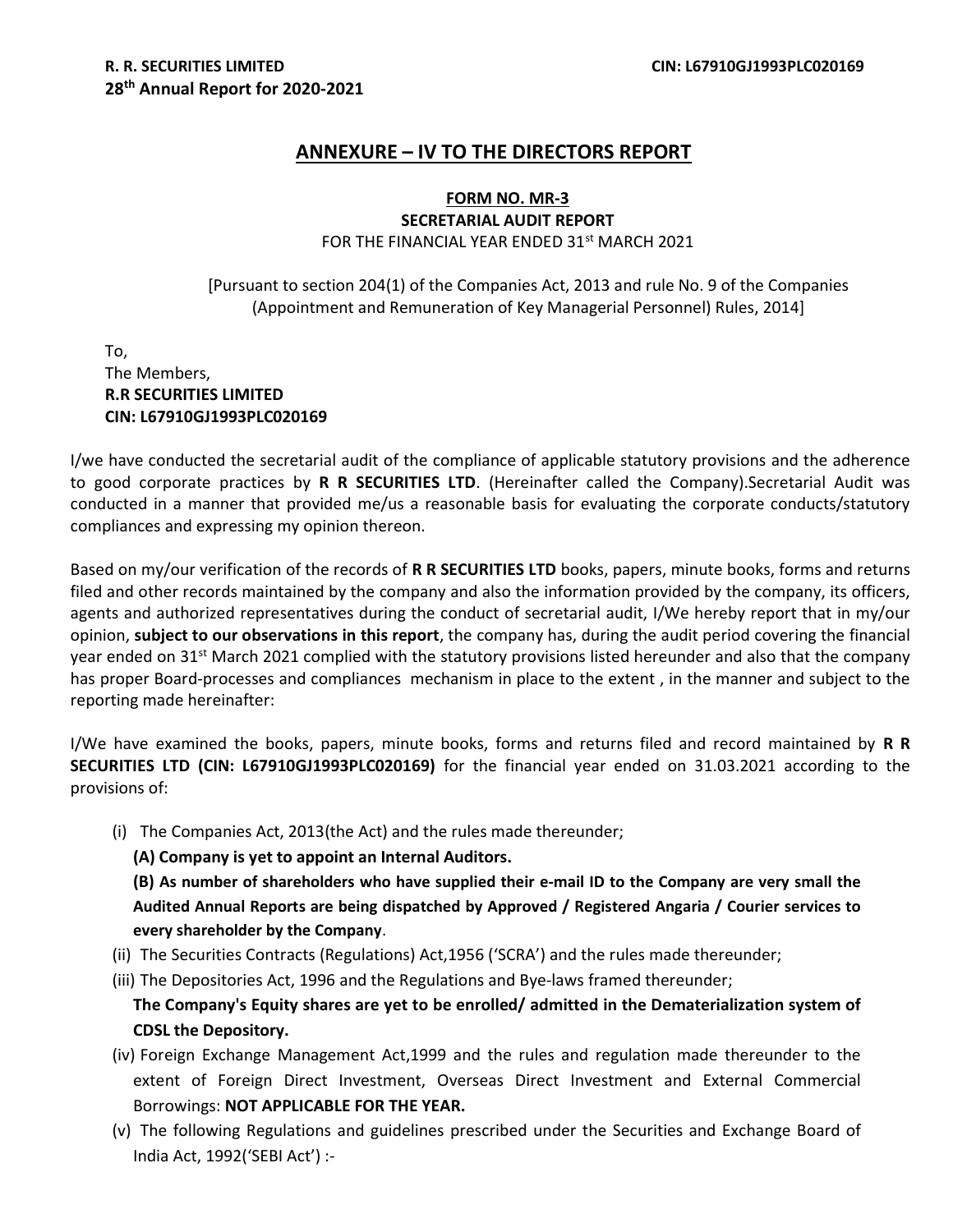### 28th Annual Report for 2020-2021

- (a) The Securities and Exchange Board of India (Substantial Acquisition of Shares and Takeover) Regulations, 2011; Annual Disclosure of shareholding made by Directors/ Promoters as per requirements of Regulation 30 of the SEBI (SAST) Regulations.
- (b) The Securities and Exchange Board of India (Prohibition of Insider Training) Regulations,1992;

### NOT APPLICABLE FOR THE YEAR

(c) The Securities and Exchange Board of India (Issue of Capital and Disclosure Requirements) Regulations, 2009

### NOT APPLICABLE FOR THE YEAR

The Securities and Exchange Board of India (Employee Stock Option Scheme and Employee Stock Purchase Scheme) Guidelines, 1999; NOT APPLICABLE FOR THE YEAR

- (d) The Securities and Exchange Board of India (Issue and Listing of Debt Securities) Regulations, 2008; NOT APPLICABLE FOR THE YEAR
- (e) The Securities and Exchange Board of India (Registrar to an Issue and Share Transfer Agents) Regulations, 1993 regarding the Companies Act and dealing with client.
- (f) The Securities and Exchange Board of India (Delisting of Equity Shares) Regulations, 2009 and NOT APPLICABLE FOR THE YEAR
- (g) The Securities and Exchange Board of India (Buyback of Securities) Regulations, 1998; NOT APPLICABLE FOR THE YEAR
- (vi) As stated in the Annexure  $A -$  all the laws, rules, regulations are applicable specifically to the company.

I/We have also examined compliance with the applicable clauses of the following:

- (h) Secretarial Standards issued by The Institute of Company Secretaries of India are complied with. However as except confirmation and approval of the quarterly/ half yearly financial Results and Annual Audited Financial Statements to be considered and taken on record or approved and passed, no formal Agenda Papers are being circulated to every Directors as required by SS-1
- (ii) The Listing Agreements entered into by the Company with Bombay Stock Exchanges and the applicable provisions of the SEBI (LODR) 2015- Except that the Website of the Company is not properly updated with the requisite information required to be displayed by it.

During the period under review the Company has complied with the provision of the Act, Rules, Regulations, Guidelines, Standards, etc. mentioned above.

### I/We further report that

The Board of Directors of the Company is duly constituted with proper balance of Executive Directors, Non Executives Directors, Independent Directors and Woman Director Except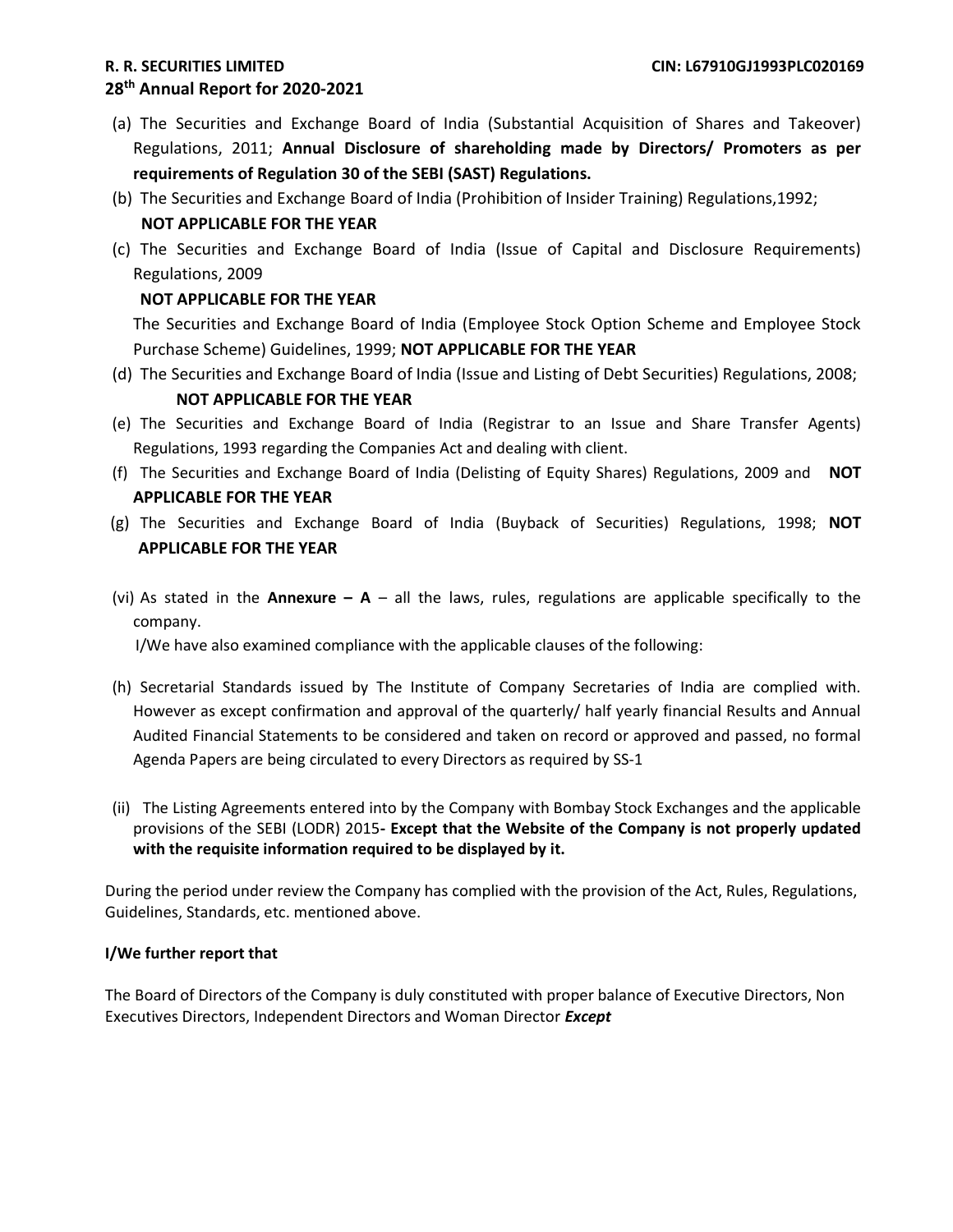#### OBSERVATIONS:

- 1. The Company has yet not appointed an Independent Chartered Accountants as an Internal Auditors as Required by Companies (Accounts) Rules 2014 and the SEBI (LODR) 2015.
- 2. The Company is not properly maintaining and updating its website as per requirements of SEBI (LODR) 2015 and the provisions of the Listing Agreement.
- 3. The Promoters Shareholding yet not Dematerialize their Equity Shareholding.
- 4. Independent Directors of the Company are not Registered on the Website of IICA.

 The changes in the composition of the Board of Directors that took place during the period under review were carried out in compliance with the provision of the Act. NOT APPLICABLE FOR THE YEAR UNDER REVIEW

Adequate notice is given to all directors to schedule the Board Meetings, along with Notice a short agenda were sent at least seven days in advance and a system exists for seeking and obtaining further information and clarification on the agenda items before the meeting and for meaningful participation at the meeting. Majority decision is carried through while the dissenting members' views are captured and recorded as part of the minutes.

I/We further report that there are adequate systems and processes in the company commensurate with the size and operations of the company to monitor and ensure compliances with applicable laws, rules, regulations and guidelines.

I/We further report that during the audit period the company has not made any

- (I) Public/ Right/Preferential issue of shares/ debentures/sweat equity, etc.
- (II) Redemption/ buy-back of securities
- (III) Major decisions taken by the members in pursuance to section 180 of the Companies Act, 2013
- (IV) Merger/ amalgamation/reconstruction etc.
- (V) Foreign technical collaborations

UDIN: A008356C000671251

### Place: Ahmedabad FOR KAMLESH M. SHAH & CO., Date: 22<sup>nd</sup> July, 2021 **PRACTICING COMPANY SECRETARIES**

 sd/- (Kamlesh M. Shah) Proprietor ACS: 8356, COP: 2072.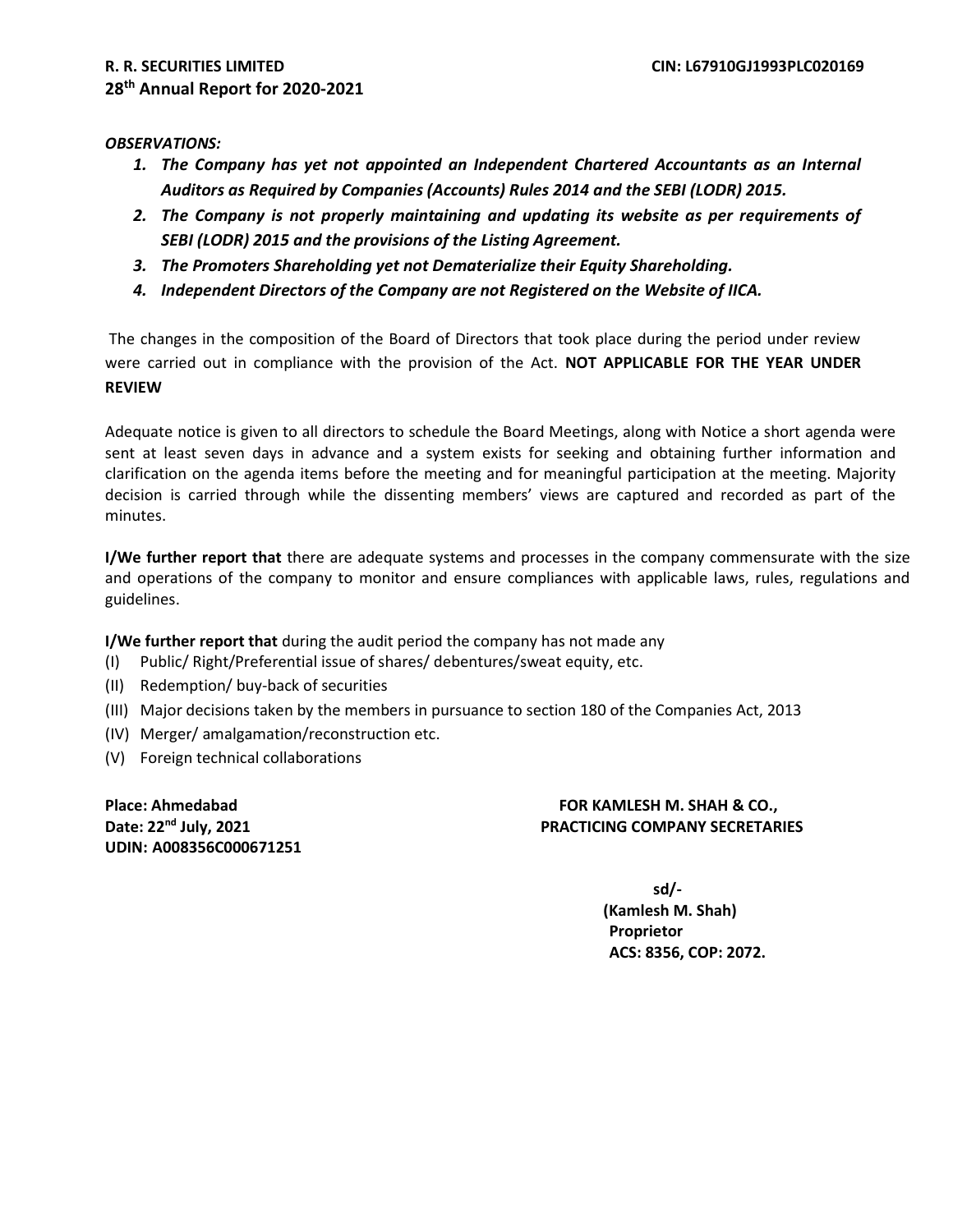### ANNEXURE-A

#### Securities Laws

- 1. All Price Sensitive Information was informed to the stock exchanges from time to time.
- 2. All investors complain directly received by the RTA& Company is recorded on the same date of receipts and all are resolved within reasonable time.

#### Labour Laws

- 1. All the premises and establishments have been registered with the appropriate authorities.
- 2. The Company has not employed any child labour/ Bonded labour in any of its establishments.
- 3. Provisions with relate to compliances of PF/ESI/Gratuity Act are not applicable to Company.

#### Environmental Laws

AS the company is not engaged in the manufacturing activities so the Environmental laws are not applicable to the company.

#### Taxation Laws

The company follows all the provisions of the Indirect and Direct taxation and Income Tax Act, 1961 and filing the returns at proper time with Income tax department and all other necessary departments. We have relied upon the report of the Statutory Auditors in this behalf

#### List of other laws, rules and regulations specifically applicable to the Company.

As the Company has surrendered the Certificate of Registration of NBFC to RBI, the Rules and Regulations and law relating to NBFC being Section 45IA of the RBI Act, Prevention of Money Laundering Act, and such other rules, regulations are not applicable to the company for the year under review.

UDIN: A008356C000671251

### Place: Ahmedabad FOR KAMLESH M. SHAH & CO., Date: 22<sup>nd</sup> July , 2021 **PRACTICING COMPANY SECRETARIES**

 sd/- (Kamlesh M. Shah) Propreitor ACS: 8356, COP: 2072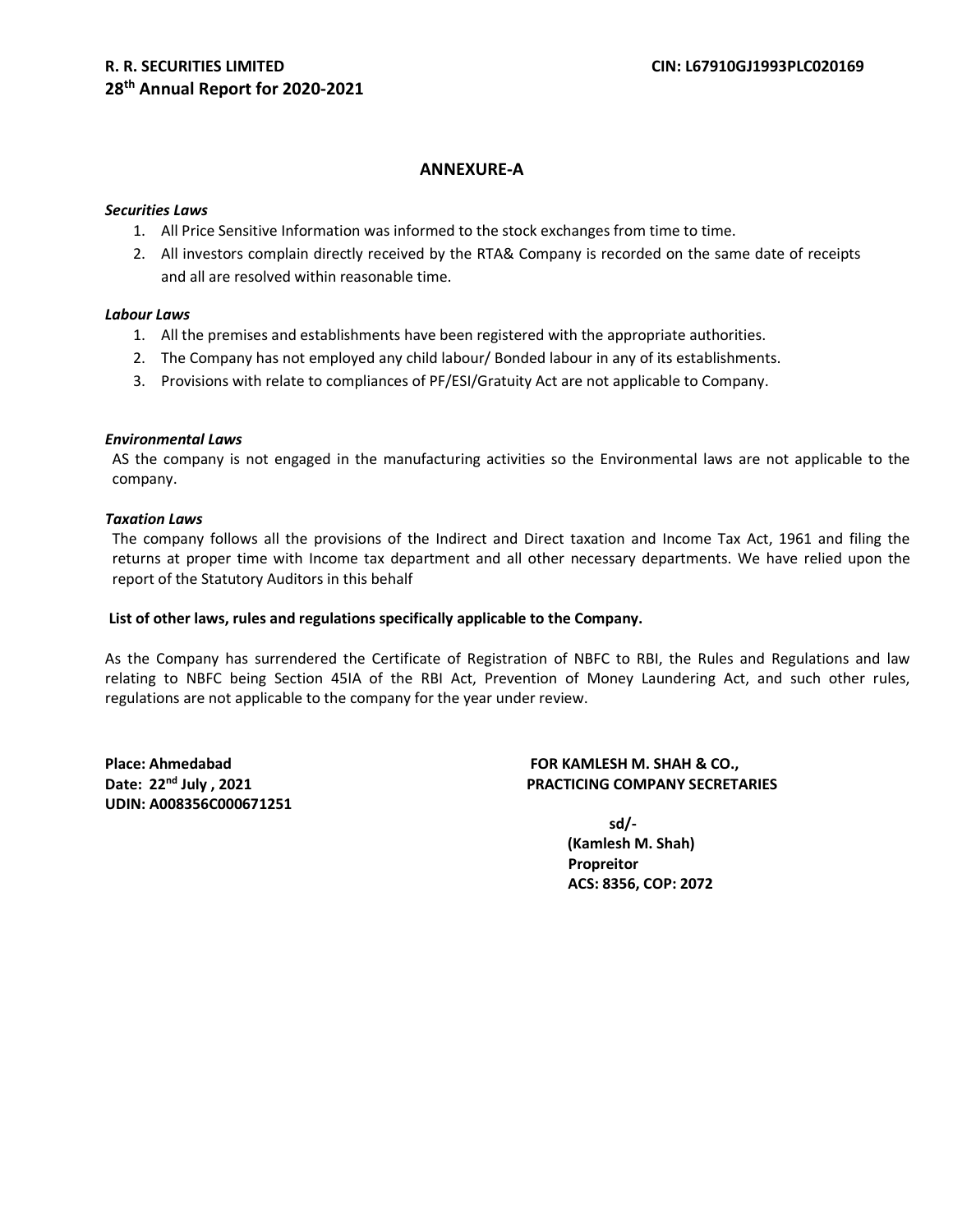#### ANNEXURE B

To The Members, R R SECURITIES LTD CIN: L67910GJ1993PLC020169 1 RUSHIL BUNGLOW STERLING CITY VILLAGE: BOPAL (CT) TALUKA DASCROI DIST: AHMEDABAD 380058 GUJARAT

Our report of even date is to be read along with this letter:

- 1. Maintenance of secretarial record is the responsibility of the management of the Company. Our responsibility is to express an opinion on these secretarial records based on our audit.
- 2. We have followed the audit practices and processes as were appropriate to obtain reasonable assurance about the correctness of the contents of the secretarial records. The verification was done on test basis to ensure that correct facts are reflected in secretarial records. We believe that the processes and practices, we followed provide a reasonable basis for our opinion.
- 3. We have not verified the correctness and appropriateness of financial records and Books of Accounts of the Company.
- 4. Wherever required, we have obtained the Management representation about the compliance of laws, rules and regulations and happening of events.
- 5. The compliance of the provisions of corporate and other applicable laws, rules, regulations, standards is the responsibility of management. Our examination was limited to the verification of procedures and compliances done are on test basis.
- 6. The secretarial audit report is neither an assurance as to the future viability of the Company nor of the efficiency or effectiveness with which the management has conducted the affairs of the Company.
- 7. We have relied on Management Representation Letter provided by the Company before issuing this Report to the Company.

UDIN: A008356C000671251

### Place: Ahmedabad FOR KAMLESH M. SHAH & CO., Date: July 22, 2021 PRACTICING COMPANY SECRETARIES

(KAMLESH M. SHAH) PROPRIETOR ACS:8356 COP: 2072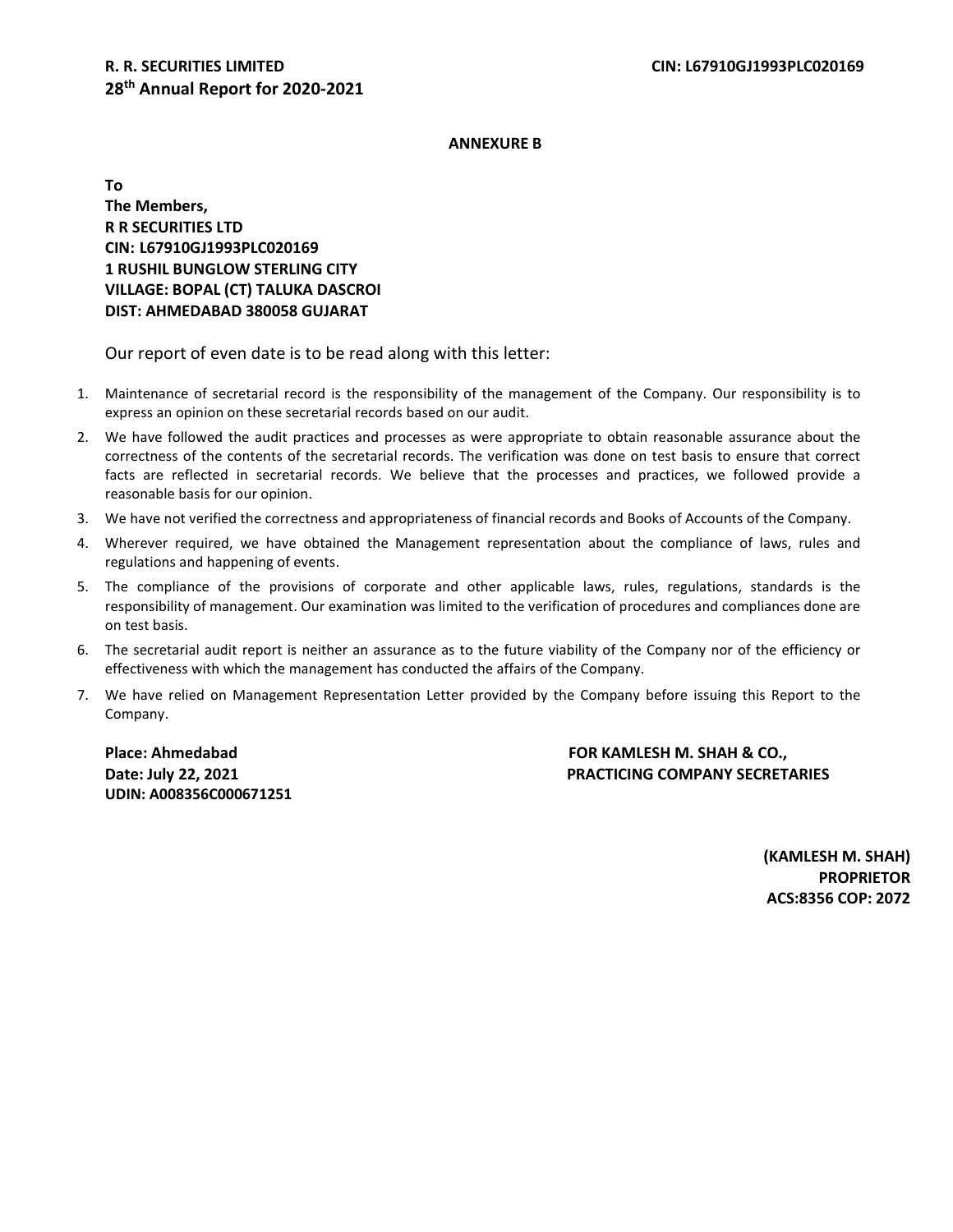#### Certificate of Non-disqualification of Directors

(Pursuant to Regulation 34(3) and Schedule V Para C clause (10)(i) of the SEBI (Listing Obligations and Disclosure Requirements) Regulations, 2015)

To, Members, R R SECURITIES LIMITED, Ahmedabad-58, Gujarat

We have examined the relevant registers, records, forms, returns and disclosures received from the Directors of R R SECURITIES LTD bearing CIN: L67910GJ1993PLC020169 and having its registered office at 1 RUSHIL BUNGLOW STERLING CITY VILLAGE: BOPAL (CT) TALUKA DASCROI DIST: AHMEDABAD AHMEDABAD 380058 GUJARAT INDIA (hereinafter referred to 'the Company'), produced before us by the Company for the purpose of issuing this Certificate, in accordance with Regulation 34(3) read with Schedule V Para-C Sub clause 10(i) of the Securities Exchange Board of India (Listing Obligations and Disclosure Requirements) Regulations, 2015.

In our opinion and to the best of our information and according to the verifications (including Directors Identification Number (DIN) status at the portal (www.mca.gov.in) as considered necessary and explanations furnished to us by the Company & its officers, we hereby certify that none of the Directors on the Board of the Company as stated below for the Financial Year ending on March 31, 2021 have been debarred or disqualified from being appointed or continuing as Directors of companies by the Securities and Exchange Board of India, Ministry of Corporate Affairs or any such other Statutory Authority. However, All the Independent Directors are not Registered at www.independentdirectorsdatabank.in Portal but the Appointment of all Independent Directors were made before the new rules for mandatory Registration at IICA comes into the Force.

| Sr.<br>No. | <b>Name of Director</b>   | <b>DIN</b> | <b>Disqualified Under</b><br><b>Section 164 of Companies</b><br>Act, 2013 | <b>Deactivation of DIN Due</b><br>to Non-Filing of DIR-3 KYC |
|------------|---------------------------|------------|---------------------------------------------------------------------------|--------------------------------------------------------------|
|            | Rajendra B. Shah          | 00394384   | N.A.                                                                      | N.A.                                                         |
|            | Rita Rajendra Shah        | 00394290   | N.A.                                                                      | N.A.                                                         |
| 3          | Manish Girishbhai Patel   | 00745013   | N.A.                                                                      | N.A.                                                         |
| 4          | Ajitsinh Kacharaji Chavda | 02663062   | N.A.                                                                      | N.A.                                                         |

Ensuring the eligibility of the appointment / continuity of every Director on the Board is the responsibility of the management of the Company. Our responsibility is to express an opinion on these based on our verification.

> For, Kamlesh M. Shah & Co., Practicing Company Secretary

Place: Ahmedabad Date: June 04, 2021 UDIN: A008356C000422143

 Kamlesh M. Shah (Proprietor) (ACS: 8356, COP: 2072)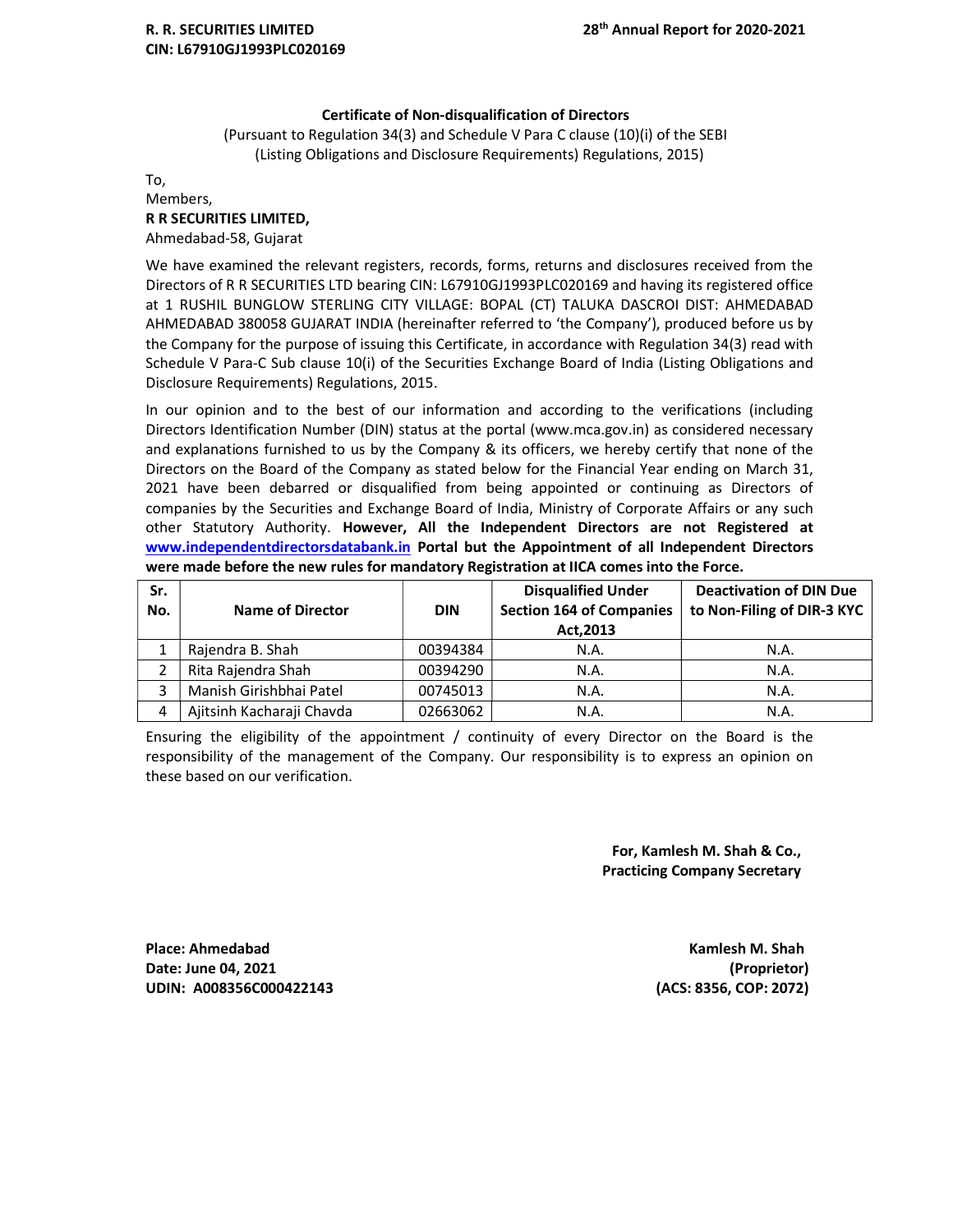### MANAGEMENT DISCUSSION AND ANALYSIS REPORT:

(a) Industry structure and developments.: The Company operates mainly in two business activities namely (1) Long Term Investment of funds and (2) Rental Income from Fixed Assets and Real estates and (3) Profit and loss making from Real Estate Investment.

(b) Opportunities and Threats.: The Long-term Investment market is mainly driven by two factors External and Internal. The Micro factors include local political positions, Country's Economic Conditions, growth in GDP etc. Whereas MACRO level reasons may affect the Stock Market and product markets internationally. Whereas the Rental income from Real Estate and Properties depend on Urbanization and Overall economic conditions at local country level. During the year, the company has witness growth opportunity in both the sectors. However, firstly the Stock Market and long-term investment market will improve, accordingly, the company has made long term safe risk appetite Mutual Fund Securities. However, its long-term investment in two land plots remain an opportune for future growth for price appreciation in future.

(c) Segment–wise or product-wise performance.: The Financial Investment Segment has seen Buoyancy in the Financial and Capital market during the year and the company has earned major financial income from this area during the year. Whereas the real estate market has remained dull for price appreciation due to introduction of RERA in the country which has witnessed lower financial investment in Real estate sector during the year hence the company has not earned any income from this sector during the year.

(d) Outlook : With the Regularization of the Real Estate Sector by promulgation of the RERA and its effective implementation state wise, the entire Real Estate Sector is now set to be Organized over a period of time and in the long term, those having Books Currency will prevail over other non-organized investors in the long run. The Country after successful implementation of the GST and RERA and appetizing the heavy Government Dosage of BAN of High Denomination currency from the market, is now set to give an overall bust to Stock Market/ Financial Market. Accordingly, all investors with huge Books Funds are expected to earn higher return on their investment as the stock market is also set for the robust growth with flow of funds from organized institutional investors and organized retail investors.

(e) Risks and concerns: As the Company does business in High Risk long term Financial Risk business of long term investment, it is always prone to liquidity crunch in future if the stock market becomes bearish. The Company may not in future realize the invested funds in case the stock exchanges become bearish. In order to avoid this ever prevailing risk in the financial market, it has made investment in good quality and good managed mutual fund securities which ultimately give buffer to the long term investors and give protection of capital security to investors. Whereas the Real Estate market though its growth may at a time become subdued but normally it has never seen decrease in pricing of products. It may have a risk of encasings the liquidity for funds but there is a meager risk for loss of capital funds.

(f) Internal control systems and their adequacy.: The Company's Managing Director and Whole Time Directors are closely monitoring the Financial Market, Stock Market on daily basis and are also watching the credibility of Real Estate developers in the market. They normally do not make frequent trading in stock market or give on rent any of its real estates to any parties without knowing their credibility and financial soundness. There exist adequate internal control system for safe upkeep of the financial assets and real estates and also for its regular maintenance under the close supervision of the Top management of the company.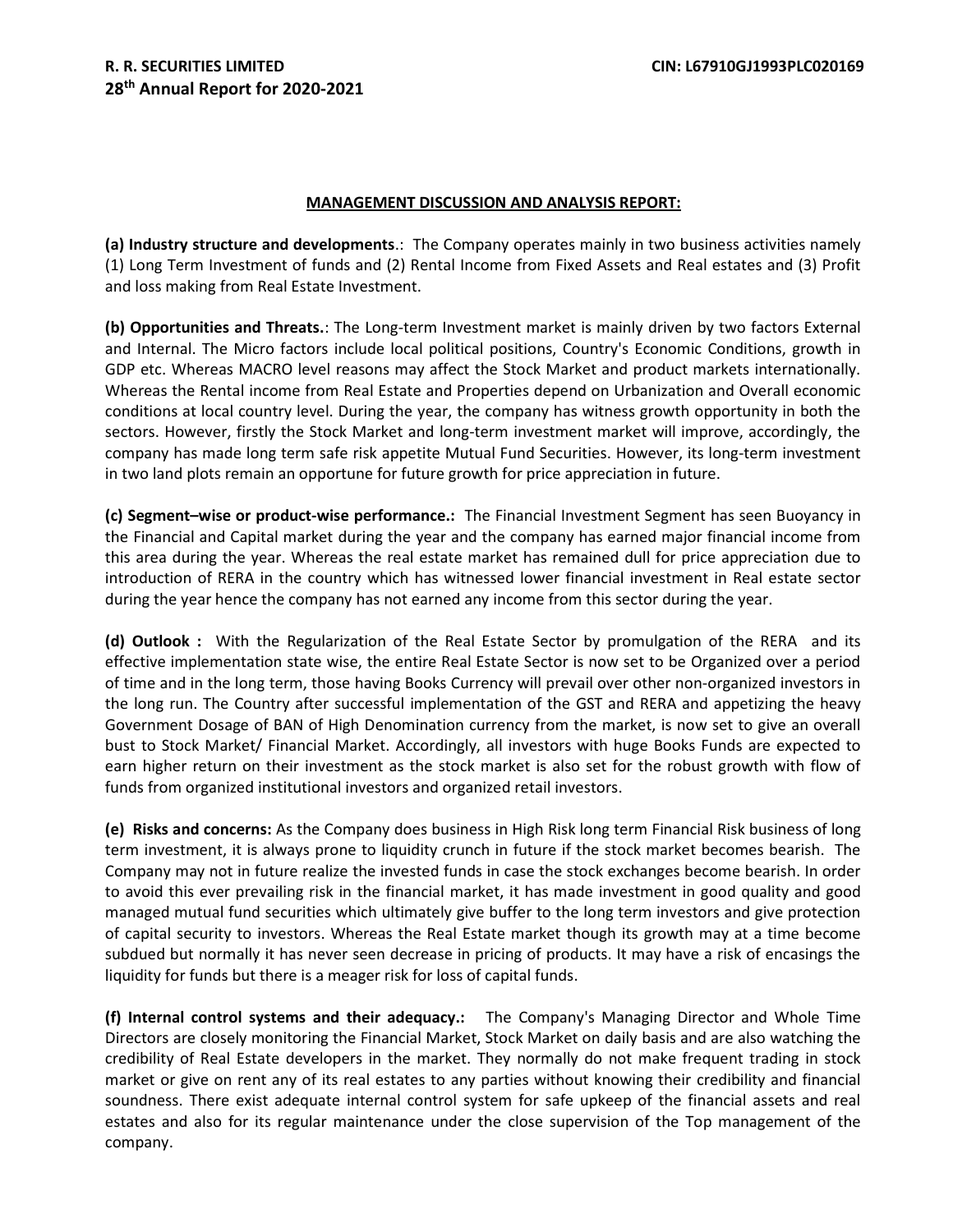### (g) Discussion on financial performance with respect to operational performance.:

As stated above, during the year, there were no much business transactions. The company has earned income as other income by way of Dividend on long term Investment in Mutual funds, Interest from Money market instruments etc. During the year there was no income from Real Estate sector.

(h) Material developments in Human Resources / Industrial Relations: Your company is a very small company and it is managed by its Managing Director, Whole Time Director directly under their close supervision. All crucial business decisions are taken by two executive directors jointly. Except the normal administrative staff for Finance, Accounts and general administration, your company does not require any Technical staff or employees for running its day to day operations. All relations with the employees remained cordial during the year. There was no industrial or manpower unrest registered or recorded during the year under review. During the year there were only 4 employees working in the company apart from Managing Director and Whole Time Director in the company during the year under review.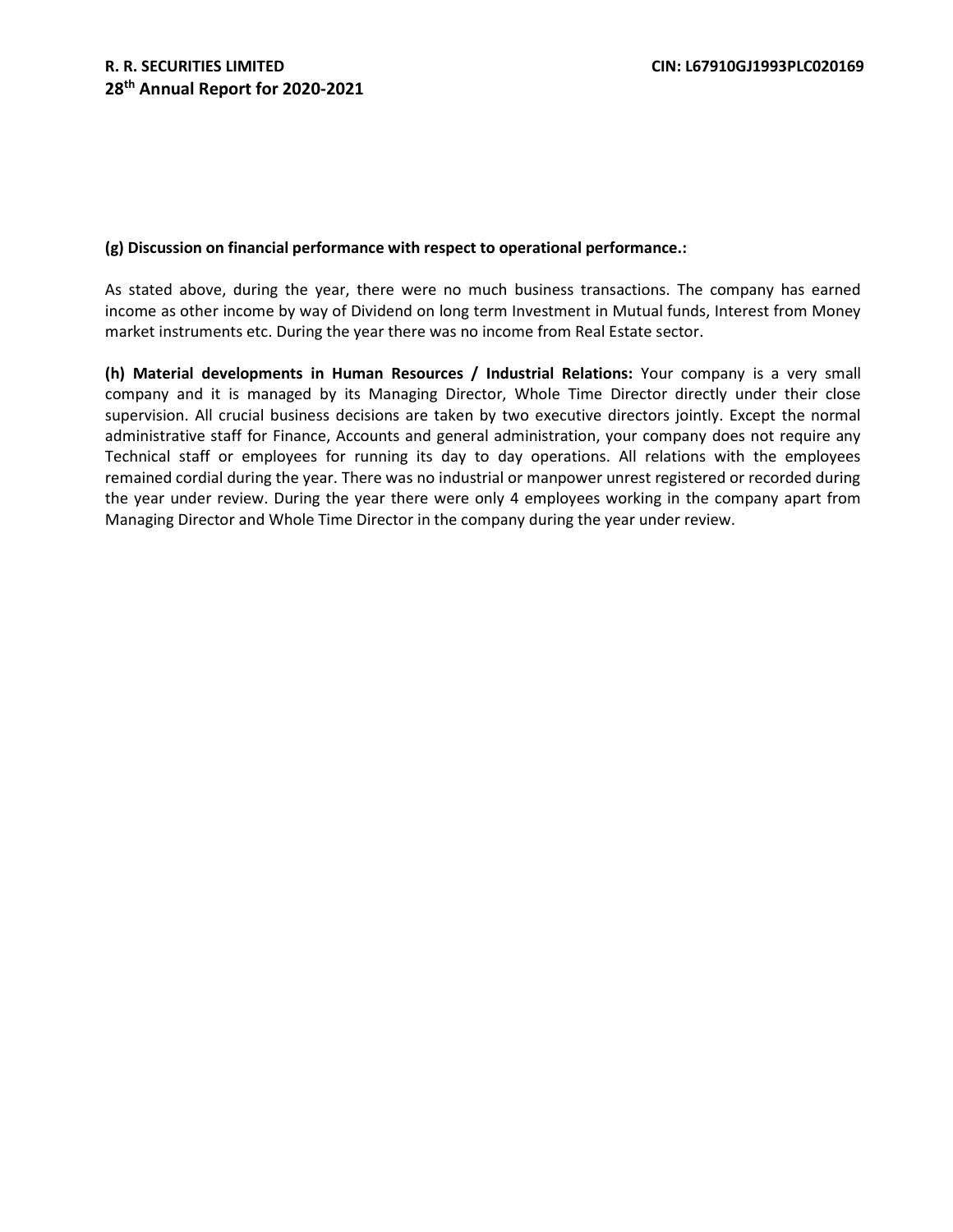#### Independent Auditor's Report

To,

The Members of R. R. Securities Limited

### Report on the audit of the financial statements

### Opinion

We have audited the IND AS financial statements of R.R. Securities Limited ("the Company"), which comprise the balance sheet as at March 31, 2021, and the Statement of Profit and Loss and statement of cash flows for the year then ended, and notes to the financial statements, including a summary of significant accounting policies and other explanatory information.

In our opinion and to the best of our information and according to the explanations given to us, the aforesaid financial statements give the information required by the Companies Act, 2013 ('Act') in the manner so required and give a true and fair view in conformity with the accounting principles generally accepted in India, of the state of affairs of the Company as at March 31, 2021, its profit and cash flows for the year ended on that date.

### Basis for opinion

We conducted our audit in accordance with the standards on auditing specified under section 143 (10) of the Companies Act, 2013. Our responsibilities under those Standards are further described in the auditor's responsibilities for the audit of the financial statements section of our report. We are independent of the Company in accordance with the code of ethics issued by the Institute of Chartered Accountants of India together with the ethical requirements that are relevant to our audit of the financial statements under the provisions of the Act and the rules thereunder, and we have fulfilled our other ethical responsibilities in accordance with these requirements and the code of ethics.

We believe that the audit evidence we have obtained is sufficient and appropriate to provide a basis for our opinion.

#### Key audit matters

Key audit matters are those matters that, in our professional judgment, were of most significance in our audit of the financial statements of the current period. These matters were addressed in the context of our audit of the financial statements as a whole, and in forming our opinion thereon, and we do not provide a separate opinion on these matters.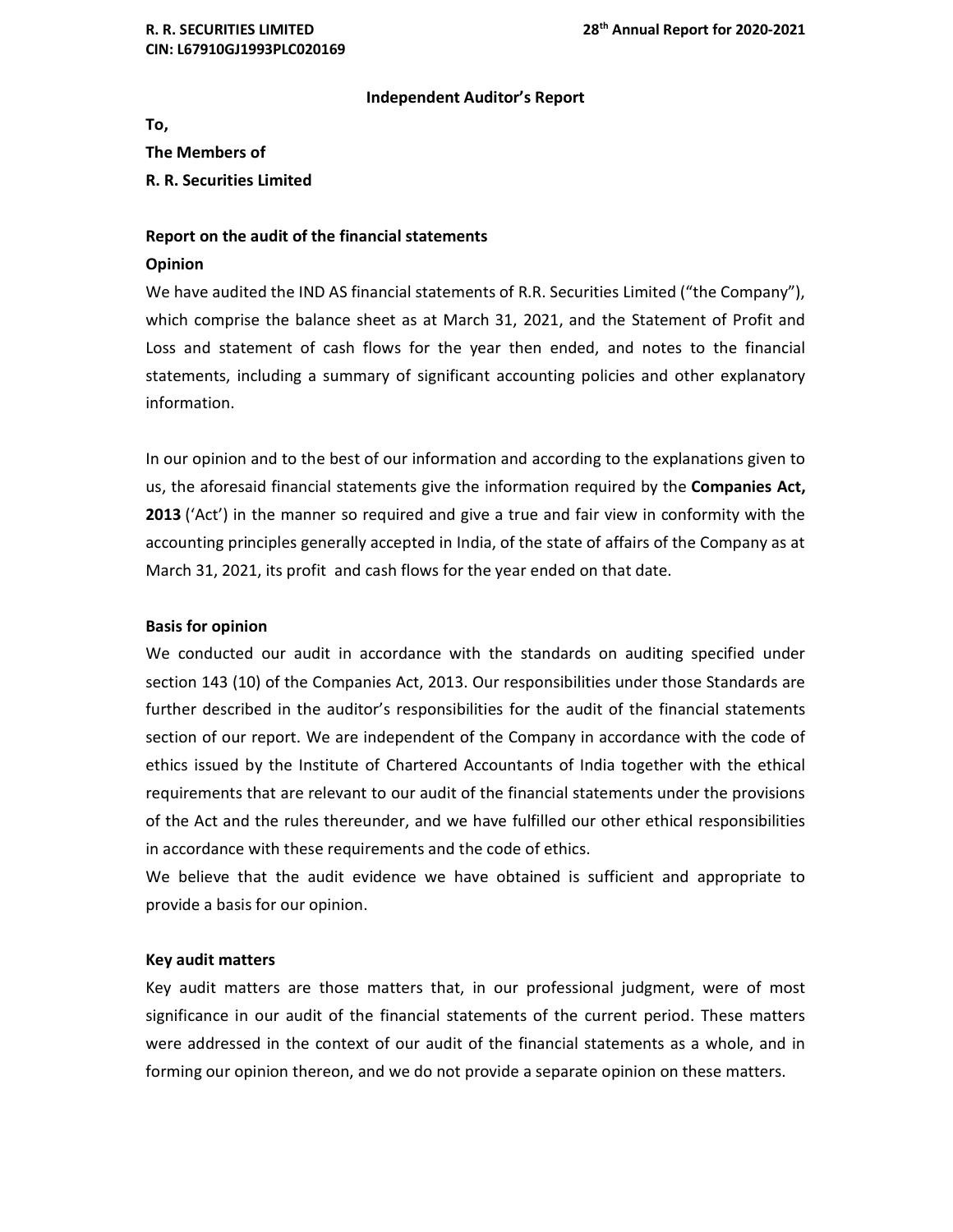#### Information other than the financial statements and auditors' report thereon

The Company's board of directors is responsible for the preparation of the other information. The other information comprises the information included in the Board's Report including Annexures to Board's Report, Business Responsibility Report but does not include the financial statements and our auditor's report thereon.

Our opinion on the financial statements does not cover the other information and we do not express any form of assurance conclusion thereon.

In connection with our audit of the financial statements, our responsibility is to read the other information and, in doing so, consider whether the other information is materially inconsistent with the standalone financial statements or our knowledge obtained during the course of our audit or otherwise appears to be materially misstated.

If, based on the work we have performed, we conclude that there is a material misstatement of this other information we are required to report that fact. We have nothing to report in this regard.

#### Management's responsibility for the financial statements

The Company's board of directors are responsible for the matters stated in section 134 (5) of the Act with respect to the preparation of these financial statements that give a true and fair view of the financial position, financial performance and cash flows of the Company in accordance with the accounting principles generally accepted in India, including the accounting standards specified under section 133 of the Act. This responsibility also includes maintenance of adequate accounting records in accordance with the provisions of the Act for safeguarding of the assets of the Company and for preventing and detecting frauds and other irregularities; selection and application of appropriate accounting policies; making judgments and estimates that are reasonable and prudent; and design, implementation and maintenance of adequate internal financial controls, that were operating effectively for ensuring the accuracy and completeness of the accounting records, relevant to the preparation and presentation of the financial statement that give a true and fair view and are free from material misstatement, whether due to fraud or error.

In preparing the financial statements, management is responsible for assessing the Company's ability to continue as a going concern, disclosing, as applicable, matters related to going concern and using the going concern basis of accounting unless management either intends to liquidate the Company or to cease operations, or has no realistic alternative but to do so.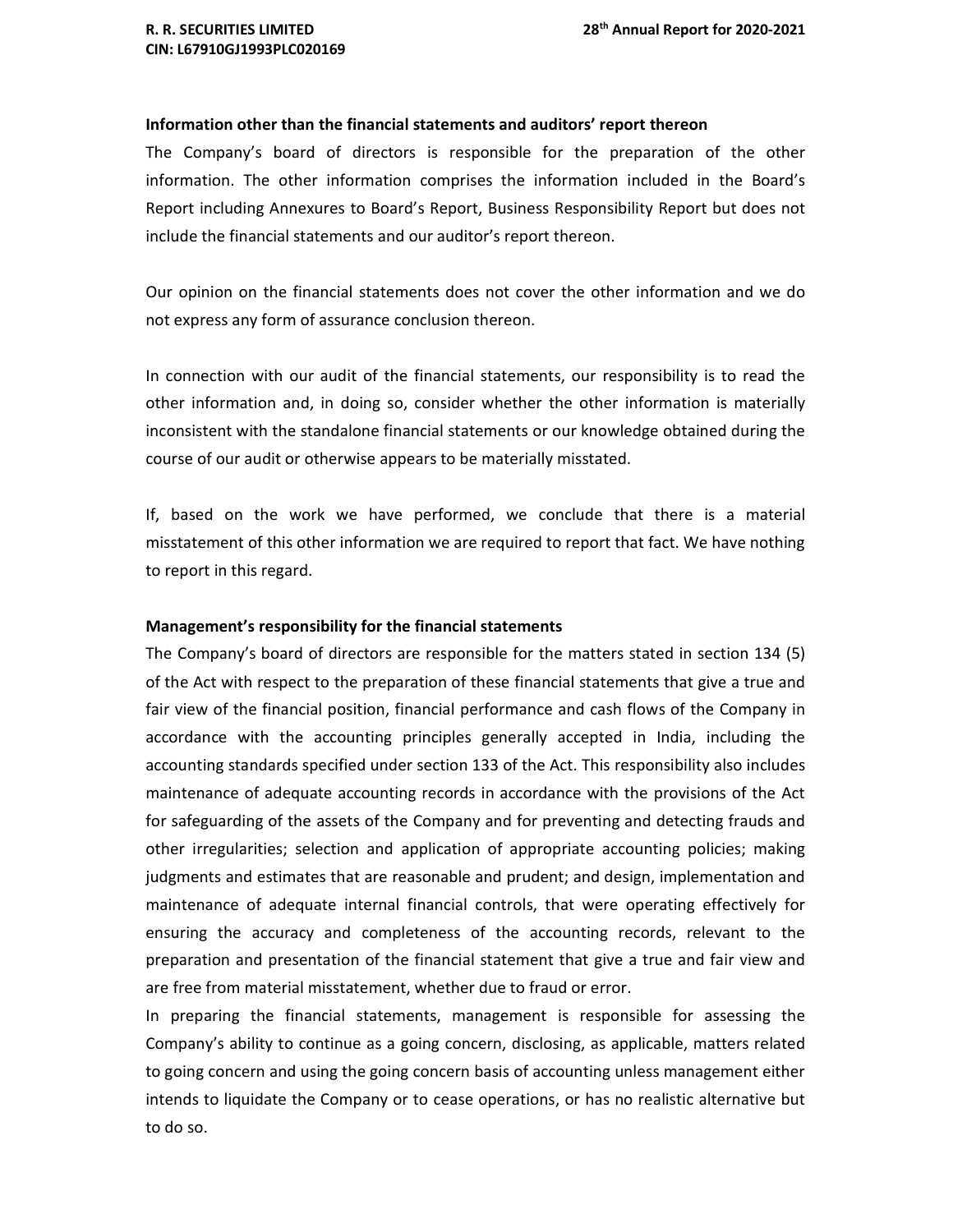# CIN: L67910GJ1993PLC020169

The board of directors are also responsible for overseeing the Company's financial reporting process.

### Auditor's responsibilities for the audit of the financial statements

Our objectives are to obtain reasonable assurance about whether the financial statements as a whole are free from material misstatement, whether due to fraud or error, and to issue an auditor's report that includes our opinion. Reasonable assurance is a high level of assurance, but is not a guarantee that an audit conducted in accordance with SAs will always detect a material misstatement when it exists. Misstatements can arise from fraud or error and are considered material if, individually or in the aggregate, they could reasonably be expected to influence the economic decisions of users taken on the basis of these financial statements.

As part of an audit in accordance with SAs, we exercise professional judgment and maintain professional scepticism throughout the audit. We also:

- Identify and assess the risks of material misstatement of the financial statements, whether due to fraud or error, design and perform audit procedures responsive to those risks, and obtain audit evidence that is sufficient and appropriate to provide a basis for our opinion. The risk of not detecting a material misstatement resulting from fraud is higher than for one resulting from error, as fraud may involve collusion, forgery, intentional omissions, misrepresentations, or the override of internal control.
- Obtain an understanding of internal control relevant to the audit in order to design audit procedures that are appropriate in the circumstances. Under section 143(3)(i) of the Companies Act, 2013, we are also responsible for expressing our opinion on whether the company has adequate internal financial controls system in place and the operating effectiveness of such controls
- Evaluate the appropriateness of accounting policies used and the reasonableness of accounting estimates and related disclosures made by management.
- Conclude on the appropriateness of management's use of the going concern basis of accounting and, based on the audit evidence obtained, whether a material uncertainty exists related to events or conditions that may cast significant doubt on the Company's ability to continue as a going concern. If we conclude that a material uncertainty exists, we are required to draw attention in our auditor's report to the related disclosures in the financial statements or, if such disclosures are inadequate, to modify our opinion. Our conclusions are based on the audit evidence obtained up to the date of our auditor's report. However, future events or conditions may cause the Company to cease to continue as a going concern.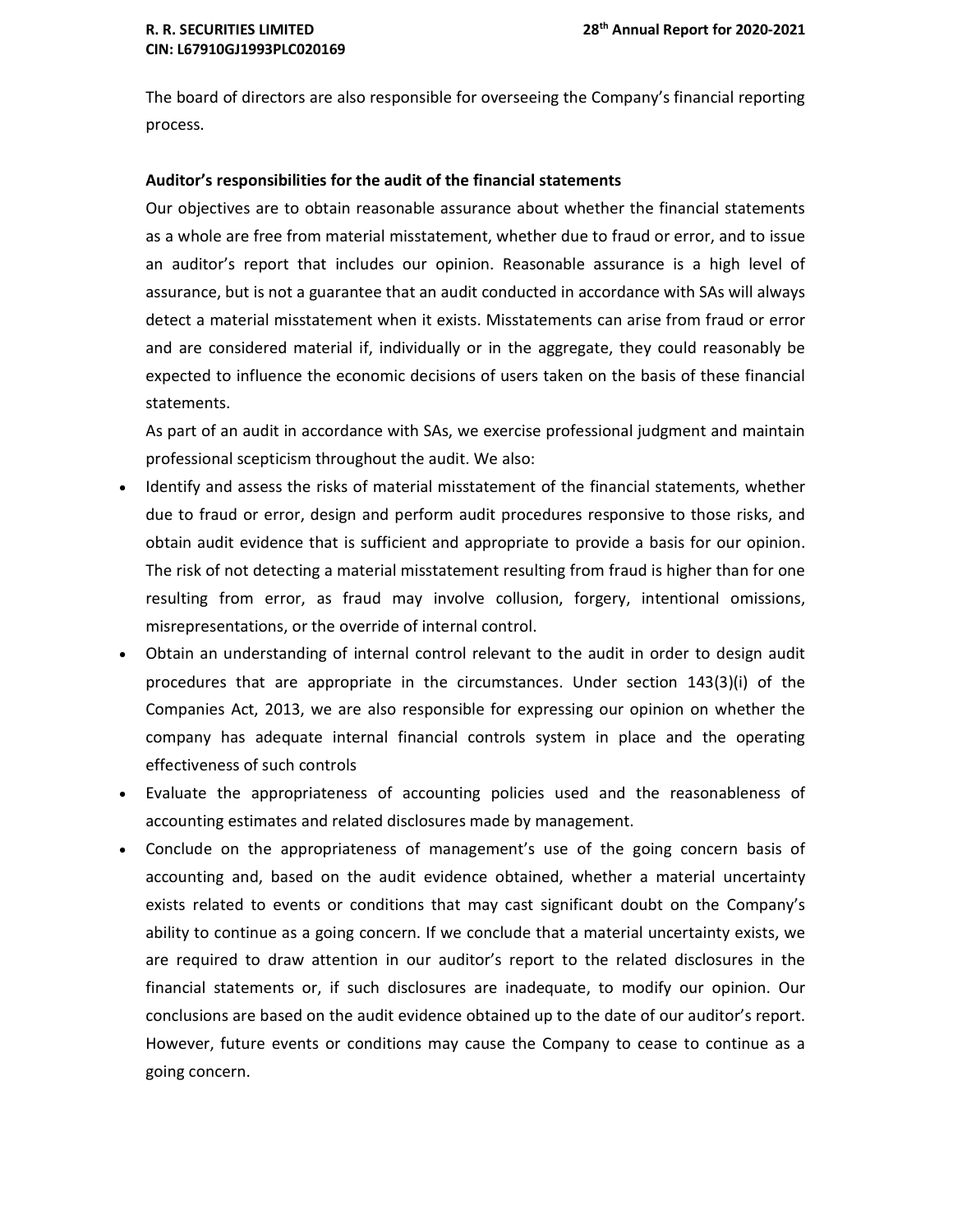Evaluate the overall presentation, structure and content of the financial statements, including the disclosures, and whether the financial statements represent the underlying transactions and events in a manner that achieves fair presentation.

We communicate with those charged with governance regarding, among other matters, the planned scope and timing of the audit and significant audit findings, including any significant deficiencies in internal control that we identify during our audit.

We also provide those charged with governance with a statement that we have complied with relevant ethical requirements regarding independence, and to communicate with them all relationships and other matters that may reasonably be thought to bear on our independence, and where applicable, related safeguards. From the matters communicated with those charged with governance, we determine those matters that were of most significance in the audit of the financial statements of the current period and are therefore the key audit matters. We describe these matters in our auditor's report unless law or regulation precludes public disclosure about the matter or when, in extremely rare circumstances, we determine that a matter should not be communicated in our report because the adverse consequences of doing so would reasonably be expected to outweigh the public interest benefits of such communication.

### Report on other legal and regulatory requirements

As required by the Companies (Auditor's Report) Order, 2016 ("the Order"), issued by the Central Government of India in terms of sub-section (11) of section 143 of the Companies Act, 2013, we give in the Annexure "A", a statement on the matters specified in paragraphs 3 and 4 of the Order, to the extent applicable.

As required by Section 143(3) of the Act, we report that:

(a) We have sought and obtained all the information and explanations which to the best of our knowledge and belief were necessary for the purposes of our audit;

(b) In our opinion, proper books of account as required by law have been kept by the Company so far as it appears from our examination of those books;

(c) The Balance sheet, the Statement of Profit and Loss, and the Cash Flow Statement dealt with by this report are in agreement with the books of account;

(d) In our opinion, the aforesaid financial statements comply with the accounting standards specified under section 133 of the Act, read with rule 7 of the Companies (Accounts) Rules, 2014;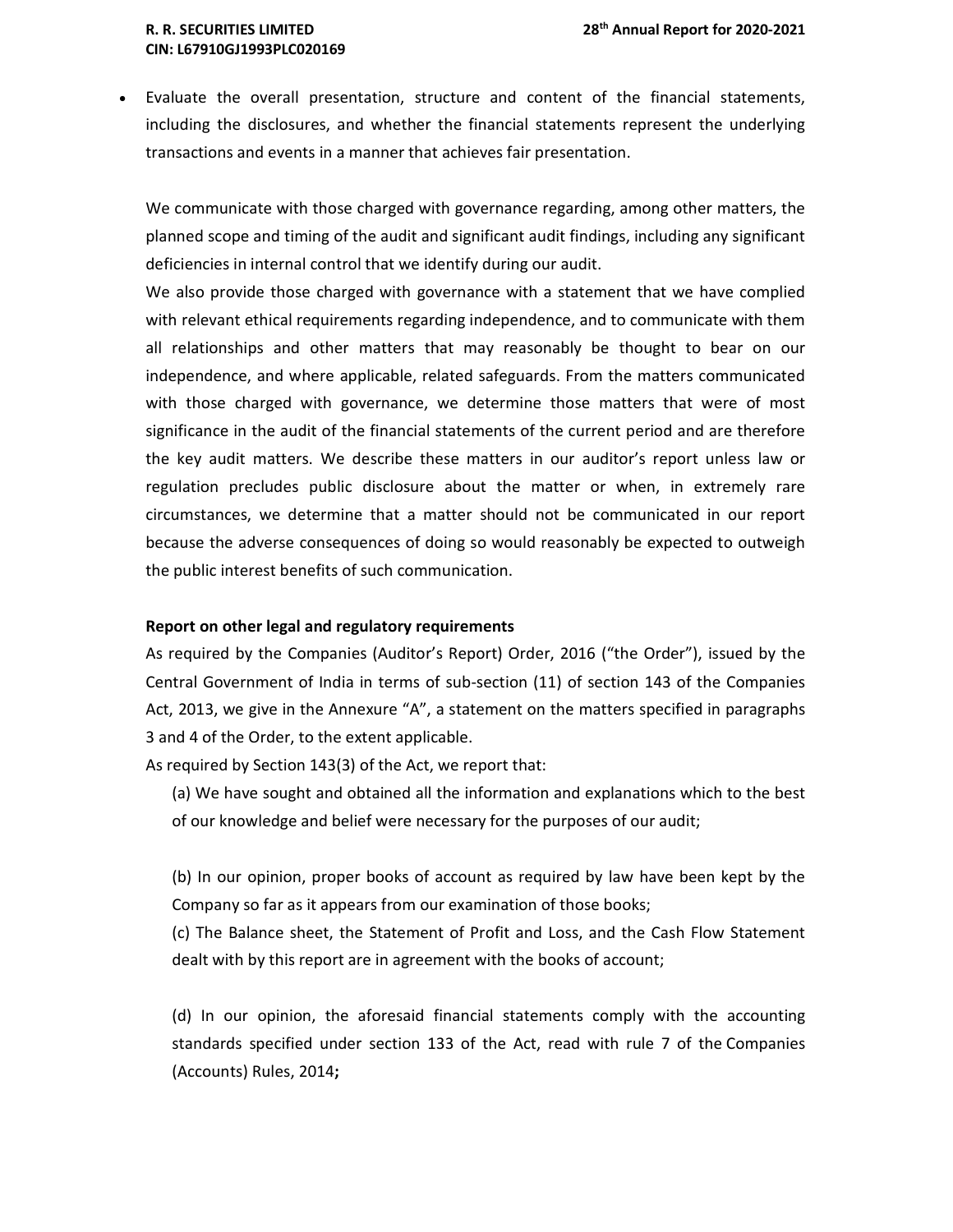(e) On the basis of the written representations received from the directors as on March 31, 2021 taken on record by the board of directors, none of the directors is disqualified as on March 31, 2021 from being appointed as a director in terms of Section 164 (2) of the Act;

(f) With respect to the adequacy of the internal financial controls over financial reporting of the Company and the operating effectiveness of such controls, refer to our separate report in "Annexure B". Our report expresses an unmodified opinion on the adequacy and operating effectiveness of the Company's internal financial controls over financial reporting;

(g) With respect to the other matters to be included in the Auditor's Report in accordance with Rule 11 of the Companies (Audit and Auditors) Rules, 2014, in our opinion and to the best of our information and according to the explanations given to us;

(i) The Company does not have any pending litigations which would impact its financial position;

(ii) The Company did not have any long-term contracts including derivative contracts for which there were any material foreseeable losses; and

(iii) There were no amounts which were required to be transferred to the Investor Education and Protection Fund by the Company.

Place : Ahmedabad For, Sunil Dad & Co. Date : 28/06/2021 **Chartered Accountants** FRN : 126741W

> Malay Pandit (Partner) Membership No. : 046482 UDIN : 21046482AAAAIP2517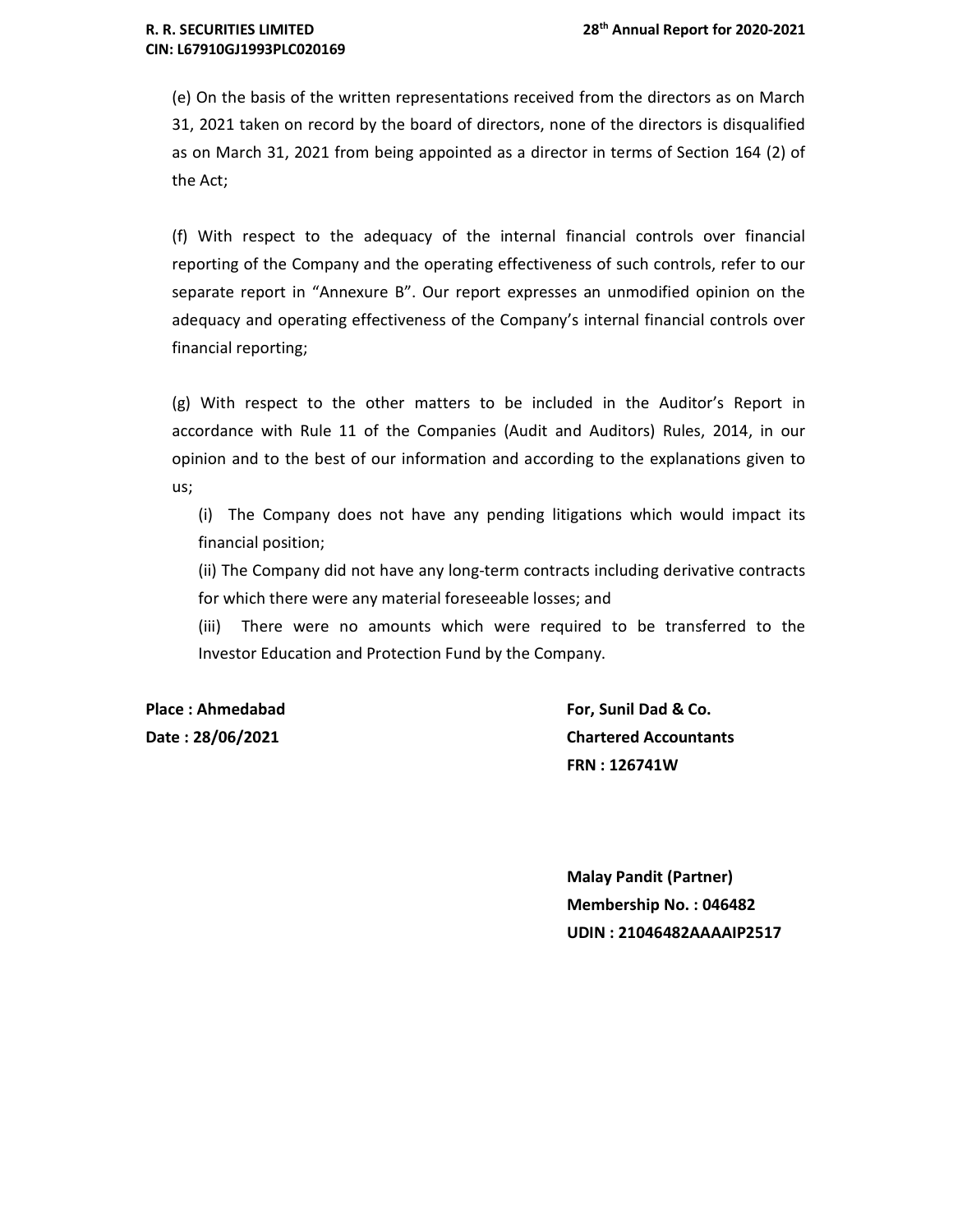### ANNEXURE A TO INDEPENDENT AUDITOR'S REPORT:

(Referred to in paragraph 1 under the heading of "Report on Other Legal and Regulatory Requirements" of our report of even date.)

### (i) In respect of its fixed assets :

- a) The Company has maintained proper records showing full particulars including quantitative details and situation of fixed assets.
- b) Majority of the assets has been physically verified by the management according to a program designed to cover substantial items, which in our opinion, is reasonable having regard to the size of the Company and the nature of its assets. Pursuant to the fixed assets during the year, no material discrepancies between the book records and physical inventory were noticed on such verification.
- c) According to the information and explanations given to us and records examined by us and based on the examination of the registered deed, transfer deeds, mutation of title papers provided to us, we report that, the title deed, comprising all the immovable properties of land and building which are freehold in the name of the Company as at the balance sheet date.

(ii)

- a) The inventory held by the company physically and in demat form has been verified during the year by management. In our Opinion, the frequency of verification is reasonable.
- b) In our opinion and according to the information and explanation given to us the procedures of physical verification of stocks followed by the management are reasonable and adequate in relation to the size of company and nature of its business.
- c) In our opinion and according to the information and explanation given to us, The Company has maintained proper records of its inventory and discrepancies noticed on verification between physical verification have been properly dealt with in the books of account of the Company.
- (iii) In respect of the loans secured or unsecured to the companies, firms or other parties covered in the register maintained under section 189 of the Companies Act.
	- a) The Company during the year under consideration has not granted any loan to Companies or parties covered in the register required maintained under Section 189 of the Act.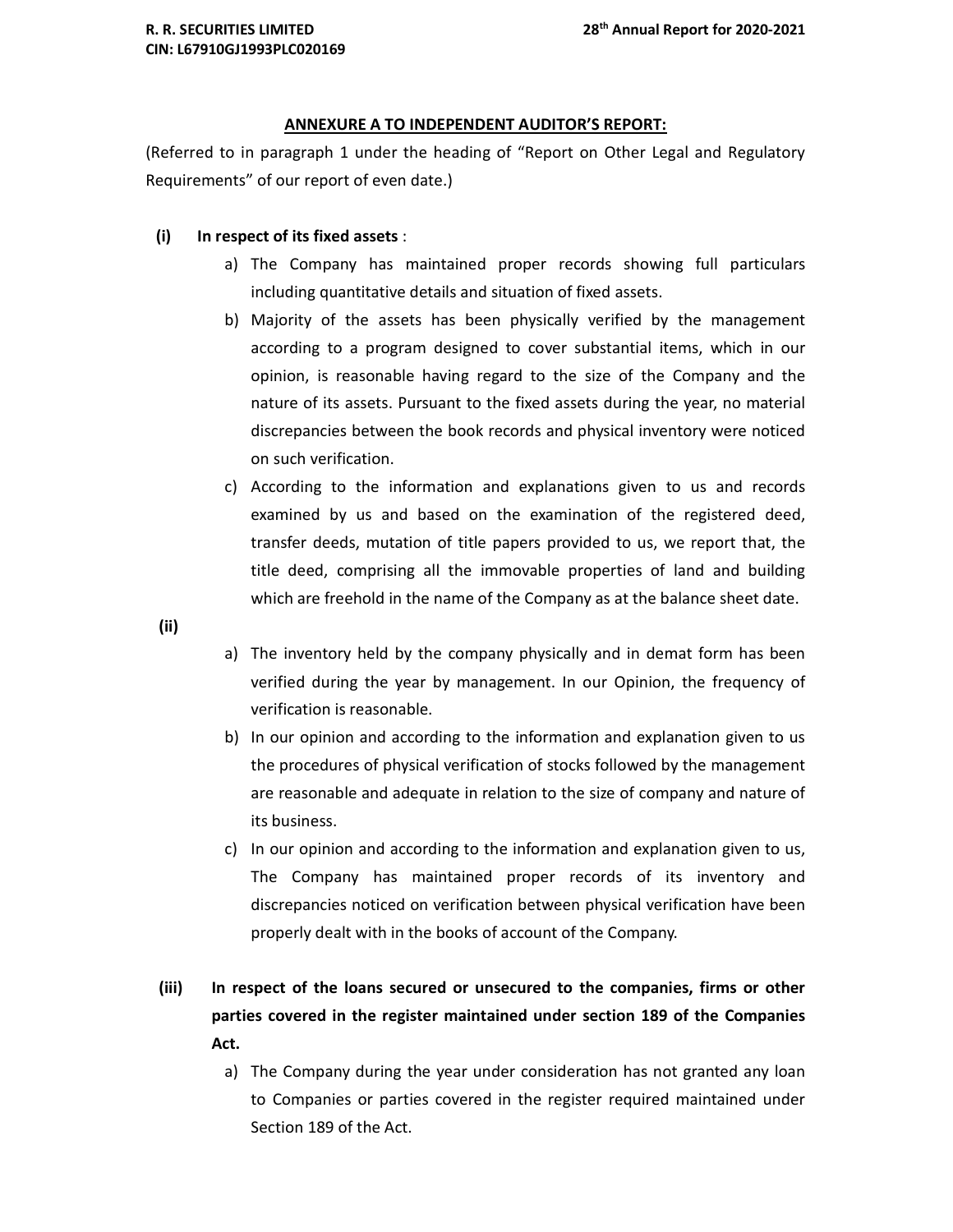- b) In our opinion and according to the information and explanations given to us, the terms and conditions on which loan has been granted to companies covered under the register required maintained under Section 189 of the Companies Act, 2013 are not, prima facie, prejudicial to the interest of the Company
- c) There is no overdue amount of loans, taken by the Company in accordance with terms and conditions on which loan has been taken.
- (iv) Based on information and explanation given to us in respect of loans, investments, guarantees and securities, the Company has complied with the provisions of Section 185 and 186 of the Act
- (v) The Company has not accepted any deposits from the public and consequently, the directives issued by the Reserve Bank of India and the provisions of section 73 to 76 or any other relevant provisions of the Companies Act and rules framed there under are not applicable to the company.
- (vi) According to the information and explanation given to us, the Central Government has not prescribed the maintenance of cost records under sub section (1) of Section 148 of the Companies Act, 2013 in respect of business carried out by the Company.
- (vii)
- a) According to the records of the Company, the Company is generally regular in depositing with appropriate authorities undisputed statutory dues including Provident Fund, Employees' State Insurance, Income Tax, Sales Tax, Wealth Tax, Service Tax, Duty of Customs, Duty of Excise, Value Added Tax, Cess and any other statutory dues applicable to it. According to the information and explanations given to us, no undisputed amounts payable in respect of the aforesaid statutory dues were outstanding as at 31st March, 2021 for a period of more than six months from the date they became payable.
- b) According to the information and explanation given to us, there are no dues of Income Tax, Wealth tax, Service Tax and Cess which have not been deposited on account of any dispute.
- c) According to the information given to us, there were no amounts which were required to be transferred to the Investor Education And Protection Fund by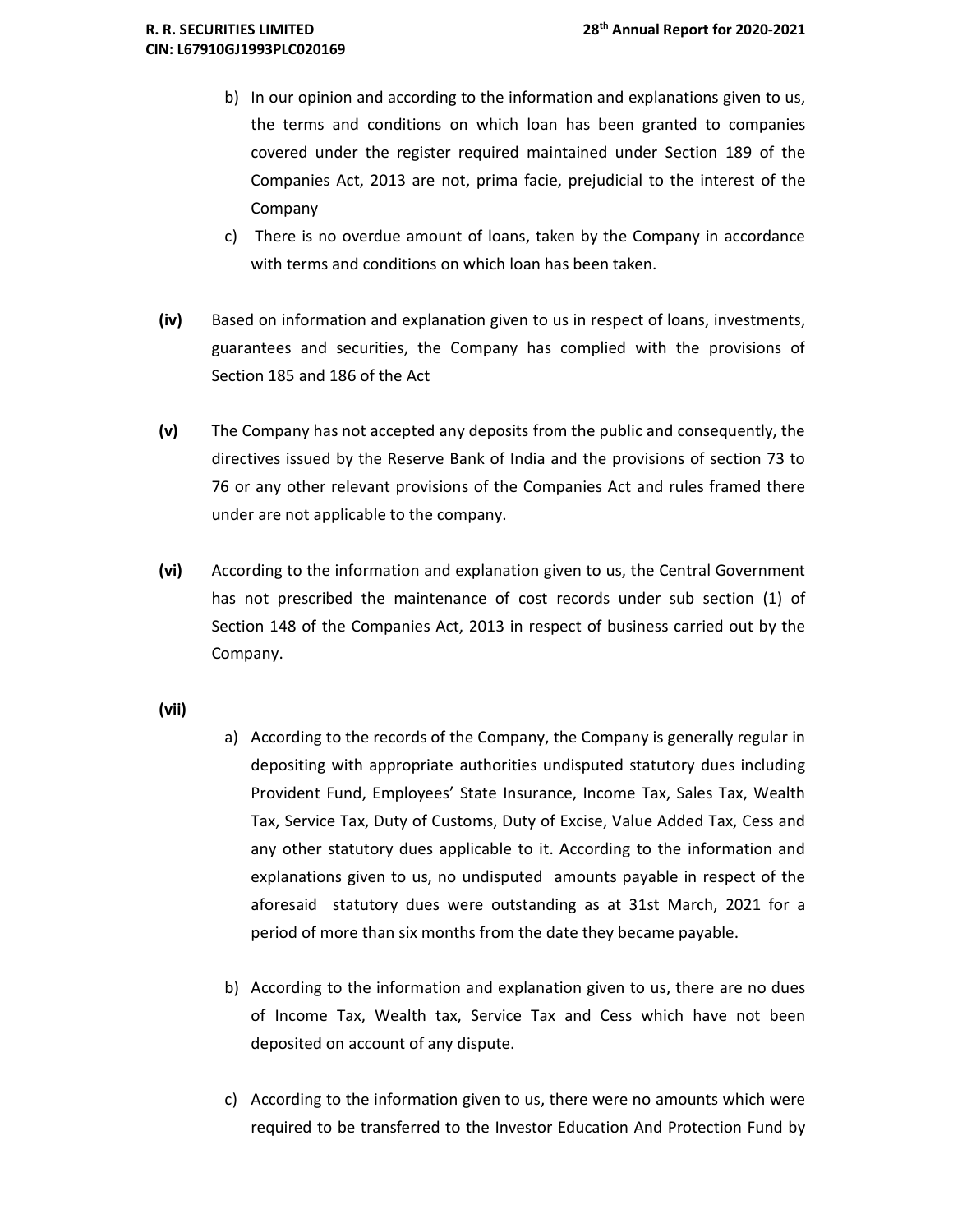the Company.

- (viii) According to the information and explanation given to us, the Company has not defaulted in repayment of dues to a financial institution or bank or Debenture Holders
- (ix) The Company during the year under consideration has neither raised money by way of public issue offer nor has obtained any term loans. Therefore, paragraph 3(ix) of the Order is not applicable.
- (x) Based on the audit procedures performed and representation obtained from management, We report that, no case of material fraud on or by the Company has been noticed or reported during the year under audit
- (xi) According to the information and explanations given to us, no managerial remuneration has been paid / provided in view of the provisions of Section 197 read with Schedule V to the Act. Therefore, paragraph 3(xi) of the Order is not applicable.
- (xii) In our opinion and according to the information and explanations given to us, the company is not a Nidhi Company. Accordingly, paragraph 3(xii) is not applicable.
- (xiii) According to the information and explanations given to us and based on the examination of the records of the company, transactions with the related parties are in compliance with section 177 to 188 of the Act where applicable and details of such transactions have been disclosed in the financial statements as required by the applicable accounting standard.
- (xiv) According to the information and explanations given to us and based on the examination of the records of the company, the company has not made any preferential allotment or private placement of shares or partly convertible debentures during the year under consideration.
- (xv) According to the information and explanations given to us and based on the examination of the records of the company, the company has not entered into non cash transactions with the directors or person connection with him. Accordingly paragraph 3(xv) is not applicable.
- (xvi) The company is not required to be registered under section 45-IA of the Reserve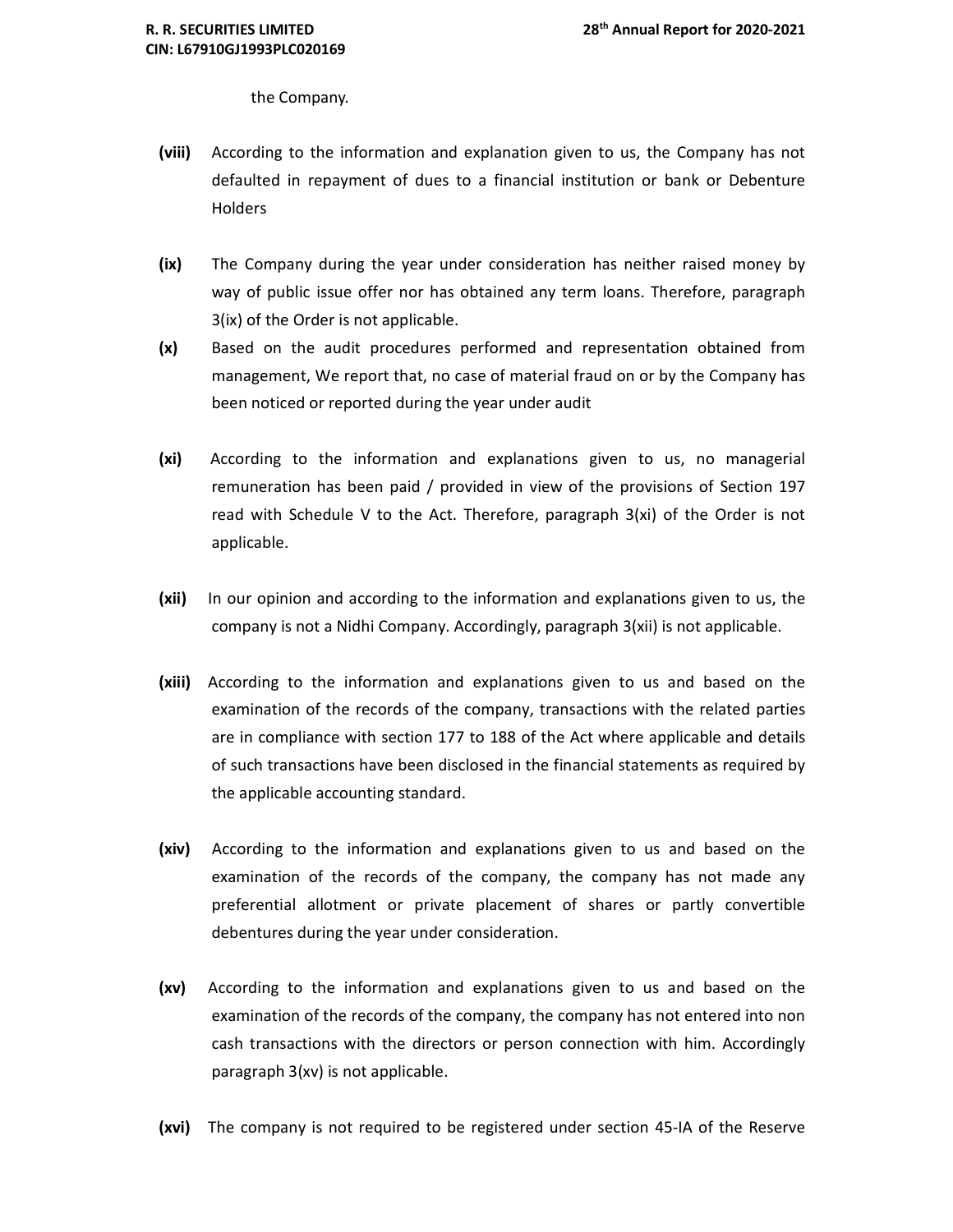Bank of India Act, 1934. According to the information and explanation given to us, the provision of Section 45-IA of The Reserve Bank of India Act, 1934 are not applicable to the Company.

Place : Ahmedabad For, Sunil Dad & Co. Date : 28/06/2021 Chartered Accountants FRN : 126741W

> Malay Pandit (Partner) Membership No. : 046482 UDIN : 21046482AAAAIP2517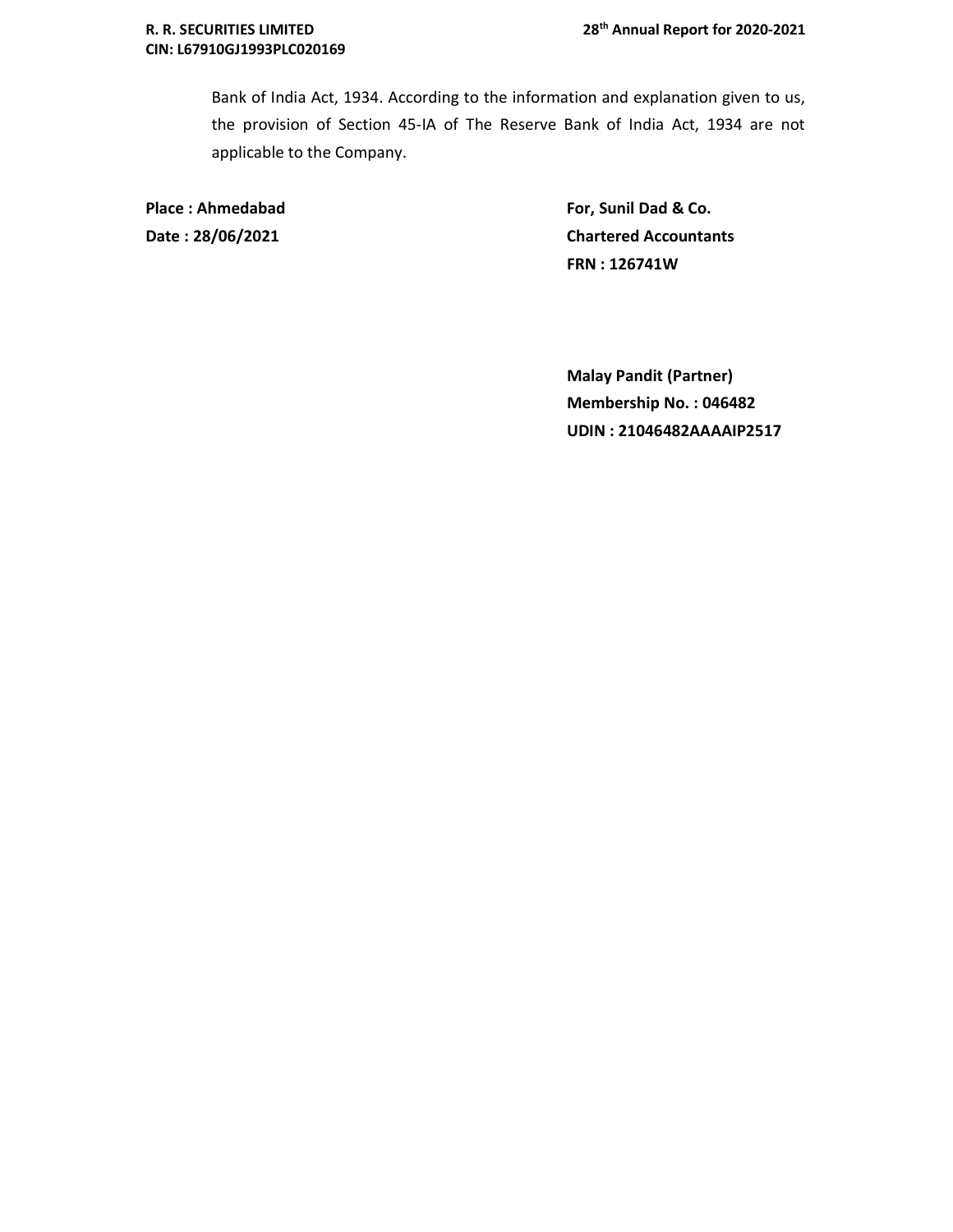"Annexure B" to the Independent Auditor's Report of even date on the Financial Statements of R R Securities limited

## Report on the Internal Financial Controls under Clause (i) of Sub-section 3 of Section 143 of the Companies Act, 2013 ("the Act")

We have audited the internal financial controls over financial reporting of the Company of March 31, 2021 in conjunction with our audit of the financial statements of the Company for the year ended on that date.

### Management's Responsibility for Internal Financial Controls

The Company's management is responsible for establishing and maintaining internal financial controls based on the internal control over financial reporting criteria established by the Company considering the essential components of internal control stated in the Guidance Note on Audit of Internal Financial Controls over Financial Reporting issued by the Institute of Chartered Accountants of India. These responsibilities include the design, implementation and maintenance of adequate internal financial controls that were operating effectively for ensuring the orderly and efficient conduct of its business, including adherence to company's policies, the safeguarding of its assets, the prevention and detection of frauds and errors, the accuracy and completeness of the accounting records, and the timely preparation of reliable financial information, as required under the Companies Act, 2013.

### Auditors' Responsibility

Our responsibility is to express an opinion on the Company's internal financial controls over financial reporting based on our audit. We conducted our audit in accordance with the Guidance Note on Audit of Internal Financial Controls Over Financial Reporting (the "Guidance Note") and the Standards on Auditing, issued by ICAI and deemed to be prescribed under section 143(10) of the Companies Act, 2013, to the extent applicable to an audit of internal financial controls, both applicable to an audit of Internal Financial Controls and, both issued by the Institute of Chartered Accountants of India. Those Standards and the Guidance Note require that we comply with ethical requirements and plan and perform the audit to obtain reasonable assurance about whether adequate internal financial controls over financial reporting was established and maintained and if such controls operated effectively in all material respects.

Our audit involves performing procedures to obtain audit evidence about the adequacy of the internal financial control system over financial reporting and their operating effectiveness. Our audit of internal financial controls over financial reporting, assessing the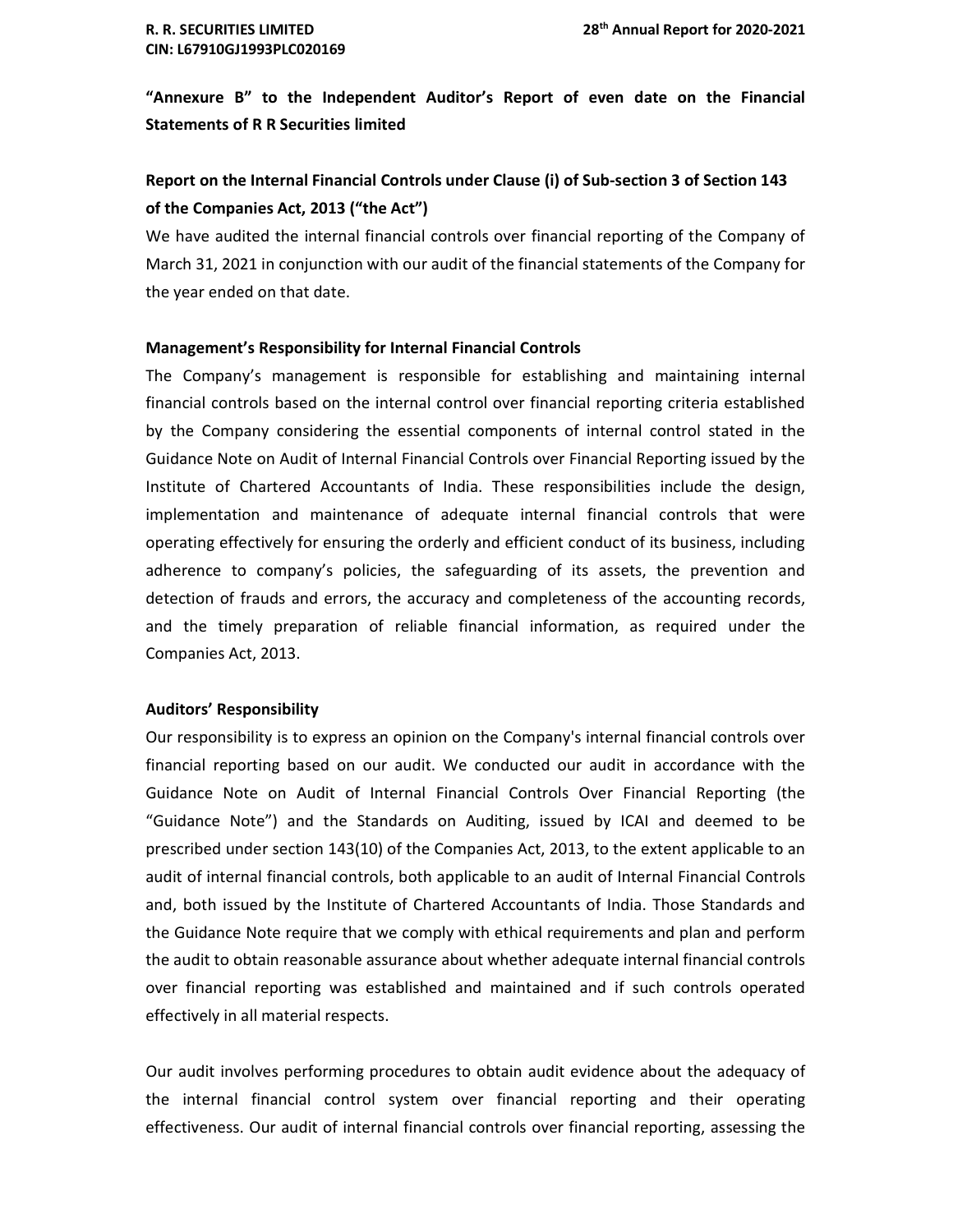risk that a material weakness exists, and operating effectiveness of internal controlbased on the assessed risk. The procedures selected depend upon on the auditor's judgement, including the assessment of the risks of material misstatement of the financial statements, whether due to fraud or error.

We believe that the audit evidence we have obtained is sufficient and appropriate to provide a basis for our audit opinion on the Company's internal financial controls system over financial reporting.

#### Meaning of Internal Financial Controls over Financial Reporting

A company's internal financial control over financial reporting is a process designed to provide reasonable assurance regarding the reliability of financial reporting and the preparation of financial statements for external purposes in accordance with generally accepted accounting principles. A company's internal financial control over financial reporting includes those policies and procedures that (1) pertain to the maintenance of records that, in reasonable detail, accurately and fairly reflect the transactions and dispositions of the assets of the company; (2) provide reasonable assurance that transactions are recorded as necessary to permit preparation of financial statements in accordance with generally accepted accounting principles, and that receipts and expenditures of the company are being made only in accordance with authorizations of management and directors of the company; and (3) provide reasonable assurance regarding prevention or timely detection of unauthorized acquisition, use, or disposition of the company's assets that could have a material effect on the financial statements.

#### Inherent Limitations of Internal Financial Controls over Financial Reporting

Because of the inherent limitations of internal financial controls over financial reporting, including the possibility of collusion or improper management override of controls, material misstatements due to error or fraud may occur and not be detected. Also, projections of any evaluation of the internal financial controls over financial reporting to future periods are subject to the risk that the internal financial control over financial reporting may become inadequate because of changes in conditions, or that the degree of compliance with the policies or procedures may deteriorate.

#### Opinion

In our opinion, the Company has, in all material respects, an adequate internal financial controls system over financial reporting and such internal financial controls over financial reporting were operating effectively as at March 31, 2021, based on the internal control over financial reporting criteria established by the Company considering the essential components of internal control stated in the Guidance Note on Audit of Internal Financial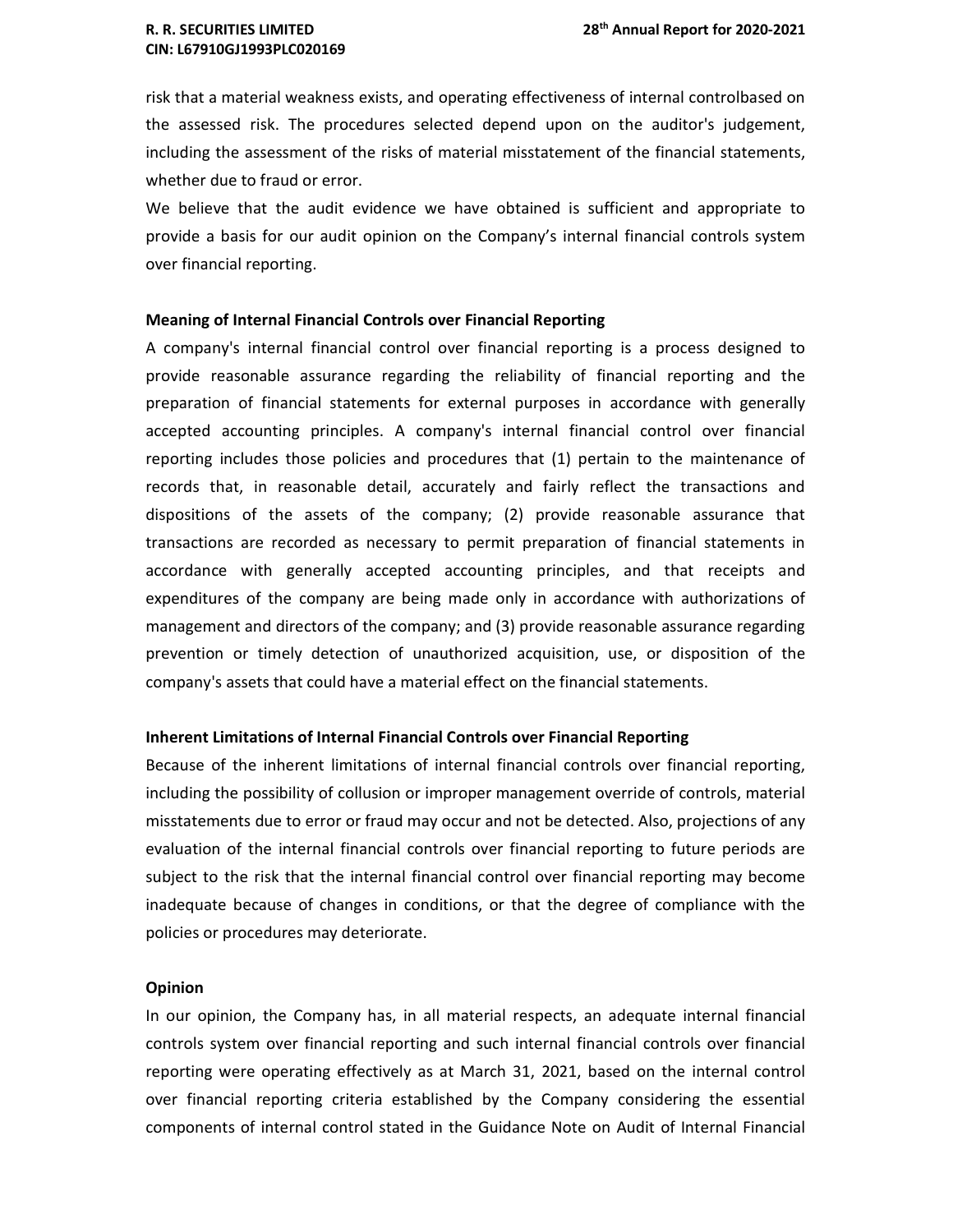# CIN: L67910GJ1993PLC020169

Controls over Financial Reporting issues by the Institute of Chartered Accountants of India.

Place : Ahmedabad For, Sunil Dad & Co. Date : 28/06/2021 **Chartered Accountants** FRN : 126741W

> Malay Pandit (Partner) Membership No. : 046482 UDIN : 21046482AAAAIP2517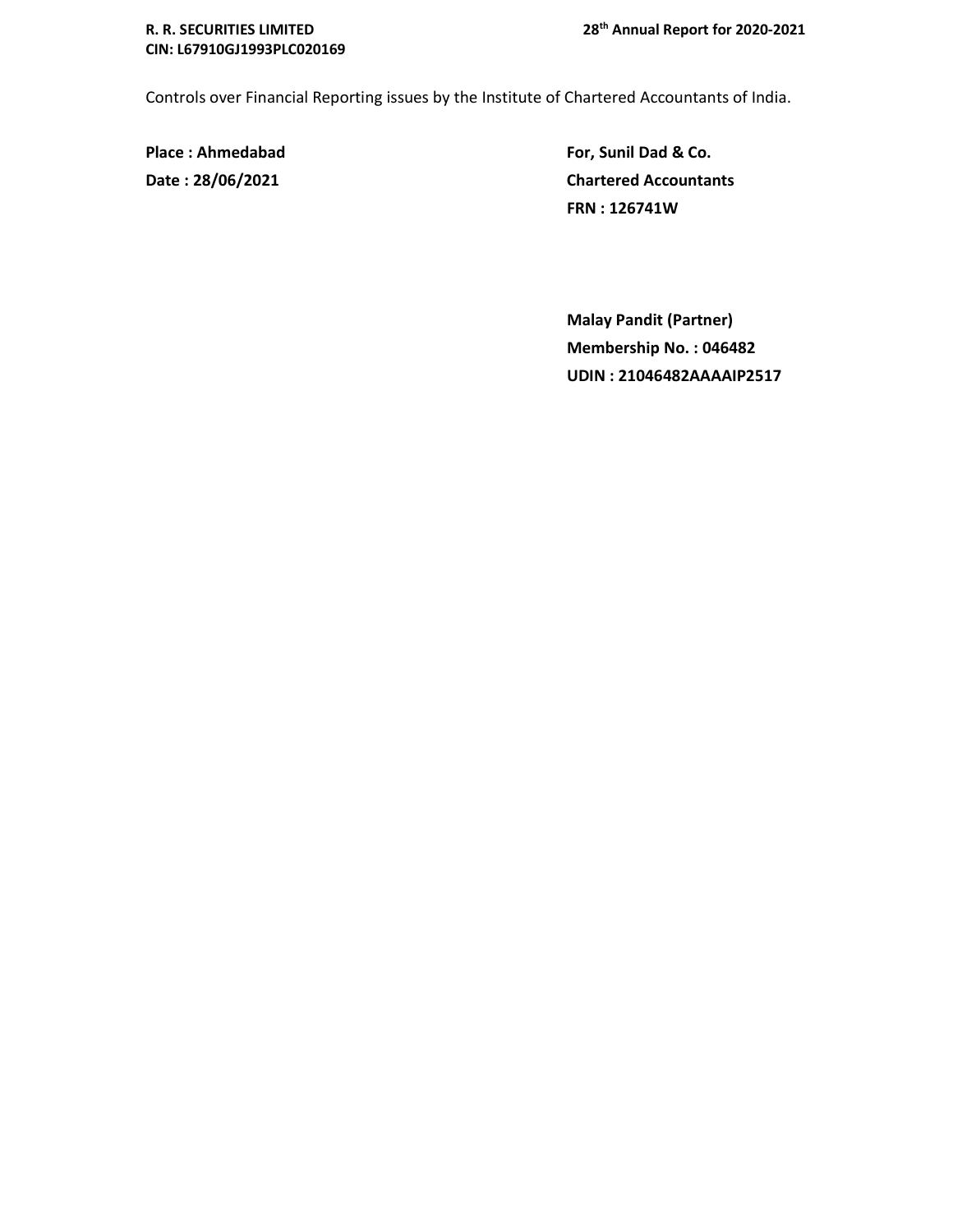#### Balance sheet as at 31/03/2021 R R Securities Limited CIN : L67910GJ1993PLC020169

| (Amount in Rs.)                         |                |                 |                 |  |
|-----------------------------------------|----------------|-----------------|-----------------|--|
| <b>Particulars</b>                      | <b>Notes</b>   | 31st March 2021 | 31st March 2020 |  |
| <b>ASSETS</b>                           |                |                 |                 |  |
| <b>Non-current assets</b>               |                |                 |                 |  |
| (a) Property, plant and equipment       |                |                 |                 |  |
| (b) Financial assets                    | $\overline{2}$ |                 |                 |  |
| i. Investments                          | 2(a)           | 67,58,958       | 44,36,506       |  |
| (c) Deferred tax assets (Net)           |                |                 |                 |  |
| (d) Other non-current assets            | 2(b)           | 8,03,263        | 5,29,476        |  |
| Total non-current assets                |                | 75,62,221       | 49,65,982       |  |
| <b>Current assets</b>                   |                |                 |                 |  |
| (a) Inventories                         | 3              | 3,22,17,185     | 3,22,54,182     |  |
| (b) Financial assets                    | 4              |                 |                 |  |
| i. Investments                          |                |                 |                 |  |
| ii. Trade receivables                   | 4(a)           |                 |                 |  |
| iii.Cash and cash equivalents           | 4(b)           | 1,64,636        | 1,15,377        |  |
| iv.Bank balances other than (iii) above |                |                 |                 |  |
| v. Loans and advances                   | 4(c)           | 70,94,880       | 70,94,880       |  |
| (c) Current tax Assets (Net)            |                |                 |                 |  |
| (d) Other current assets                |                |                 |                 |  |
| <b>Total current assets</b>             |                | 3,94,76,701     | 3,94,64,439     |  |
| <b>Total Assets</b>                     |                | 4,70,38,922     | 4,44,30,420     |  |
| <b>EQUITY AND LIABILITIES</b>           |                |                 |                 |  |
| <b>Equity</b>                           |                |                 |                 |  |
| (a) Equity share capital                | 5              | 3,01,81,000     | 3,01,81,000     |  |
| (b) Other equity                        | 6              | 1,47,60,591     | 1,30,27,099     |  |
|                                         |                | 4,49,41,591     | 4,32,08,099     |  |
| <b>LIABILITIES</b>                      |                |                 |                 |  |
| <b>Non-current liabilities</b>          |                |                 |                 |  |
| (a) Financial Liabilities               |                |                 |                 |  |
| (b) Provisions                          |                |                 |                 |  |
| (c) Deferred tax liabilities (Net)      |                | 1,30,268        | 1,30,268        |  |
| Other non-current liabilities           |                |                 |                 |  |
| <b>Total non-current liabilities</b>    |                | 1.30.268        | 1,30,268        |  |
| <b>Current liabilities</b>              |                |                 |                 |  |
| (a) Financial liabilities               | $\overline{7}$ |                 |                 |  |
| i.<br><b>Borrowings</b>                 | 7(a)           | 7,45,531        | 3,26,571        |  |
| Trade payables<br>ii.                   | 7(b)           | 4,85,477        | 3,23,822        |  |
| Other financial liabilities<br>iii.     | 7(c)           | 85,675          | 84,800          |  |
| (b) Other current liabilities           | 8              | 25,928          | 27,344          |  |
| (c) Provisions                          |                |                 |                 |  |
|                                         |                |                 |                 |  |
| (d) Current Tax Liabilities (net)       |                | 6,24,452        | 3,29,516        |  |
| <b>Total current liabilities</b>        |                | 19,67,063       | 10,92,053       |  |
| <b>Total liabilities</b>                |                | 20,97,331       | 12,22,321       |  |
| <b>Total equity and liabilities</b>     |                | 4,70,38,922     | 4,44,30,420     |  |
| Significant accounting policies         | 1              |                 |                 |  |

The accompanying notes form an integral part of these Financial Statements.

As per our attached report of even date

For Sunil Dad & Co. **For and on behalf of the Board of Directors** FRN : 126741W

Malay Pandit (Rajendra B. Shah) (Rita R. Shah) Partner Director Director Membership No. 046482 DIN : 00394384 DIN: 00394290

Chartered Accountants R R Securities Limited

Company Secretary ACS : A44759

Birju Shah Pooja Jain<br>CFO Company S

Place: Ahmedabad **Place: Ahmedabad** Place : Ahmedabad Place : Ahmedabad Place : Ahmedabad Place : 28/06/2021 Date : 28/06/2021 Date : 28/06/2021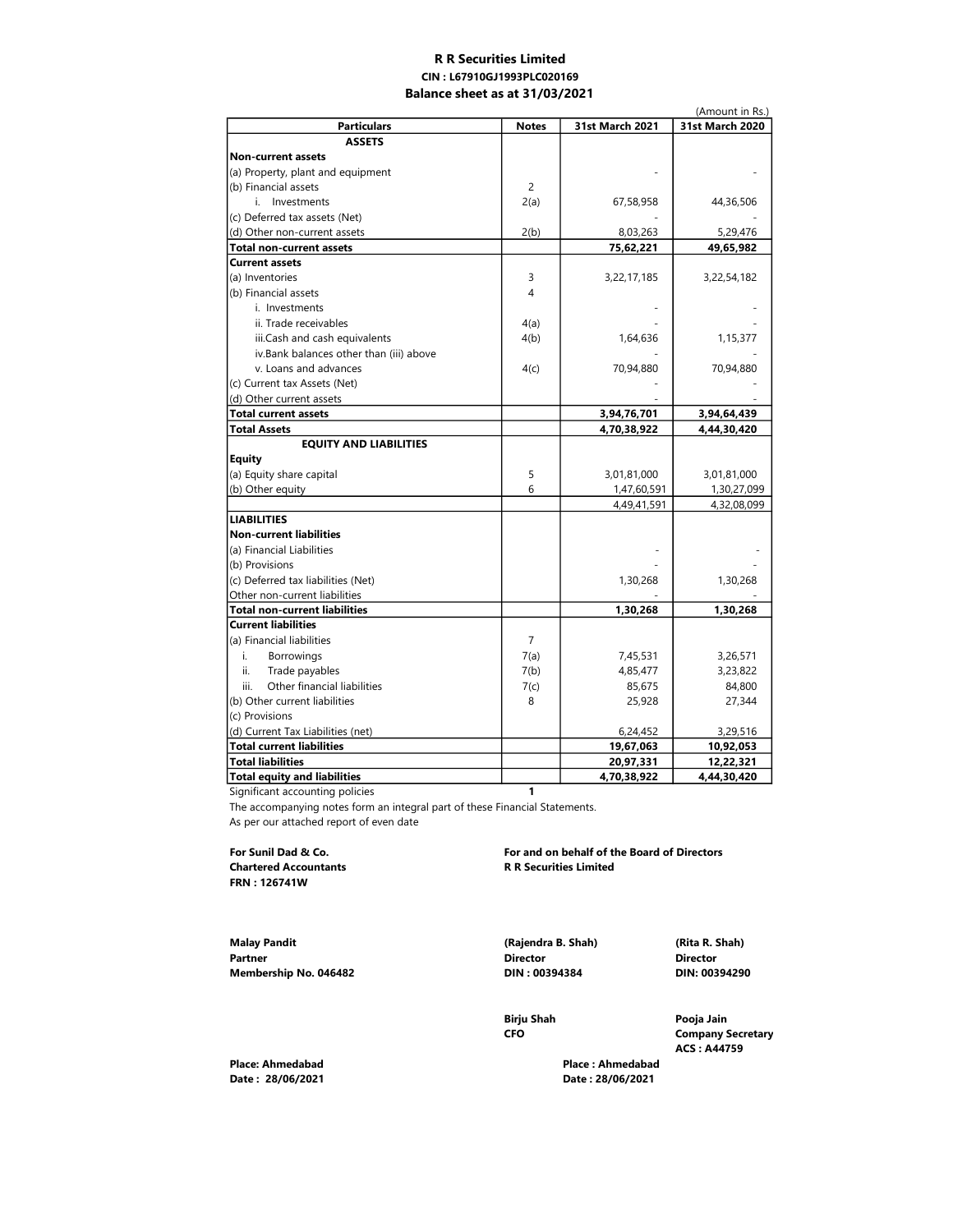#### R R Securities Limited

|                                                                                   |              |                   | (Amount in Rs.)   |
|-----------------------------------------------------------------------------------|--------------|-------------------|-------------------|
| <b>Particulars</b>                                                                | <b>Notes</b> | Year ended 31st   | Year ended 31st   |
|                                                                                   |              | <b>March 2021</b> | <b>March 2020</b> |
| <b>Continuing operations</b>                                                      |              |                   |                   |
| (a) Revenue from operations                                                       | 9            |                   |                   |
| (b) Other income                                                                  | 10           | 28,13,431         | 1,34,070          |
| Total income                                                                      |              | 28,13,431         | 1,34,070          |
| <b>Expenses</b>                                                                   |              |                   |                   |
| (a) Cost of materials consumed                                                    |              |                   |                   |
| (b) Purchases of stock-in-trade                                                   |              |                   |                   |
| (c) Changes in inventories of work-in-progress, stock-in-trade and finished goods | 11           | 36,997            |                   |
| (d) Employee benefit expense                                                      | 12           | 2,01,000          | 1,81,500          |
| (e) Finance costs                                                                 | 13           | 720               | 106               |
| (f) Depreciation and amortisation expense                                         |              |                   |                   |
| (g) Other expenses                                                                | 14           | 8,20,010          | 19,66,195         |
| <b>Total expenses</b>                                                             |              | 10,58,727         | 21,47,801         |
| Profit before exceptional items and tax                                           |              | 17,54,705         | (20, 13, 731)     |
| <b>Exceptional items</b>                                                          |              |                   |                   |
| Profit/(Loss) before tax                                                          |              | 17,54,705         | (20, 13, 731)     |
| Tax expense                                                                       |              |                   |                   |
| (a) Current tax                                                                   |              | 2,95,000          | 16.373            |
| (b) Deferred tax                                                                  | 15           |                   |                   |
| (c) MAT Credit Entitlement                                                        |              | (2, 73, 787)      |                   |
| Profit/(Loss) for the period from continuing operations                           |              | 17,33,492         | (20, 30, 104)     |
| Other comprehensive income                                                        |              |                   |                   |
| Items that will not be reclassified to profit or loss                             |              |                   |                   |
| (a) Remeasurements of the defined benefit plans                                   |              |                   |                   |
| (c) Income Tax effect                                                             |              |                   |                   |
| (b) Equity Instruments designated through other comprehensive income              |              |                   |                   |
| (c) Income Tax relating to items that will not be reclassified to profit or loss  |              |                   |                   |
| Other comprehensive income for the year, net of tax                               |              |                   |                   |
| Total comprehensive income for the year                                           |              | 17,33,492         | (20, 30, 104)     |
| Earnings per equity share for profit from operation attributable to owners of the |              |                   |                   |
| lentitv:                                                                          |              |                   |                   |
| (a) Basic earnings per share                                                      | 16           | 0.57              | $-0.67$           |
| (b) Diluted earnings per share                                                    | 16           | 0.57              | $-0.67$           |

#### Statement of profit and loss for the year ended 31st March 2021

**Chartered Accountants** FRN : 126741W

Malay Pandit (Rajendra B. Shah) (Rita R. Shah) Partner Director Director Director Director Director Director Director Director Director Director Director Director Membership No. 046482 DIN : 00394384 DIN: 00394290

For Sunil Dad & Co. For and on behalf of the Board of Directors<br>Chartered Accountants Charter of Chartered Accountants

Birju Shah Pooja Jain CFO Company Secretary ACS : A44759

Place: Ahmedabad Place : Ahmedabad Date : 28/06/2021 Date : 28/06/2021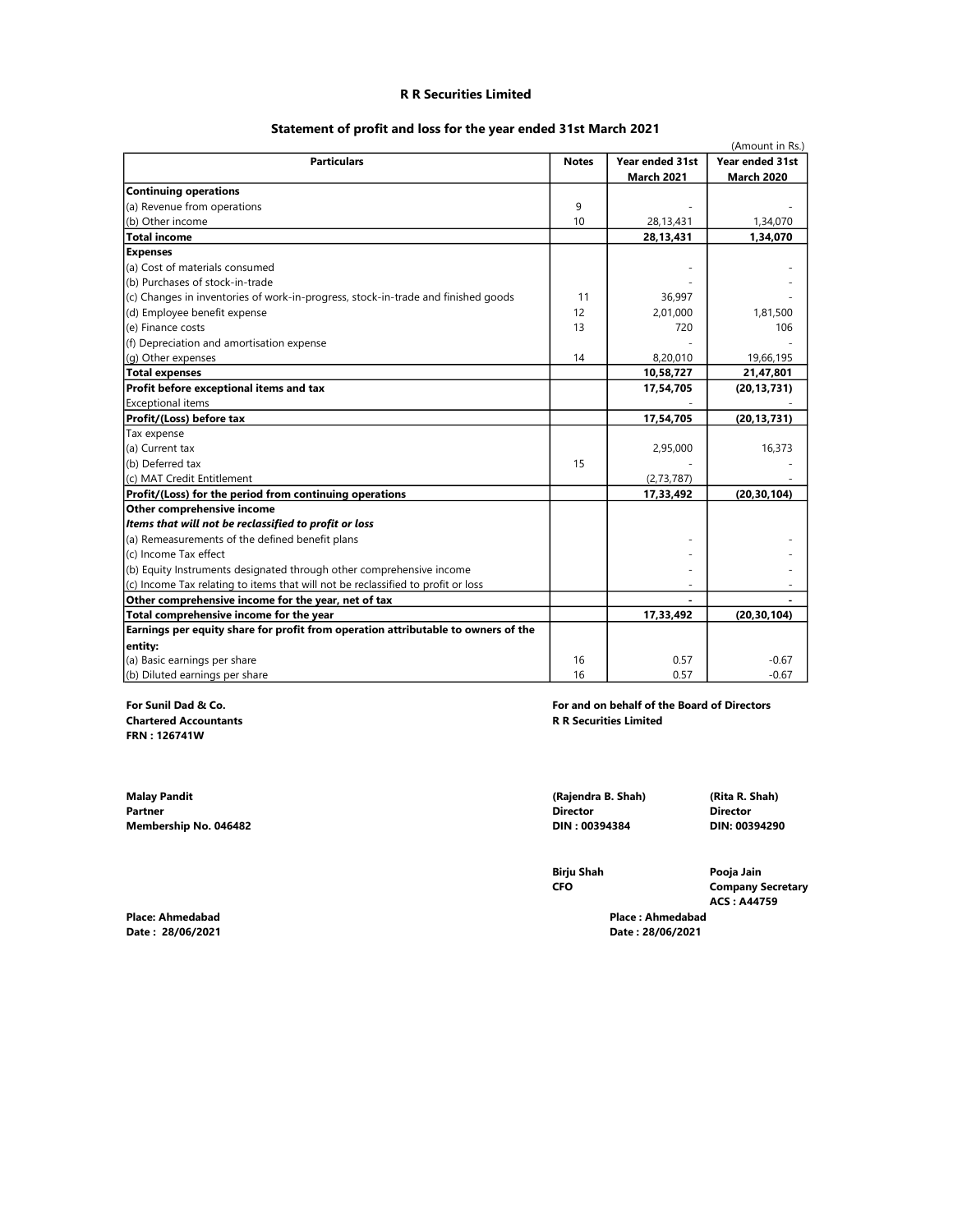|                     | R. R. SECURITIES LIMITED                                                   |                              |                                       |                                                |                            |
|---------------------|----------------------------------------------------------------------------|------------------------------|---------------------------------------|------------------------------------------------|----------------------------|
|                     | <b>CASH FLOW STATEMENT FOR THE YEAR ENDED ON 31st MARCH, 2021</b>          |                              |                                       |                                                |                            |
|                     |                                                                            |                              | (Amount Rs.)                          |                                                | (Amount Rs.)               |
|                     |                                                                            |                              | 2020-21                               |                                                | 2019-20                    |
| A.                  | <b>Cash Flow from Operating Activites</b>                                  |                              |                                       |                                                |                            |
|                     | Net Profit before tax and extraordinary items                              |                              | 17,54,705                             |                                                | (20, 13, 731)              |
|                     | Add / (Deduct): Adjustments for                                            |                              |                                       |                                                |                            |
|                     | <b>Interest Paid</b>                                                       | ÷.                           |                                       | $\bar{a}$                                      |                            |
|                     | Depreciation (net)<br>Change in Fair Value                                 | ÷,<br>(24, 52, 887)          |                                       | $\sim$<br>11,16,552                            |                            |
|                     | (Profit)/Loss on sale of Investment                                        | (92, 196)                    |                                       | (66,070)                                       |                            |
|                     | Dividend Income                                                            | (849)                        |                                       | $\overline{\phantom{a}}$                       |                            |
|                     | (Profit)/Loss on sale of assets                                            |                              |                                       | $\sim$                                         |                            |
|                     | Preliminary Expenses Defferred Revenue written off                         |                              | (25, 45, 932)                         | $\overline{\phantom{a}}$                       | 10,50,482                  |
|                     | Operating Profit before working capital changes                            |                              | (7, 91, 227)                          |                                                | (9,63,249)                 |
|                     | Add / (Deduct) Adjustments for :                                           |                              |                                       |                                                |                            |
|                     | <b>Trade Receivables</b>                                                   | ÷,                           |                                       | 10,233                                         |                            |
|                     | Inventories                                                                | 36,997                       |                                       |                                                |                            |
|                     | <b>Trade Payables</b>                                                      | 1,61,655                     |                                       | 1,38,322                                       |                            |
|                     | Loans and Advances                                                         | $\sim$                       |                                       | $\sim$                                         |                            |
|                     | Other Financial Liabilities                                                | 875                          |                                       |                                                |                            |
|                     | Other Current liabilities                                                  | (1, 416)                     |                                       | (28, 608)                                      |                            |
|                     | <b>Cash Generated from Operations</b>                                      |                              | 1,98,111                              |                                                | 1,19,947                   |
|                     | Direct taxes paid (net of refunds)<br>Cash flow before extraordinary items | (64)                         | $\overline{a}$                        | (4, 23, 560)                                   |                            |
|                     |                                                                            |                              | (64)                                  |                                                | (4, 23, 560)               |
|                     | Net cash from operating activities                                         |                              | (5,93,180)                            |                                                | (12,66,862)                |
|                     |                                                                            |                              |                                       |                                                |                            |
| B.                  | <b>Cash Flow from Investing Activities</b>                                 |                              |                                       |                                                |                            |
|                     | Activities - Inflow / (outflow)                                            |                              |                                       |                                                |                            |
|                     | Purchase of fixed assets (including CWIP and                               | $\qquad \qquad \blacksquare$ |                                       | $\overline{\phantom{a}}$                       |                            |
|                     | Proceeds from Sale of Fixed assets                                         | ÷,                           |                                       |                                                |                            |
|                     | (Increase)/Decrease in value of Investment                                 | 2,22,630                     |                                       | 9,11,592                                       |                            |
|                     | Dividend Income                                                            | 849                          |                                       |                                                |                            |
|                     | Net cash generated /(used) in investing activities                         |                              | 2,23,479                              |                                                | 9,11,592                   |
| IC.                 | <b>Cash Flow from Financing activities</b>                                 |                              |                                       |                                                |                            |
|                     | Increase in Long term borrowings                                           | ÷,                           |                                       | $\sim$                                         |                            |
|                     | Increase in Short term borrowings                                          | 4,18,960                     |                                       | 3,26,571                                       |                            |
|                     | Interest Income                                                            | ä,                           |                                       | ÷.                                             |                            |
|                     | Interest paid                                                              | $\overline{\phantom{a}}$     |                                       | $\sim$                                         |                            |
|                     | Issue of shares/Equity Warrants                                            |                              |                                       |                                                |                            |
|                     | Net cash generated/(used) in financing activities                          |                              | 4,18,960                              |                                                | 3,26,571                   |
|                     | Net increase/(decrease) in cash equivalents                                |                              | 49,259                                |                                                | (28, 699)                  |
|                     | Cash & Cash Equivalents as at 1st April 2020                               |                              |                                       |                                                |                            |
|                     | (a) Cash & Bank Balalance                                                  |                              | 1,15,377                              |                                                | 1,44,076                   |
|                     | (b) Bank Deposits maturing within 1 year                                   |                              | $\sim$                                |                                                | $\bar{a}$                  |
|                     |                                                                            |                              |                                       |                                                |                            |
|                     | Cash & Cash Equivalents as at 31st March 2021<br>(a) Cash & Bank Balalance |                              | 1,64,636                              |                                                | 1,15,377                   |
|                     | (b) Bank Deposits maturing within 1 year                                   |                              |                                       |                                                |                            |
|                     | Cash and cash equivalents as at 31st March 2021                            |                              | 1,64,636                              |                                                | 1,15,377                   |
|                     |                                                                            |                              |                                       |                                                |                            |
|                     | For, Sunil Dad & Co.                                                       |                              | For and on behalf of the Board        |                                                |                            |
|                     | <b>Chartered Accountants</b>                                               |                              | <b>R R Securities Limited</b>         |                                                |                            |
|                     | <b>FRN: 126741W</b>                                                        |                              |                                       |                                                |                            |
|                     |                                                                            |                              |                                       |                                                |                            |
|                     |                                                                            |                              |                                       |                                                |                            |
| <b>Malay Pandit</b> |                                                                            |                              | (Rajendra B. Shah)<br><b>Director</b> |                                                | (Rita R. Shah)<br>Director |
| Partner             |                                                                            |                              | DIN: 00394384                         |                                                | DIN: 00394290              |
|                     | M. No. 046482                                                              |                              |                                       |                                                |                            |
|                     |                                                                            |                              | (Birju Shah)                          | Pooja Jain                                     |                            |
|                     |                                                                            |                              | CFO                                   | <b>Company Secretary</b><br><b>ACS: A44759</b> |                            |
|                     | Place: Ahmedabad<br>Date: 28/06/2021                                       |                              | Place: Ahmedabad<br>Date: 28/06/2021  |                                                |                            |
|                     |                                                                            |                              |                                       |                                                |                            |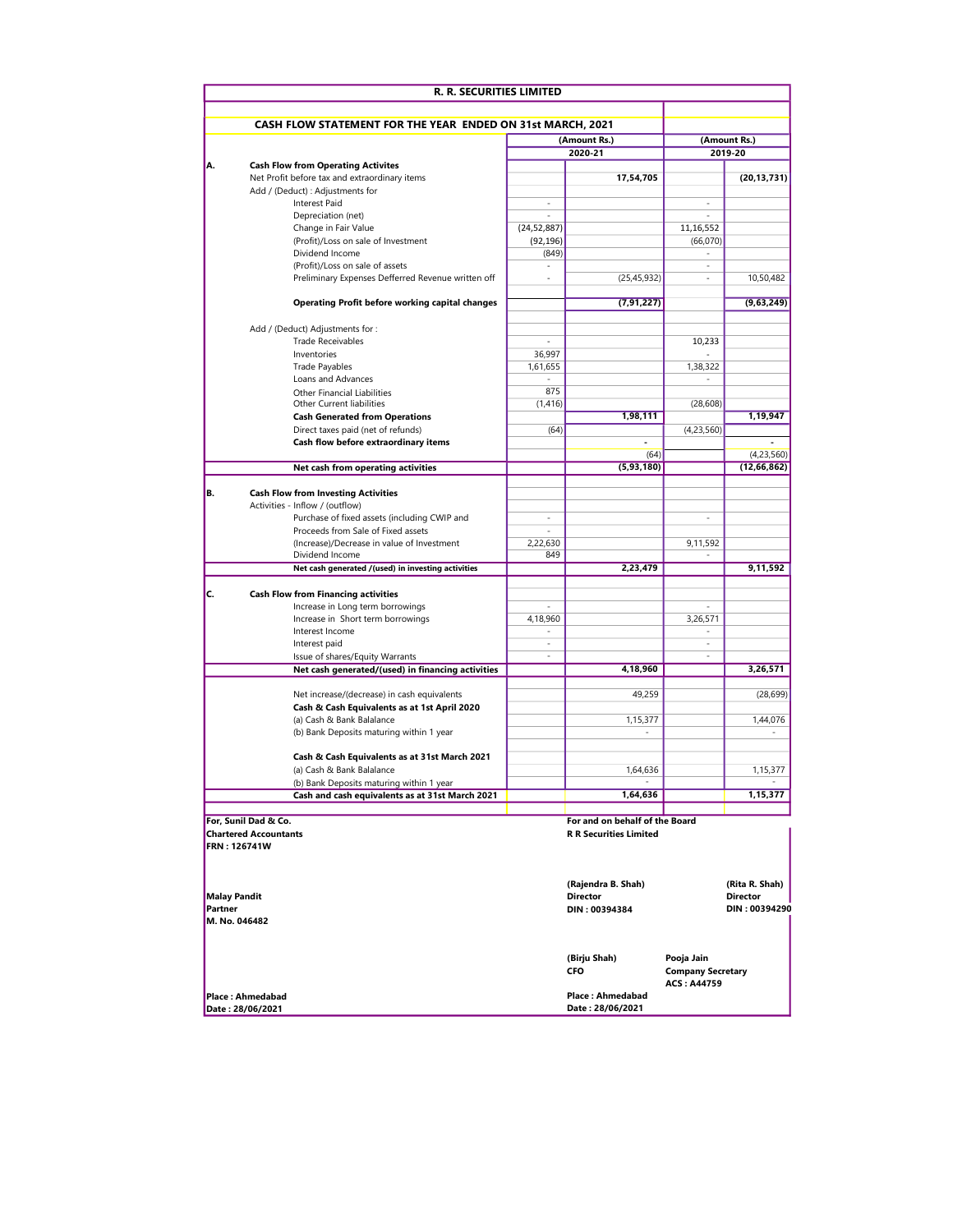#### NOTE 2:FINANCIAL ASSETS (Non current)

### (a) Non Current Investments

| <b>Particulars</b>                                                                                                                                                                                                                               | As at 31 march<br>2021                                    | As at 31 march<br>2020                                       |
|--------------------------------------------------------------------------------------------------------------------------------------------------------------------------------------------------------------------------------------------------|-----------------------------------------------------------|--------------------------------------------------------------|
| Non current Investments                                                                                                                                                                                                                          |                                                           |                                                              |
| <b>Investments in Mutual Funds</b><br>(a)                                                                                                                                                                                                        |                                                           |                                                              |
| <b>ICICI Prudential LIC Mutual Fund</b><br><b>ICICI Prudential Saving Bank</b><br><b>ICICI Prudential Technology Fund</b><br><b>Edelweiss Maiden Oppurtunities</b><br>Fund<br>L&T Emerging Business Growth<br>PGIM India Diversified Equity Fund | 5,00,000<br>8,48,553<br>7,37,859<br>7,74,355<br>38,98,191 | 5,00,000<br>8,86,142<br>4, 16, 310<br>15,60,270<br>10,73,784 |
| Total                                                                                                                                                                                                                                            | 67,58,958                                                 | 44, 36, 506                                                  |
| Less: Provision for dimunition in<br>the value of Investments                                                                                                                                                                                    |                                                           |                                                              |
| Total                                                                                                                                                                                                                                            | 67,58,958                                                 | 44, 36, 506                                                  |
|                                                                                                                                                                                                                                                  |                                                           |                                                              |

| <b>Particulars</b>           | As at 31 march   As at 31 march  <br>2021 | 2020        |
|------------------------------|-------------------------------------------|-------------|
|                              |                                           |             |
| Aggregate amount of quoted   |                                           |             |
| linvestments                 |                                           |             |
| Aggregate amount of unquoted |                                           |             |
| linvestments                 | 67,58,958                                 | 44, 36, 506 |

| A          | <b>Details of Non Current Investments</b> |                                                                                |                             |                                    |                          |             |
|------------|-------------------------------------------|--------------------------------------------------------------------------------|-----------------------------|------------------------------------|--------------------------|-------------|
| Sr.<br>No. | Name of the Body Corporate                | Subsidiary /<br>Associate / JV/<br><b>Controlled</b><br><b>Entity / Others</b> | Quoted /<br><b>Unquoted</b> | Partly Paid /<br><b>Fully paid</b> | Amount (Rs)              |             |
|            |                                           |                                                                                |                             |                                    | 31st March               | 31st March  |
| (1)        | (2)                                       | (3)                                                                            | (4)                         | (5)                                | 2021<br>(6)              | 2020<br>(7) |
| (a)        | Investement in Equity Instruments         |                                                                                |                             |                                    |                          |             |
|            |                                           |                                                                                |                             |                                    | $\overline{\phantom{a}}$ |             |
|            | (b) Investments in Mutual Funds           |                                                                                |                             |                                    |                          |             |
|            | ICIC Prudentail Saving Fund               | <b>OTHERS</b>                                                                  | <b>QUOTED</b>               | $\overline{a}$                     | 8,48,553                 | 8,86,142    |
|            | <b>ICICI Prudential LIC Mutual Fund</b>   | <b>OTHERS</b>                                                                  | QUOTED                      | ۰                                  | 5,00,000                 | 5,00,000    |
|            | <b>ICICI Prudential Technology Fund</b>   | <b>OTHERS</b>                                                                  | QUOTED                      | ٠                                  | 7,37,859                 |             |
|            | Edelweiss Maiden Oppurtunities Fund       | <b>OTHERS</b>                                                                  | <b>OUOTED</b>               | ٠                                  | 7,74,355                 | 4, 16, 310  |
|            | L&T Emerging Business Growth              | <b>OTHERS</b>                                                                  | <b>QUOTED</b>               | ٠                                  |                          | 15,60,270   |
|            | PGIM India Diversified Equity Fund        | <b>OTHERS</b>                                                                  | <b>QUOTED</b>               | ٠                                  | 38,98,191                | 10,73,784   |
|            |                                           |                                                                                |                             |                                    |                          |             |
|            | Total                                     |                                                                                |                             |                                    | 6758958                  | 4436506     |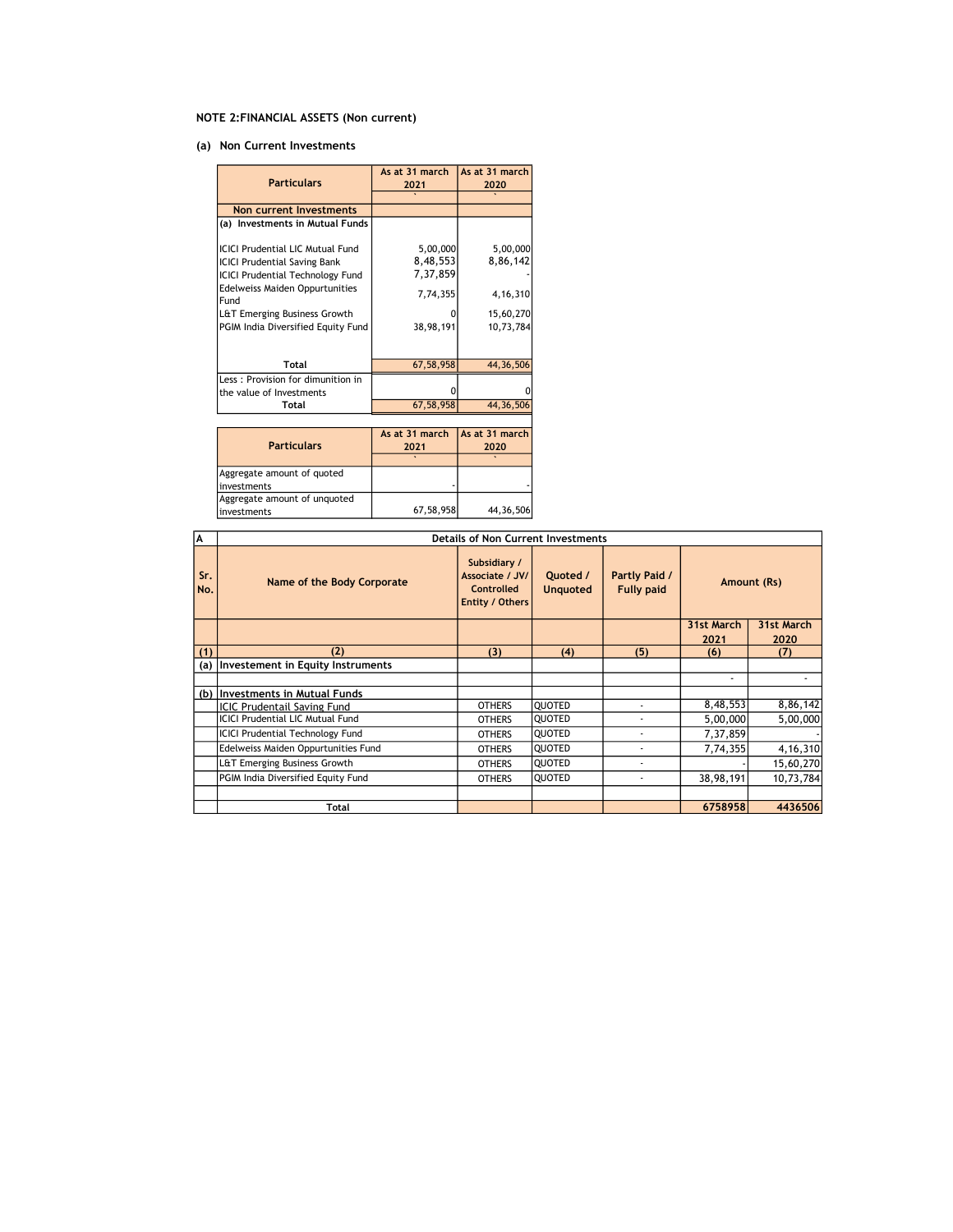### R.R.SECURITIES LIMITED

### NOTES TO THE BALANCE SHEET AS AT 31<sup>ST</sup> MARCH, 2021 AND PROFIT AND LOSS ACCOUNT FOR THE YEAR ENDED AS ON THAT DATE

Note : 1

#### (1) NATURE OF OPERATIONS

R R Securities Limited is a public company engaged in the business of Trading in Shares and Securities and Properties.

#### (2) THE SIGNIFICANT ACCOUNTING POLICIES

#### a) METHOD OF ACCOUNTING:

The accounts of the Company are prepared under the Historical Cost Convention using the accrual method of accounting and complying in all material aspects with the relevant Indian Accoutning Standards (Ind AS) and the relevant provisions prescribed in the Companies Act 2013.

#### b) REVENUE RECOGNITION

All Incomes to the extent considered receivable respectively, unless specifically stated to be otherwise are accounted for on Accrual basis and except otherwise stated are on the same basis as adopted in the previous year.

#### (i) SALES AND INCOME:

The Sales are recorded when Bill of sale received in accordance with the terms of sales and on change of title in the goods and is inclusive of taxes. The Sales is shown Gross and discount is debited to kasar-vatav Account and sales returns are accounted separately.

The Income of Interest is accounted on accrual basis.

The Other Income is recognised to the extent and as and when considered / found receivable.

#### (ii) PURCHASE AND EXPENSES:

The purchases are shown net of taxes and tax set off.

The major items of the expenses are accounted for on time pro-rata basis and necessary provisions for the same are made.

#### c) FIXED ASSETS:

The Fixed Assets are stated at the cost and the related expenses like freight, taxes and other incidental and erection expenses are added to asset to bring asset in working condition for their intended use.

#### d) DEPRECIATION:

The Depreciation of Fixed Assets is provided based on the useful life of an asset in the manner prescibed in Schedule II to the Companies Act, 2013.

#### e) INVESTMENTS:

The investments are recorded at Fair Value and are exclusive of related expenses less any provision for permanent diminution in value.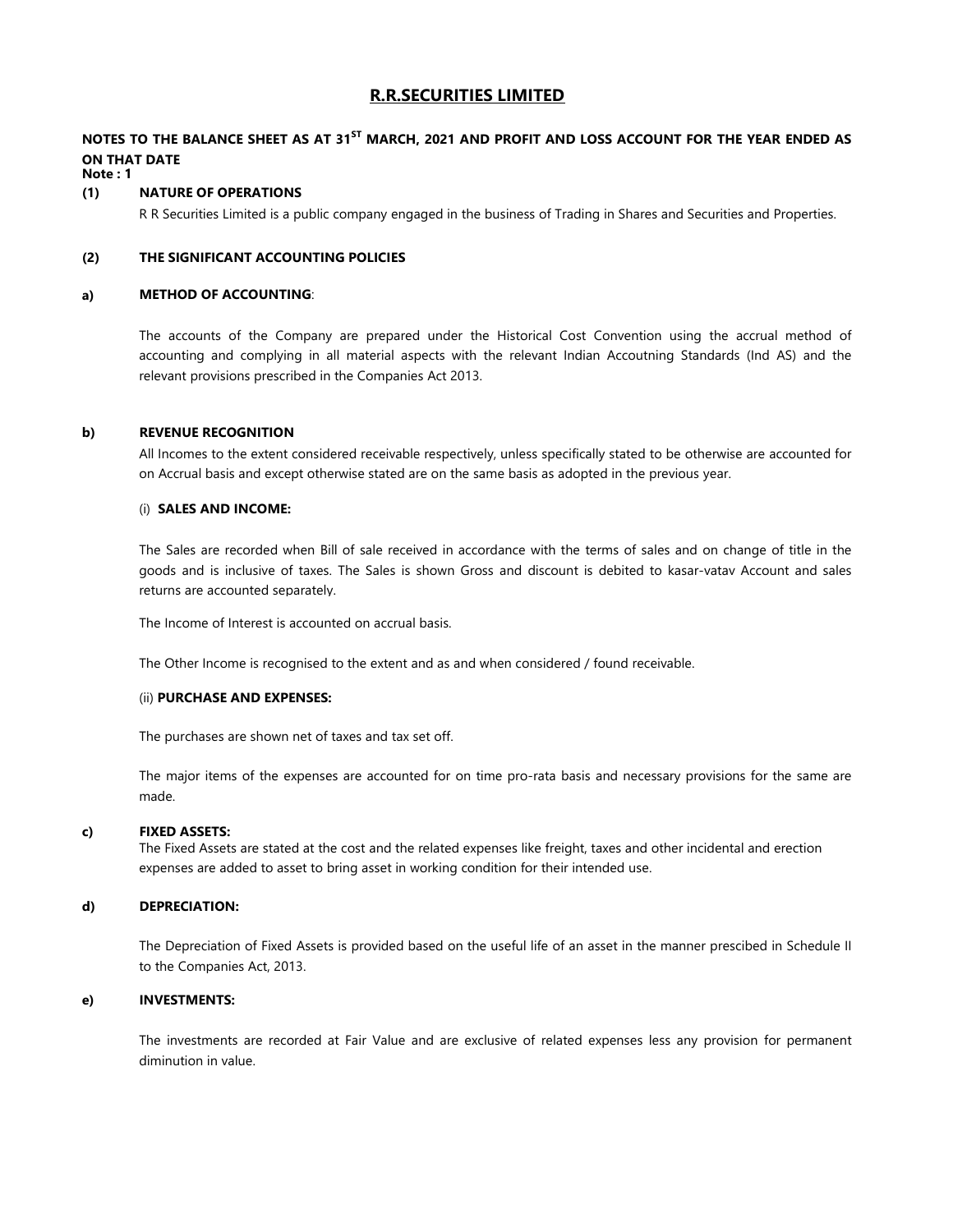#### f) INVENTORY:

Valuations of Inventories are at the Cost or Net Realisable Value whichever is less.

#### g) RETIREMENT BENEFITS:

Gratuity and Provident Fund Act are not applicable to the Company hence provision is not made.

#### h) USE OF ESTIMATES :

The Preparation of financial Statements requires the management to make estimates and assumptions considered in reported amount of assets and liabilities (including contingent liabilities) as on the date of the financial statements and reported income and expenses during the reporting period. The management believes that the estimates used in the preparation of the financial statements are prudent and reasonable.

#### i) BORROWING COSTS:

Borrowing Costs directly attributable to the acquisition, construction and production of qualifying assets are capitalised as part of the Cost of such assets. All other borrowing costs are charged to the Statement of Profit and Loss.

#### j) TAXATION :

Provision for current tax is computed as per Estimated Total Income in accordance with the provisions of Income Tax Act, 1961 taking into account available deductions and exemptions.

#### K) DEFERED TAX

Deferred Tax is recognised subject to the consideration of prudence in respect of deferred tax assets, on timing difference, being the difference between taxable income and accounting income that originate in one period and are capable of reversal in one or more subsequent period.

#### l) PROVISIONS, CONTINGENT LIABILITIES & CONTINGENT ASSETS

Provisions involving substantial degree of estimation in measurement are recognised when there is a present obligation as a result of a past events and it is probable that there will be an outflow of resources. Contingent Liabilities are not recognised but are disclosed in the notes. Contingent Assets are neither recognised nor disclosed in financial statements.

#### J) EARNING PER SHARE

Basic earnings per share for equity shareholders have been calculated by dividing the Net Profit or loss after Tax by the weighted average number of equity shares outstanding during the period.

#### K) FINANCIAL INSTRUMENTS

(i) Initial Recognition and measurement : All financial assets are recognised initially at fair value

(ii) Subsequent Measurement : All equity investments in scope of Ind-AS 109 are sunsequently measured at fair value. Equity instruments are included within the FVTPL category and all the changes are recognized in the profit and loss account.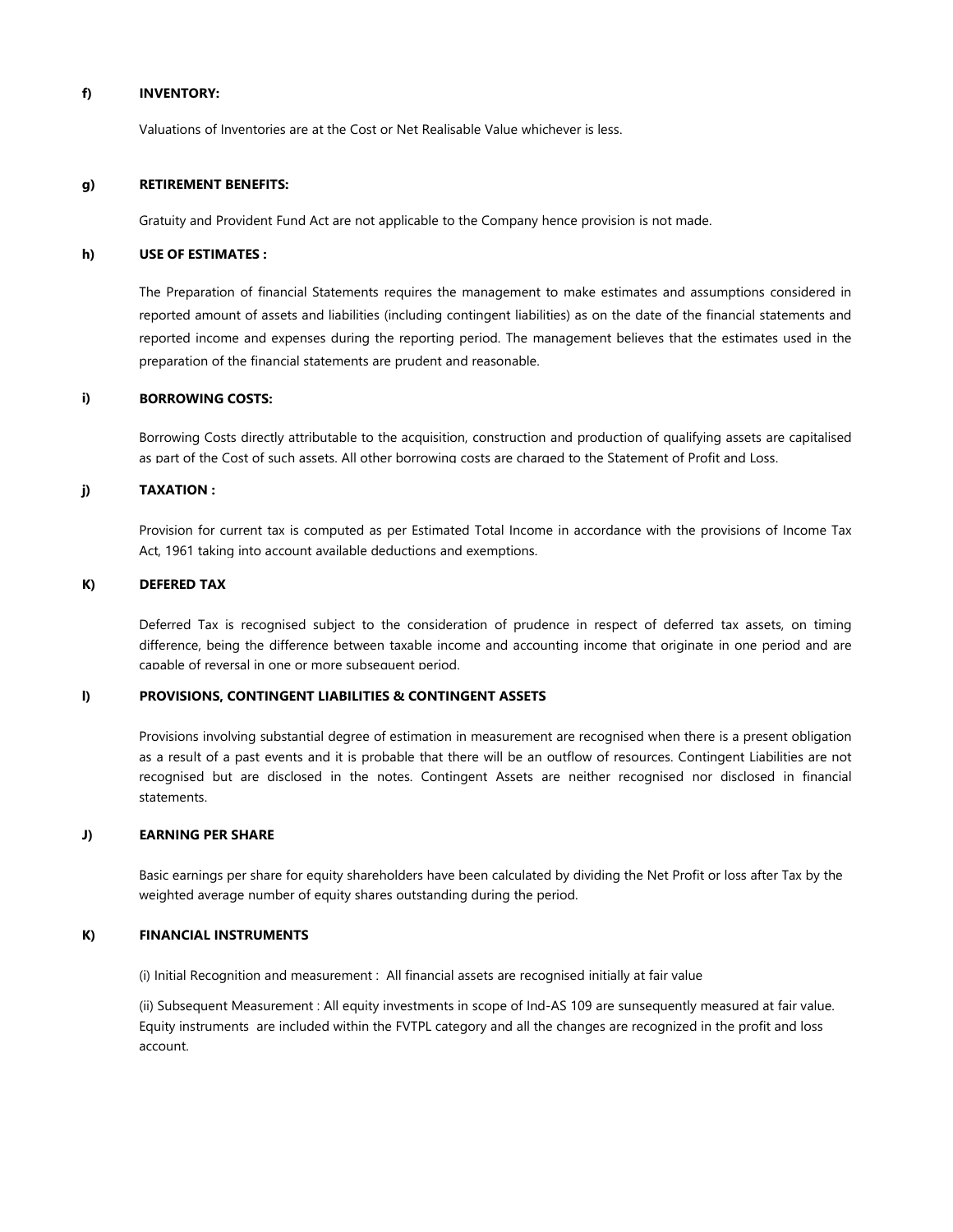#### NOTE 2 (b): OTHER NON-CURRENT ASSETS

| <b>Other Non- current Assets</b> | As at 31 March<br>2021 | As at 31 March<br>2020 |
|----------------------------------|------------------------|------------------------|
|                                  |                        |                        |
| <b>IMAT</b> credit entitlement   | 8.03.263               | 5.29.476               |

#### NOTE 3: INVENTORIES

| <b>Inventories</b>          | As at 31 March<br>2021  | As at 31 March<br>2020  |
|-----------------------------|-------------------------|-------------------------|
| Shares & Securities<br>Land | 5,09,628<br>3,17,07,557 | 5,46,625<br>3,17,07,557 |
| Total                       | 3, 22, 17, 185          | 3, 22, 54, 182          |

Note 3.1 : Inventory has been Valued at Cost or Net Realisable Value Whichever is Lower.

#### NOTE 4 : FINANCIAL ASSETS (Current)

#### (a) TRADE RECEIVABLES

| <b>Trade Receivables</b>               | As at 31 March<br>2021 | As at 31 March<br>2020 |
|----------------------------------------|------------------------|------------------------|
| (a) Other Receivables                  |                        |                        |
| (b) Outstanding for more than 6 months |                        |                        |
|                                        |                        |                        |
| Total                                  |                        |                        |

#### (b) CASH AND CASH EQUIVALENTS

| <b>Cash and cash equivalents</b>             | As at 31 March<br>2021 | As at 31 March<br>2020   |
|----------------------------------------------|------------------------|--------------------------|
|                                              |                        |                          |
| (a) Cash & Cash                              |                        |                          |
| Equivalent                                   |                        |                          |
| <b>Balances with Banks</b>                   | 1,24,697               | 52,689                   |
| Cash On Hand                                 | 39,939                 | 62,687                   |
| (b) Other Bank Deposits                      |                        |                          |
| Fixed Deposit (Maturity less than 12 months) |                        | $\overline{\phantom{0}}$ |
| Total                                        | 1,64,636               | 1, 15, 377               |

### (c) LOANS AND ADVANCES

| <b>Loans and advances</b>                          | As at 31 March<br>2021 | As at 31 March<br>2020 |
|----------------------------------------------------|------------------------|------------------------|
| (a) Unsecured, considered good<br>Loans & Advances | 70,94,880              | 70,94,880              |
| Total                                              | 70,94,880              | 70,94,880              |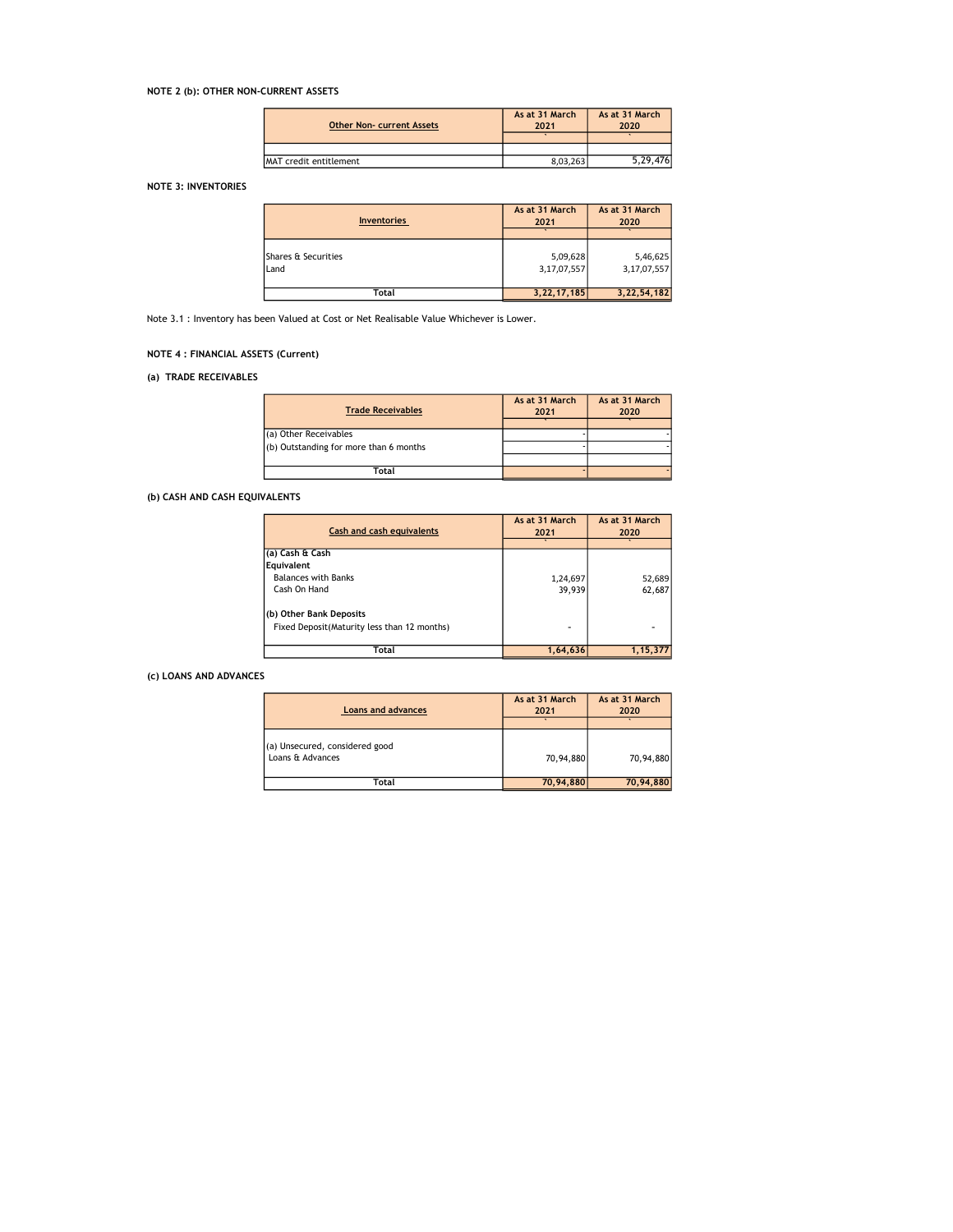#### NOTE 5: SHARE CAPITAL

Note 5.1 Equity Share Capital

| <b>Share Capital</b>         | As at 31 March 2021 |                   | As at 31 March 2020 |             |
|------------------------------|---------------------|-------------------|---------------------|-------------|
|                              | <b>Number</b>       | <b>Amount Rs.</b> | <b>Number</b>       | Amount Rs.  |
| Authorised                   |                     |                   |                     |             |
| Equity Shares of Rs 10 each  | 31,00,000           | 3,10,00,000       | 31,00,000           | 3,10,00,000 |
|                              |                     |                   |                     |             |
| Issued, Subscribed & Paid up |                     |                   |                     |             |
| Equity Shares of Rs. 10 each | 30, 18, 100         | 3,01,81,000       | 30, 18, 100         | 3,01,81,000 |
| Total                        | 30, 18, 100         | 3,01,81,000       | 30, 18, 100         | 3,01,81,000 |

#### Note 5.2

Reconciliation of shares outstanding at the beginning and end of the reporting period

| <b>Particulars</b>                                                          |             | <b>Equity Shares</b> |  |  |
|-----------------------------------------------------------------------------|-------------|----------------------|--|--|
|                                                                             | 2020-21     | 2019-20              |  |  |
| Shares outstanding at the beginning of the year<br>Shares Issued during the | 30, 18, 100 | 30, 18, 100          |  |  |
| vear                                                                        |             |                      |  |  |
| Shares bought back during the year                                          |             |                      |  |  |
| Shares outstanding at the end of the year                                   | 30,18,100   | 30, 18, 100          |  |  |

Note 5.3 Details of shareholders holding more than 5 % in the company

| Name of Shareholder    |                    | As at 31 March 2021 |                    | As at 31 March 2020 |
|------------------------|--------------------|---------------------|--------------------|---------------------|
|                        | No. of Shares held | % of Holding        | No. of Shares held | % of Holding        |
| Aakash Agro Industries |                    |                     |                    |                     |
| <b>Limited</b>         | 7,49,900           | 24.85%              | 7.49.900           | 24.85%              |
|                        |                    |                     |                    |                     |

Note 5.4 The equity share holders of the Company are entitled to receive interim and/ or final dividend as declared and approved by the Board of Directors and/ or by the share holders of the Company. The dividend so declared will be in proportion to the number of equity shares held by the share holders.

Note 5.5 In the event of the liquation of the Company, equity share holders will be entitled to receive remaining assets of the company, after distribution of all preferential amounts. However, no such Preference share capital exists during the period. The distribution will be in proportion to the number of equity shares held by the share holders.

#### NOTE 6: OTHER EQUITY

| <b>Other Equity</b>                                    | As at 31 March<br>2021 | As at 31 March<br>2020 |
|--------------------------------------------------------|------------------------|------------------------|
|                                                        |                        |                        |
| Share Premium (As per last Balance Sheet)              |                        |                        |
| lLess : Transferred to Profit & Loss Account           |                        |                        |
| l General Reseve                                       | 10,00,000              | 10,00,000              |
| Reserve u/s 45 - IC of Reserve Bank Of India Act, 1934 |                        |                        |
| Transferred to Reserve u/s 45 - IC of RBI Act, 1934    | 9,68,436               | 9,68,436               |
| Fair Value through Other comprehensive Income Reserve  | 5,06,868               | 5,06,868               |
| Profit & Loss Account                                  |                        |                        |
| Opening balance                                        | 1,05,51,795            | 1,25,81,899            |
| (+) Net Profit/(Net Loss) For the current year         | 17,33,492              | $-20, 30, 104$         |
| (+) Transfer from Reserves                             |                        |                        |
| (-) Proposed Dividends                                 |                        |                        |
| (-) Interim Dividends                                  |                        |                        |
| (-) Transfer to Reserves u/s 45 IC                     |                        |                        |
| <b>Closing Balance</b>                                 | 1,22,85,287            | 1,05,51,795            |
|                                                        |                        |                        |
| Total                                                  | 1,47,60,591            | 1,30,27,099            |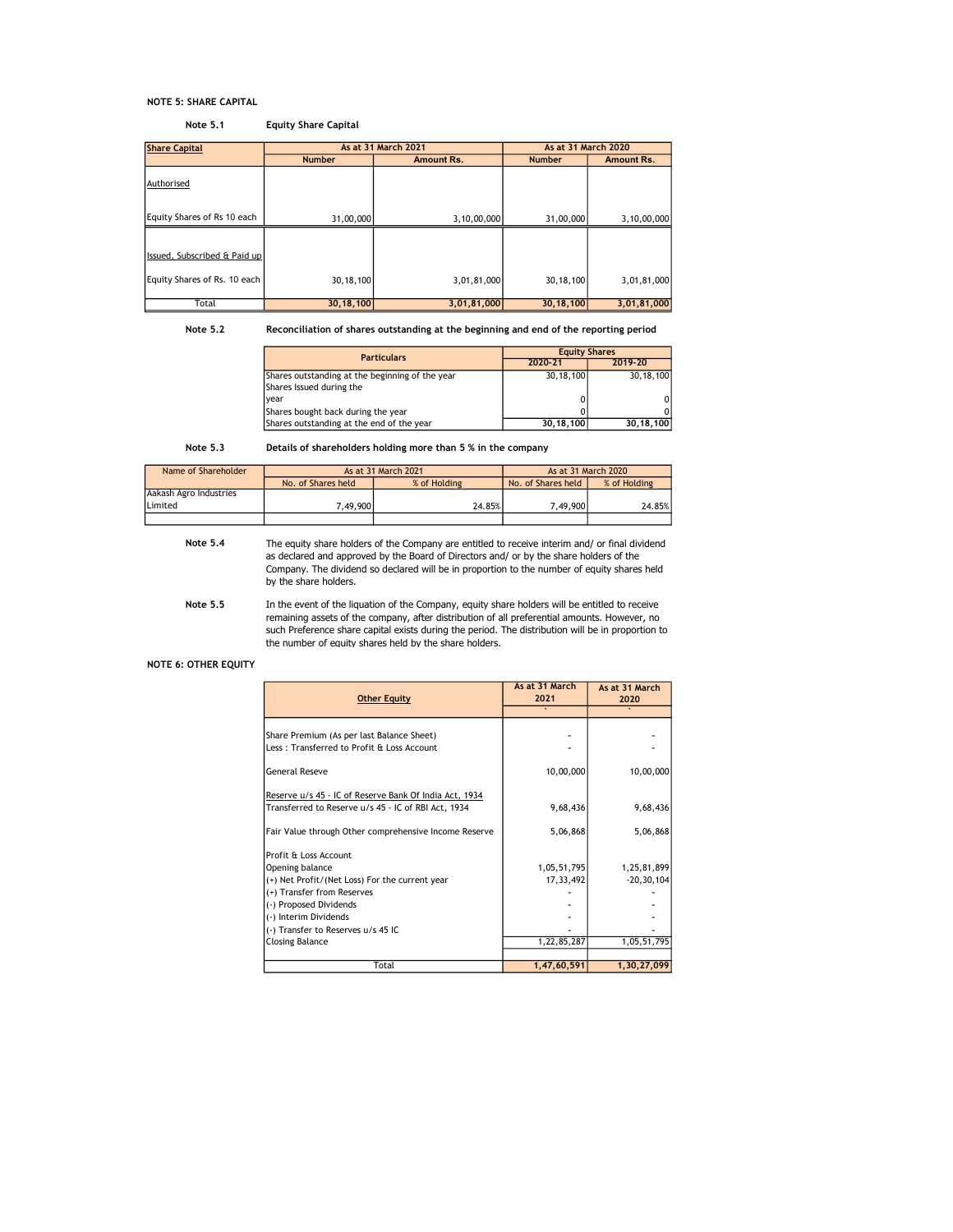#### NOTE 7: FINANCIAL LIABILITIES (CURRENT)

#### (a) BORROWINGS

| <b>Borrowings</b>                                      | As at 31 March<br>2021 | As at 31 March<br>2020 |
|--------------------------------------------------------|------------------------|------------------------|
| (a) Unsecured, considered good:<br>Loans from Director | 7,45,531               | 3,26,571               |
| Total                                                  | 7,45,531               | 3,26,571               |

Note 7.1 : Loan from Director are bearing NIL Rate of Interest.

#### (b) : TRADE PAYABLES

| <b>Trade Payables</b>             | As at 31 March<br>2021 | As at 31 March<br>2020 |
|-----------------------------------|------------------------|------------------------|
|                                   |                        |                        |
| Micro, Small & Medium Enterprises |                        |                        |
| <b>Others</b>                     |                        |                        |
| Creditors for Goods & Expenses    | 4,85,477               | 3,23,822               |
|                                   |                        |                        |
| Total                             | 4,85,477               | 3, 23, 822             |

Note 7.2 : Micro, Small and Medium Enterprises :<br>The Company has no amounts due to suppliers under the Micro, Small and Medium Enterprises Development Act, 2006 as at March<br>31, 2021. Hence, the disclosures, if any, relatin

#### (c) : OTHER FINANCIAL LIABILITIES

| <b>Other Financial Liabilities</b>                     | As at 31 March<br>2021 | As at 31 March<br>2020 |
|--------------------------------------------------------|------------------------|------------------------|
| <b>Statutory Audit Fees</b><br>Payable<br>Rent deposit | 38,675<br>47,000       | 37,800<br>47,000       |
| Total                                                  | 85,675                 | 84,800                 |

#### NOTE 8: OTHER CURRENT LIABILITIES

| <b>Other Current Liabilities</b>                                                       | As at 31 March<br>2021 | As at 31 March<br>2020 |
|----------------------------------------------------------------------------------------|------------------------|------------------------|
| (a) Other payables (specify nature)<br><b>TDS Payable</b><br>Other current liabilities | 10,928<br>15,000       | 12,344<br>15,000       |
| Total                                                                                  | 25,928                 | 27,344                 |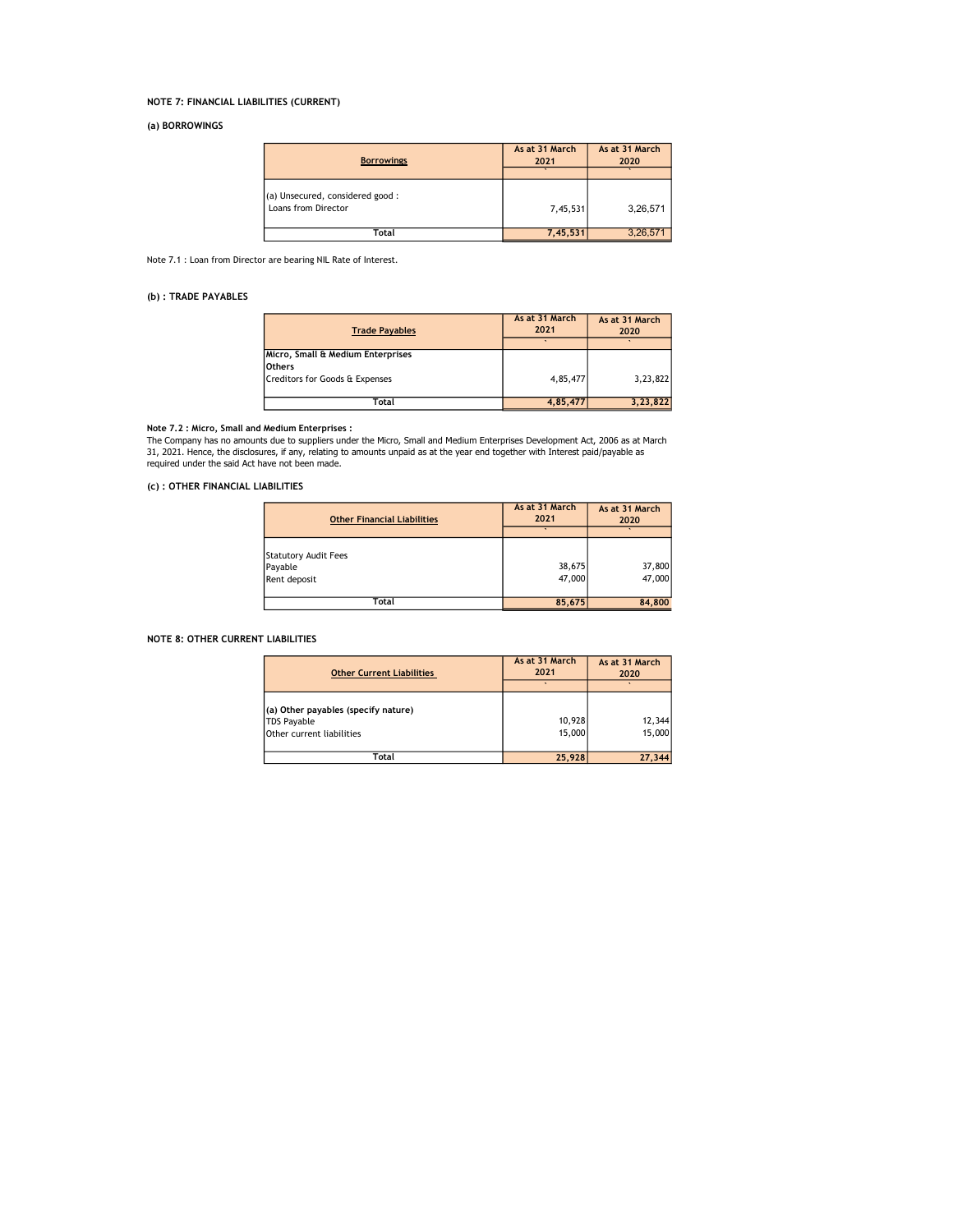#### NOTE 9: REVENUE FROM OPERATIONS

| <b>Revenue From Operations</b>              | For the year ended 31<br><b>March 2021</b> | For the year ended<br>31 March 2020 |
|---------------------------------------------|--------------------------------------------|-------------------------------------|
| (a) Sales<br>- Sales of Shares & Securities |                                            |                                     |
| Total                                       |                                            |                                     |

#### NOTE 10: OTHER INCOME

| <b>Other Income</b>                       | For the year ended 31<br><b>March 2021</b> | For the year ended<br>31 March 2020 |
|-------------------------------------------|--------------------------------------------|-------------------------------------|
| (a) Interest Income                       |                                            | 18,500                              |
| (b) Rent Income                           | 2,67,500                                   | 49,500                              |
| (c) Income from Mutual Fund Redemption    | 92,196                                     | 66,070                              |
| (d) Dividend Income                       | 849                                        |                                     |
| (e) Fair Value Gain of Current Investment | 24,52,887                                  |                                     |
| Total                                     | 28, 13, 431                                | 1,34,070                            |

#### NOTE 11: CHANGES IN INVENTORIES OF FINISHED GOODS, WORK IN PROGRESS AND STOCK IN TRADE

|                                              | For the year ended 31 | For the year ended |
|----------------------------------------------|-----------------------|--------------------|
| <b>Particulars</b>                           | <b>March 2021</b>     | 31 March 2020      |
|                                              |                       |                    |
| (A) Inventories at the end of the year       |                       |                    |
| (a) land                                     | 3,17,07,557           | 3,17,07,557        |
| (b) Shares & Securities                      | 5,09,628              | 5,46,625           |
|                                              | 3,22,17,185           | 3,22,54,182        |
| (B) Inventories at the beginning of the year |                       |                    |
| (a) land                                     | 3,17,07,557           | 3,17,07,557        |
| (b) Shares & Securities                      | 5,46,625              | 5,46,625           |
|                                              | 3,22,54,182           | 3,22,54,182        |
|                                              |                       |                    |
| Net (Increase)/Decrease                      | 36.997                |                    |

#### NOTE 12: EMPLOYEES BENEFITS EXPENSE

| <b>Employee Benefits Expense</b> | <b>For the year ended 31</b><br><b>March 2021</b> | For the year ended<br>31 March 2020 |
|----------------------------------|---------------------------------------------------|-------------------------------------|
|                                  |                                                   |                                     |
| (a) Salaries and Wages           | 2,01,000                                          | 1,81,500                            |
| Total                            | 2,01,000                                          | 1,81,500                            |

#### NOTE 13 : FINANCE COST

| <b>Finance Cost</b> | For the year ended $31$ For the year ended<br><b>March 2021</b> | 31 March 2020 |
|---------------------|-----------------------------------------------------------------|---------------|
| (a) Bank Charges    | 720                                                             | 106           |
| Total               | 720                                                             | 106           |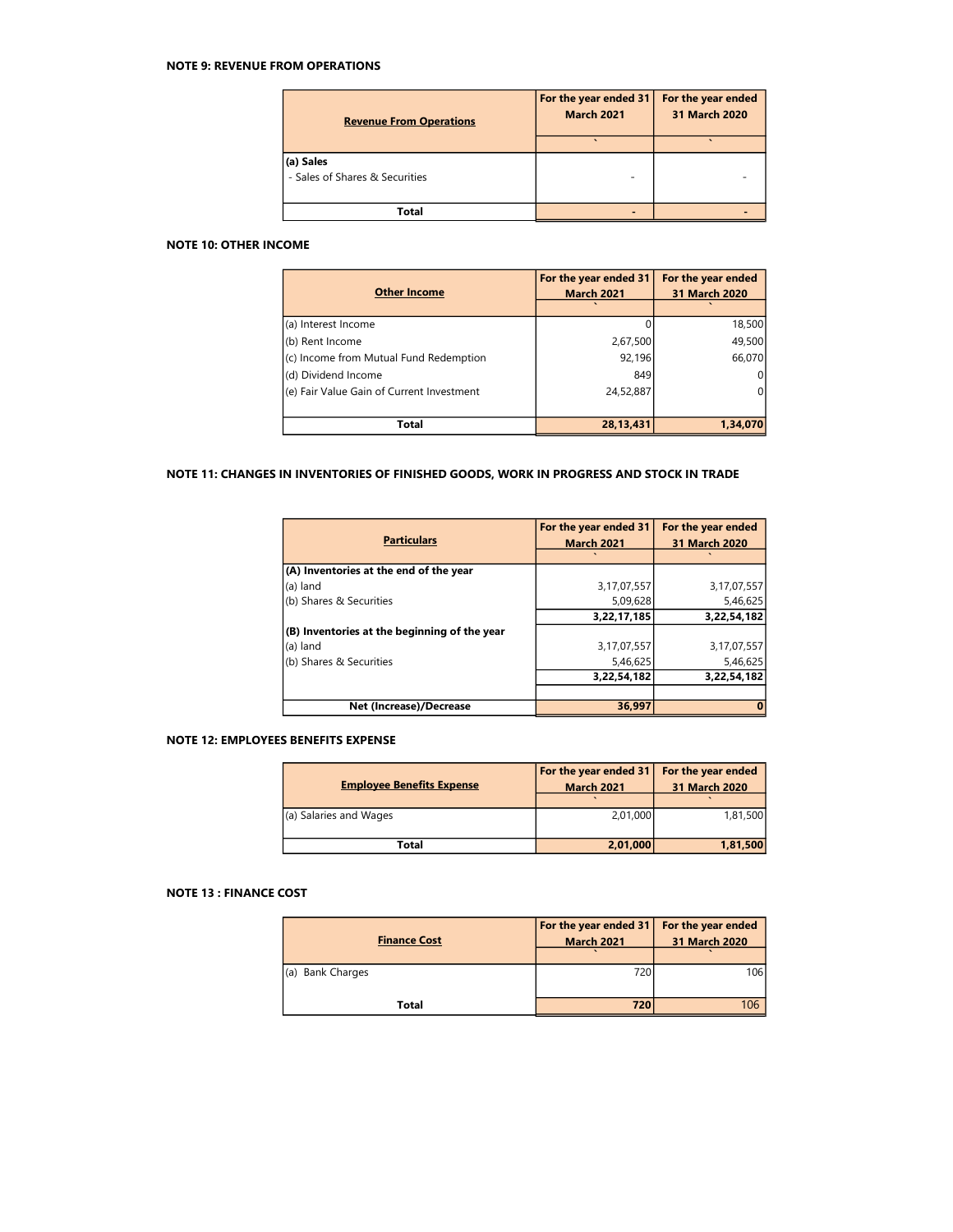#### NOTE 14: ADMINISTRATIVE, GENERAL & OPERATIONAL EXPENSES

| <b>Particulars</b>                    | For the year ended 31<br><b>March 2021</b> | For the year ended<br>31 March 2020 |
|---------------------------------------|--------------------------------------------|-------------------------------------|
| <b>Payment to Auditors:</b>           |                                            |                                     |
| (a) Statutory Audit fees              | 41,300                                     | 41,300                              |
| Advertisement Expense                 |                                            | 18,795                              |
| <b>CDSL Expenses</b>                  | 5,900                                      | 5,900                               |
| Consultancy fees                      | 1,17,000                                   | 83,684                              |
| Depository Charges                    | 33,040                                     |                                     |
| Fair Value Loss of Current Investment |                                            | 11,16,552                           |
| Interest on Late payment of TDS       | 341                                        | 221                                 |
| Kasar Vatav                           |                                            | 205                                 |
| Listing Fees                          | 3,54,000                                   | 4,05,920                            |
| Office Expenses                       | 10,404                                     | 62,617                              |
| Penalty                               |                                            | 1,52,220                            |
| <b>ROC Filling Fees</b>               |                                            | 15,736                              |
| Rent Expense                          | 1,90,000                                   |                                     |
| <b>Share Registration Fees</b>        | 68,020                                     | 63,045                              |
| Total                                 | 8,20,010                                   | 19,66,195                           |

#### NOTE 15 : DEFFERED TAX

| <b>Particulars</b>                                                        | For the year ended 31<br><b>March 2021</b> | For the year ended<br>31 March 2020 |
|---------------------------------------------------------------------------|--------------------------------------------|-------------------------------------|
| <b>Deffered Tax</b>                                                       | $\cdot$                                    |                                     |
| <b>Assets/Liabilities:</b>                                                |                                            |                                     |
| On Account of Difference                                                  |                                            |                                     |
| on Book and Income tax                                                    |                                            |                                     |
| <b>Block of Asset</b><br><b>Deferred Tax Liability:</b>                   |                                            |                                     |
| On Account of Disallowance                                                | <b>NIL</b>                                 | <b>NIL</b>                          |
| <b>Net Deferred Tax Liability</b><br><b>(Charged to P&amp;L Account):</b> |                                            |                                     |

#### NOTE 16 : CALCULATION OF EARNINGS PER EQUITY SHARE [ EPS ]

The numerators and denominators used to calculate the basic and diluted EPS are as follows :

| <b>PARTICULARS</b>                             | For the year ended 31<br><b>March 2021</b> | For the year ended<br>31 March 2020 |
|------------------------------------------------|--------------------------------------------|-------------------------------------|
| <b>Deffered Tax Assets:</b>                    |                                            |                                     |
|                                                |                                            |                                     |
| IProfit after tax attributable to Shareholders | 17,33,492                                  | $-20,30,104$                        |
| Basic and weighted average number of Equity    | 30,18,100                                  | 30,18,100                           |
| Nominal value of equity share                  | 10                                         |                                     |
| <b>Basic EPS</b>                               | 0.57                                       | $-0.67$                             |
| Diluted EPS                                    | 0.57                                       | $-0.67$                             |

#### NOTE 17 : SEGMENT REPORTING

In opinion of the management, the Company has not separate reportable segment, hence disclosure under Indian Accounting Standard-108 "Operating Segments" is not given.

#### NOTE 18 : PAYMENT TO AUDITORS

Auditors Remuneration relating to audit work Rs. 41300/- (Previous Year Rs. 41300/-) is provided at the end of year.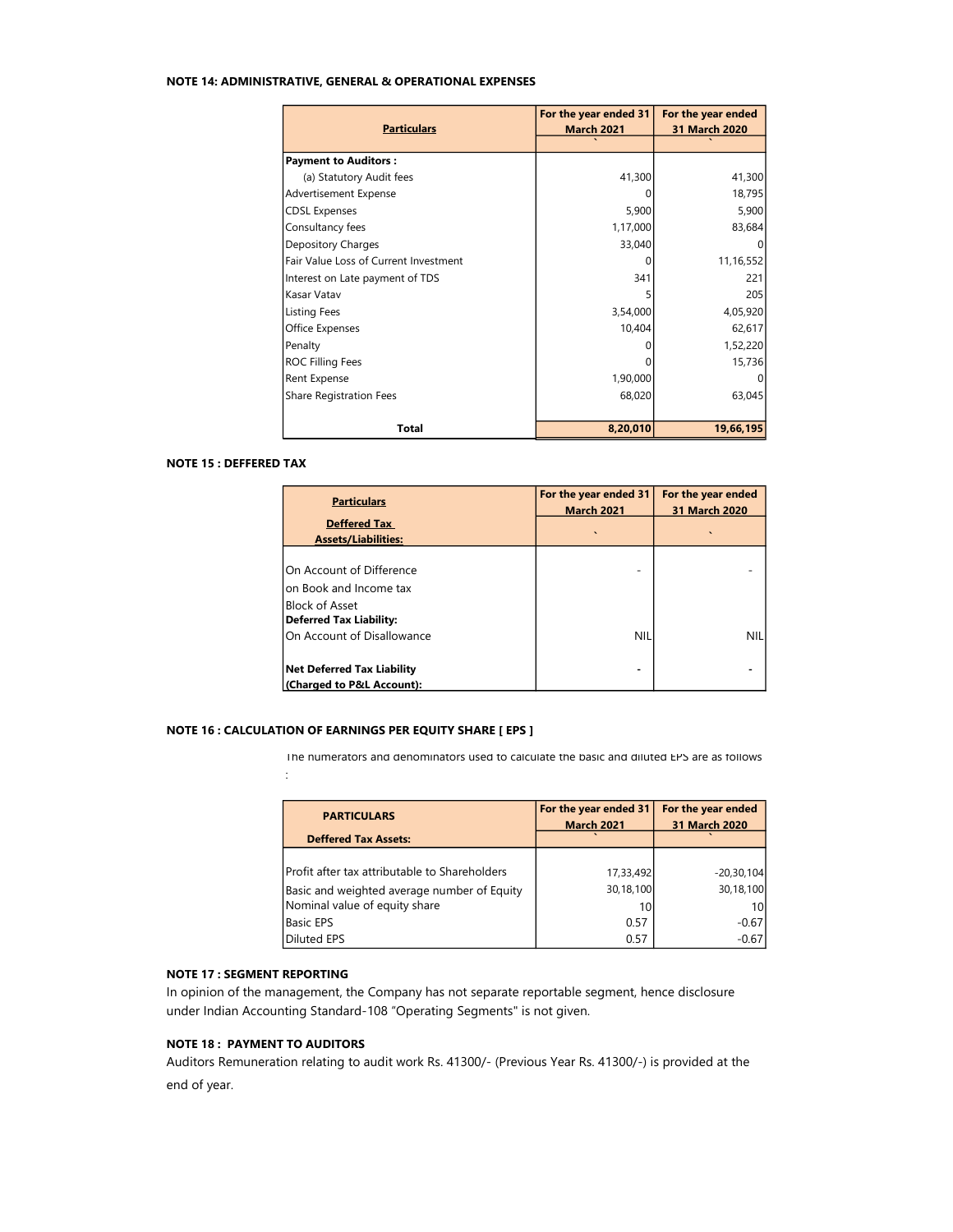#### NOTE 19 :VALUATION OF CLOSING STOCK

Closing Stock is accounted in the books as taken valued and certified by Directors and Authorised Person's of the Company.

#### Note 20 : CONTINGENT LIABILITY :

There is no contingent liability outstanding as on the Balance Sheet date.

#### NOTE 21 : FOREIGN CURRENCY TRANSACTION

During the year under consideration, earning and expenditure in Foreign Currency is NIL

#### NOTE 22 : REMUNERATION TO DIRECTORS

No Remuneration has been paid to the Director of the Company.

#### NOTE 23 : BALANCE CONFIRMATION

Sundry debit and credit balances of loans and advances, Sundry Debtors, Sundry Creditors, Unsecured Loans, Deposits, are subject to confirmation and reconciliation, if any. As per view of management the same are shown at realisable value and necessary precaution of actual and realisable value has been taken care of. As Certified by the Directors all amounts in the Balance Sheet relating to Sundry Debtors, Sundry Creditors, Unsecured Loans, Deposits, Loans and advances are shown at net realisable or net payable as the case may be.

#### NOTE 24 : Cash Flow statement is prepared in accordance with the Indian Accounting Standard 7

#### NOTE 25 : RELATED PARTY DISCLOSURE

As per Indian Accouting Standard 24, the disclosures of transactions with the realted parties are given below :

| (I) Enterprises where key managerial personnel (KMP) exercise | Rajendra B. Shah- |
|---------------------------------------------------------------|-------------------|
| significant influence                                         | <b>HUF</b>        |
|                                                               |                   |
|                                                               | Rajendra B Shah,  |
|                                                               | Rita R Shah,      |
| (II) Key Management Personnel                                 | Ajit Chavda       |
|                                                               | Manish Patel      |
|                                                               | Birju Shah        |
|                                                               | Pooja Jain        |
|                                                               |                   |
| (iii) Relatives of Key Management Personnel                   | Vasuben B. Shah   |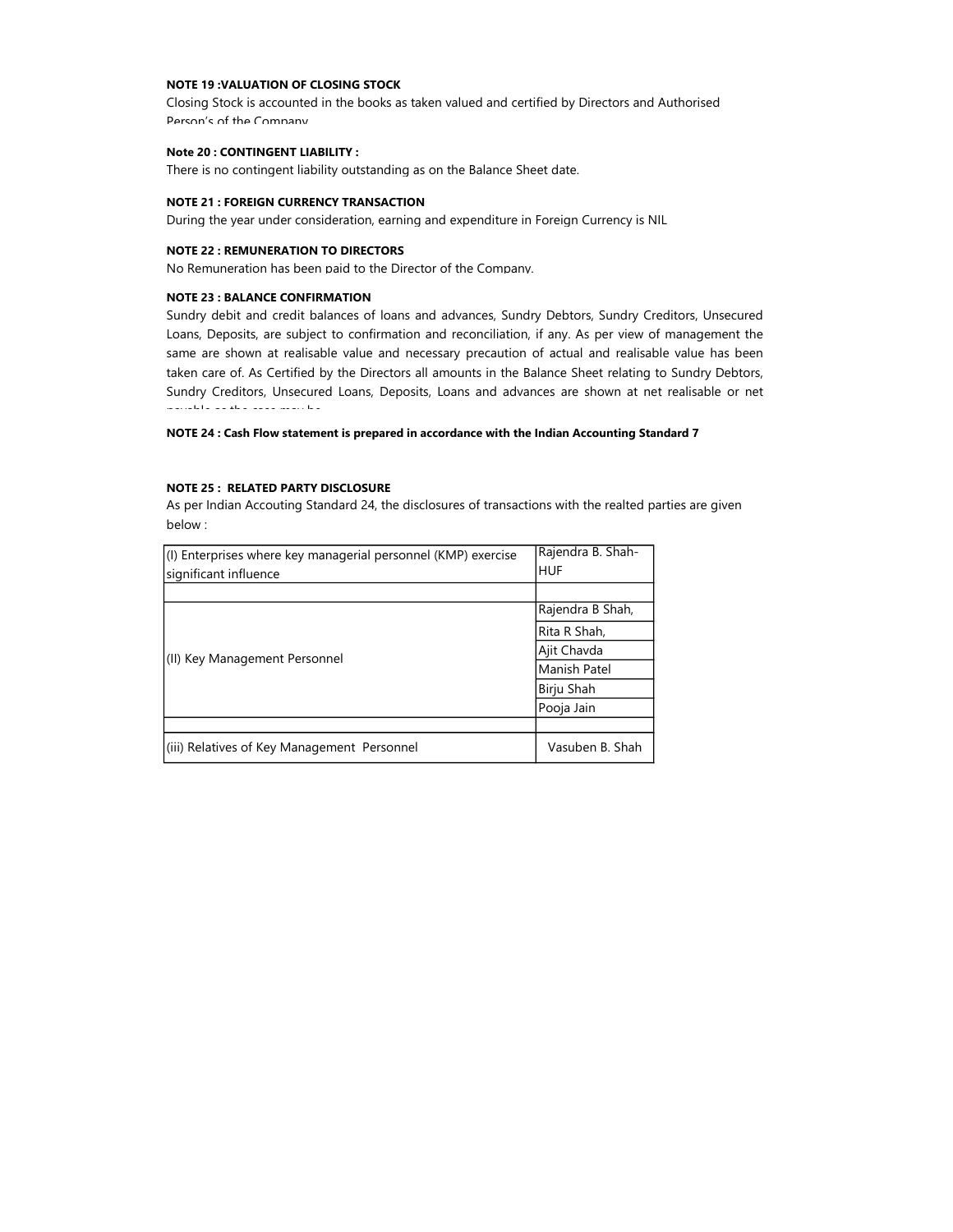| Nature of<br><b>Transaction</b> | <b>KMP</b> | Key<br><b>Management</b><br>Person | <b>Relatives of Key</b><br>management<br>Personnel |
|---------------------------------|------------|------------------------------------|----------------------------------------------------|
| (a) Loans taken during the year |            |                                    |                                                    |
| -Rajendra Shah                  | 388960/-   |                                    |                                                    |
| -Rita Shah                      | 30000/-    |                                    |                                                    |
| -Rajendra Shah<br><b>HUF</b>    |            |                                    | 370000/-                                           |
|                                 |            |                                    |                                                    |
| (b) Repayment of loans taken    |            |                                    |                                                    |
| -Rajendra Shah                  |            |                                    |                                                    |
| - Rita Shah                     |            |                                    |                                                    |
| -Rajendra Shah<br><b>HUF</b>    |            |                                    | 370000/-                                           |
| (c) Expenditure                 |            |                                    |                                                    |
| - Vasuben Shah                  |            |                                    | 190000/-                                           |
|                                 |            |                                    |                                                    |

#### NOTE 26 : PREVIOUS YEAR FIGURES

Previous year figures have been re-grouped, reclassified, reworked and rearranged wherever necessary for proper presentation of accounts.

#### NOTE 27 : IMPACT OF COVID - 19 PANDEMIC

The Company has made preliminary assessment of impact on business and financial risks on account of the ongoing pandemic COVID 19 and pursuant lockdowns situations. The Company is primarily in Shares and securities business. Accordingly, the management ensured that seamless operations continued throughout the lockdown phase.

The Company has assessed the potential impact of the pandemic in coming quarters and observed that the Company has necessary market drivers and adequate financial strength to continue seamless operations which shall ensure going concern and financial bandwidth to meeting its financial commitments and liabilities.The Company currently has a comfortable liquidity position and continues to assess its cash flow and liquidity position, in both normal and stressed situation. The Management does not see any risks to the Company's ability to continue as a going concern and meet its liabilities as and when they become due based on the current indicators.

Chartered Accountants R R Securities Limited FRN : 126741W

For Sunil Dad & Co. For and on behalf of the Board of Directors

Malay Pandit (Rajendra B. Shah) (Rita R. Shah) Partner **Director** Director **Director** Director **Director** Membership No. 046482 DIN : 00394384 DIN: 00394290

Birju Shah **Pooja Jain** 

Place: Ahmedabad Place : Ahmedabad

Date : 28/06/2021 Date : 28/06/2021

CFO Company Secretary ACS : A44759